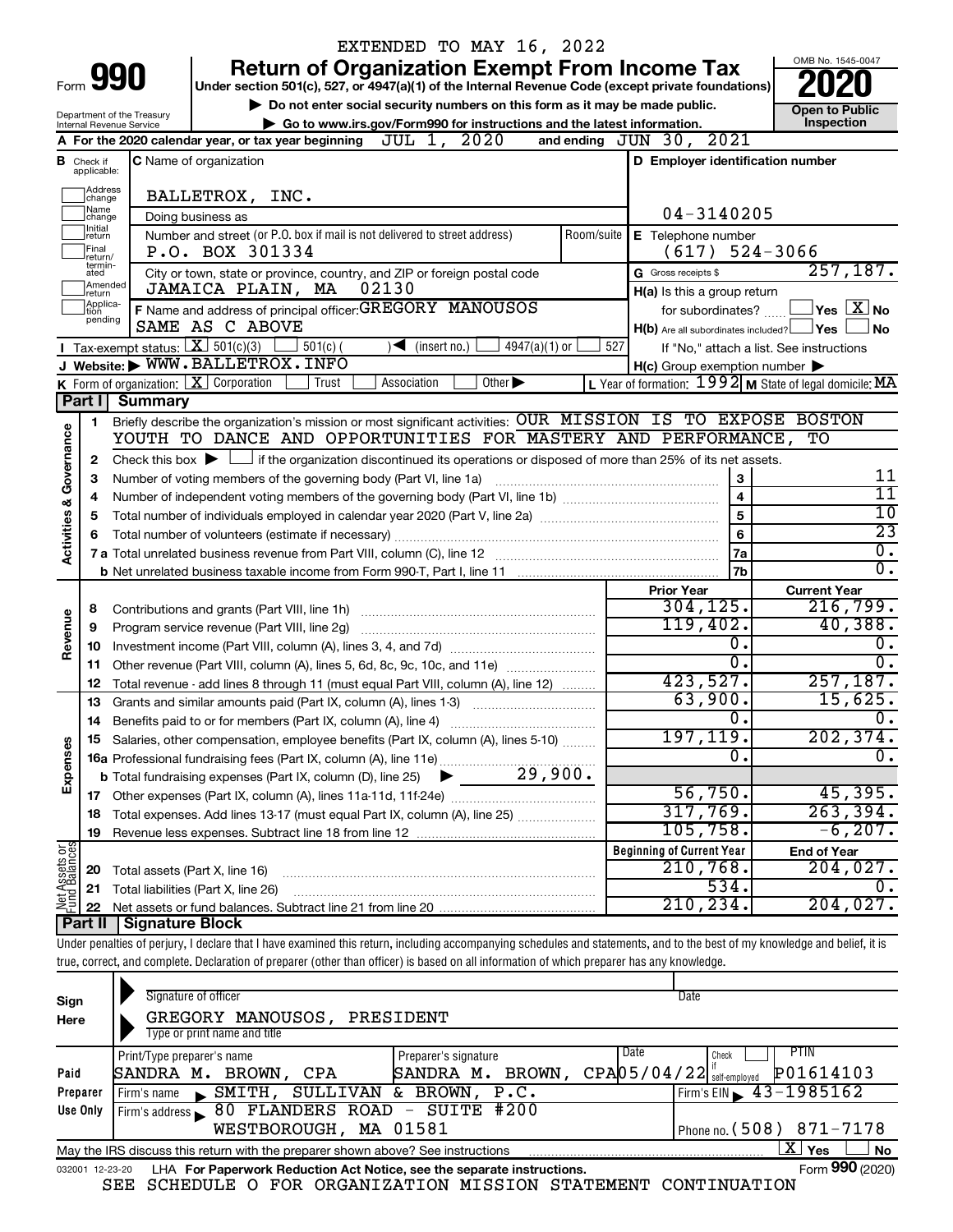|              | BALLETROX, INC.<br>Form 990 (2020)                                                                                                                                                                                                                                                   | $04 - 3140205$ | Page 2                                    |
|--------------|--------------------------------------------------------------------------------------------------------------------------------------------------------------------------------------------------------------------------------------------------------------------------------------|----------------|-------------------------------------------|
|              | Part III   Statement of Program Service Accomplishments                                                                                                                                                                                                                              |                |                                           |
| 1            | Briefly describe the organization's mission:                                                                                                                                                                                                                                         |                |                                           |
|              | OUR MISSION IS TO EXPOSE BOSTON YOUTH TO DANCE AND OPPORTUNITIES FOR                                                                                                                                                                                                                 |                |                                           |
|              | MASTERY AND PERFORMANCE, TO WHICH THEY WOULD NOT OTHERWISE HAVE                                                                                                                                                                                                                      |                |                                           |
|              | ACCESS, GIVING THEM DISCIPLINE AND A SUPPORTIVE COMMUNITY TO SUCCEED                                                                                                                                                                                                                 |                |                                           |
|              | IN LIFE.<br>Did the organization undertake any significant program services during the year which were not listed on the                                                                                                                                                             |                |                                           |
| $\mathbf{2}$ | prior Form 990 or 990-EZ?                                                                                                                                                                                                                                                            |                | $\overline{\ }$ Yes $\overline{\rm X}$ No |
|              | If "Yes," describe these new services on Schedule O.                                                                                                                                                                                                                                 |                |                                           |
| 3            | Did the organization cease conducting, or make significant changes in how it conducts, any program services?                                                                                                                                                                         |                | $\exists$ Yes $\boxed{\text{X}}$ No       |
|              | If "Yes," describe these changes on Schedule O.                                                                                                                                                                                                                                      |                |                                           |
| 4            | Describe the organization's program service accomplishments for each of its three largest program services, as measured by expenses.<br>Section 501(c)(3) and 501(c)(4) organizations are required to report the amount of grants and allocations to others, the total expenses, and |                |                                           |
|              | revenue, if any, for each program service reported.                                                                                                                                                                                                                                  |                |                                           |
| 4a           | $15,625.$ (Revenue \$<br>$201, 441$ $\cdot$ including grants of \$<br>) (Expenses \$<br>(Code:                                                                                                                                                                                       |                | 40,388.                                   |
|              | SCHOLARSHIPS TO DESERVING INNER CITY CHILDREN AND IN-SCHOOL AND                                                                                                                                                                                                                      |                |                                           |
|              | AFTERSCHOOL DANCE INSTRUCTION.                                                                                                                                                                                                                                                       |                |                                           |
|              |                                                                                                                                                                                                                                                                                      |                |                                           |
|              |                                                                                                                                                                                                                                                                                      |                |                                           |
|              |                                                                                                                                                                                                                                                                                      |                |                                           |
|              |                                                                                                                                                                                                                                                                                      |                |                                           |
|              |                                                                                                                                                                                                                                                                                      |                |                                           |
|              |                                                                                                                                                                                                                                                                                      |                |                                           |
|              |                                                                                                                                                                                                                                                                                      |                |                                           |
|              |                                                                                                                                                                                                                                                                                      |                |                                           |
| 4b           | $\begin{pmatrix} \text{Code:} \end{pmatrix}$<br>) (Expenses \$                                                                                                                                                                                                                       |                |                                           |
|              |                                                                                                                                                                                                                                                                                      |                |                                           |
|              |                                                                                                                                                                                                                                                                                      |                |                                           |
|              |                                                                                                                                                                                                                                                                                      |                |                                           |
|              |                                                                                                                                                                                                                                                                                      |                |                                           |
|              |                                                                                                                                                                                                                                                                                      |                |                                           |
|              |                                                                                                                                                                                                                                                                                      |                |                                           |
|              |                                                                                                                                                                                                                                                                                      |                |                                           |
|              |                                                                                                                                                                                                                                                                                      |                |                                           |
|              |                                                                                                                                                                                                                                                                                      |                |                                           |
|              |                                                                                                                                                                                                                                                                                      |                |                                           |
| 4с           | (Code: ) (Expenses \$<br>including grants of \$<br>) (Revenue \$                                                                                                                                                                                                                     |                |                                           |
|              |                                                                                                                                                                                                                                                                                      |                |                                           |
|              |                                                                                                                                                                                                                                                                                      |                |                                           |
|              |                                                                                                                                                                                                                                                                                      |                |                                           |
|              |                                                                                                                                                                                                                                                                                      |                |                                           |
|              |                                                                                                                                                                                                                                                                                      |                |                                           |
|              |                                                                                                                                                                                                                                                                                      |                |                                           |
|              |                                                                                                                                                                                                                                                                                      |                |                                           |
|              |                                                                                                                                                                                                                                                                                      |                |                                           |
|              |                                                                                                                                                                                                                                                                                      |                |                                           |
|              |                                                                                                                                                                                                                                                                                      |                |                                           |
|              | 4d Other program services (Describe on Schedule O.)                                                                                                                                                                                                                                  |                |                                           |
|              | (Expenses \$<br>(Revenue \$<br>including grants of \$                                                                                                                                                                                                                                |                |                                           |
|              | 201,441.<br>4e Total program service expenses $\blacktriangleright$                                                                                                                                                                                                                  |                |                                           |
|              |                                                                                                                                                                                                                                                                                      |                | Form 990 (2020)                           |
|              | 032002 12-23-20<br>3                                                                                                                                                                                                                                                                 |                |                                           |
|              | 16250504 807818 BAL0205<br>2020.05093 BALLETROX, INC.                                                                                                                                                                                                                                |                | <b>BAL02051</b>                           |
|              |                                                                                                                                                                                                                                                                                      |                |                                           |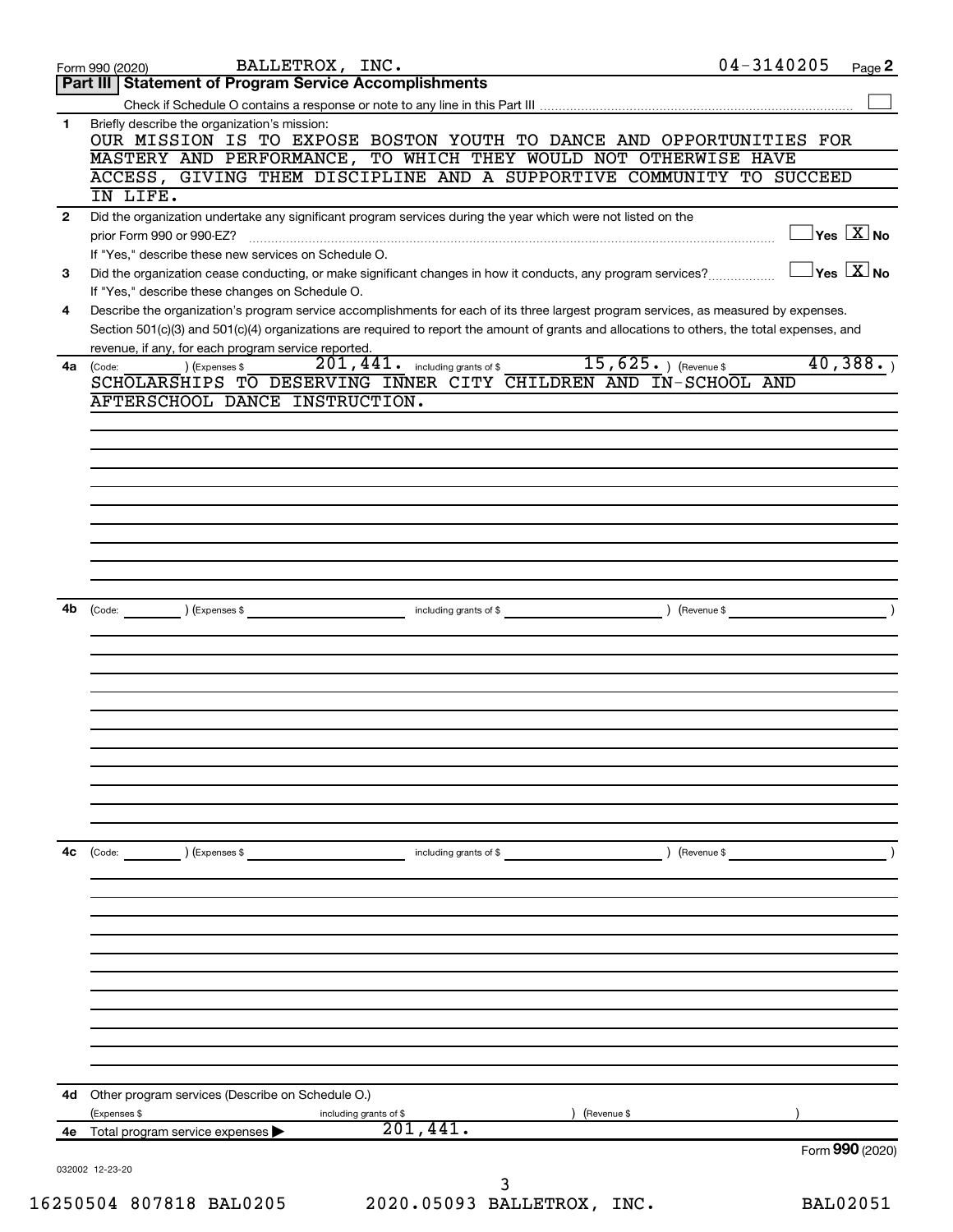|  | Form 990 (2020 |
|--|----------------|

BALLETROX, INC.

**Part IV Checklist of Required Schedules**

|     |                                                                                                                                                                                         |                 | Yes                        | No                      |
|-----|-----------------------------------------------------------------------------------------------------------------------------------------------------------------------------------------|-----------------|----------------------------|-------------------------|
| 1.  | Is the organization described in section $501(c)(3)$ or $4947(a)(1)$ (other than a private foundation)?                                                                                 |                 |                            |                         |
|     | If "Yes," complete Schedule A                                                                                                                                                           | 1               | х<br>$\overline{\text{x}}$ |                         |
| 2   |                                                                                                                                                                                         | $\overline{2}$  |                            |                         |
| 3   | Did the organization engage in direct or indirect political campaign activities on behalf of or in opposition to candidates for<br>public office? If "Yes," complete Schedule C, Part I |                 |                            | x                       |
| 4   | Section 501(c)(3) organizations. Did the organization engage in lobbying activities, or have a section 501(h) election in effect                                                        | 3               |                            |                         |
|     |                                                                                                                                                                                         | 4               |                            | x                       |
| 5   | Is the organization a section 501(c)(4), 501(c)(5), or 501(c)(6) organization that receives membership dues, assessments, or                                                            |                 |                            |                         |
|     |                                                                                                                                                                                         | 5               |                            | x                       |
| 6   | Did the organization maintain any donor advised funds or any similar funds or accounts for which donors have the right to                                                               |                 |                            |                         |
|     | provide advice on the distribution or investment of amounts in such funds or accounts? If "Yes," complete Schedule D, Part I                                                            | 6               |                            | x                       |
| 7   | Did the organization receive or hold a conservation easement, including easements to preserve open space,                                                                               |                 |                            |                         |
|     | the environment, historic land areas, or historic structures? If "Yes," complete Schedule D, Part II                                                                                    | $\overline{7}$  |                            | x                       |
| 8   | Did the organization maintain collections of works of art, historical treasures, or other similar assets? If "Yes," complete                                                            |                 |                            |                         |
|     |                                                                                                                                                                                         | 8               |                            | x                       |
| 9   | Did the organization report an amount in Part X, line 21, for escrow or custodial account liability, serve as a custodian for                                                           |                 |                            |                         |
|     | amounts not listed in Part X; or provide credit counseling, debt management, credit repair, or debt negotiation services?                                                               |                 |                            |                         |
|     |                                                                                                                                                                                         | 9               |                            | X                       |
| 10  | Did the organization, directly or through a related organization, hold assets in donor-restricted endowments                                                                            |                 |                            | x                       |
|     | If the organization's answer to any of the following questions is "Yes," then complete Schedule D, Parts VI, VII, VIII, IX, or X                                                        | 10              |                            |                         |
| 11  | as applicable.                                                                                                                                                                          |                 |                            |                         |
|     | a Did the organization report an amount for land, buildings, and equipment in Part X, line 10? If "Yes," complete Schedule D,                                                           |                 |                            |                         |
|     |                                                                                                                                                                                         | 11a             | X                          |                         |
|     | <b>b</b> Did the organization report an amount for investments - other securities in Part X, line 12, that is 5% or more of its total                                                   |                 |                            |                         |
|     |                                                                                                                                                                                         | 11 <sub>b</sub> |                            | x                       |
|     | c Did the organization report an amount for investments - program related in Part X, line 13, that is 5% or more of its total                                                           |                 |                            |                         |
|     |                                                                                                                                                                                         | 11c             |                            | x                       |
|     | d Did the organization report an amount for other assets in Part X, line 15, that is 5% or more of its total assets reported in                                                         |                 |                            |                         |
|     |                                                                                                                                                                                         | 11d             |                            | X                       |
|     |                                                                                                                                                                                         | 11e             |                            | $\overline{\mathbf{x}}$ |
| f   | Did the organization's separate or consolidated financial statements for the tax year include a footnote that addresses                                                                 |                 |                            |                         |
|     | the organization's liability for uncertain tax positions under FIN 48 (ASC 740)? If "Yes," complete Schedule D, Part X                                                                  | 11f             |                            | x                       |
|     | 12a Did the organization obtain separate, independent audited financial statements for the tax year? If "Yes," complete                                                                 |                 |                            | x                       |
|     | <b>b</b> Was the organization included in consolidated, independent audited financial statements for the tax year?                                                                      | 12a             |                            |                         |
|     | If "Yes," and if the organization answered "No" to line 12a, then completing Schedule D, Parts XI and XII is optional                                                                   | 12 <sub>b</sub> |                            | х                       |
| 13  |                                                                                                                                                                                         | 13              |                            | $\overline{\textbf{x}}$ |
| 14a |                                                                                                                                                                                         | 14a             |                            | $\overline{X}$          |
|     | <b>b</b> Did the organization have aggregate revenues or expenses of more than \$10,000 from grantmaking, fundraising, business,                                                        |                 |                            |                         |
|     | investment, and program service activities outside the United States, or aggregate foreign investments valued at \$100,000                                                              |                 |                            |                         |
|     |                                                                                                                                                                                         | 14b             |                            | x                       |
| 15  | Did the organization report on Part IX, column (A), line 3, more than \$5,000 of grants or other assistance to or for any                                                               |                 |                            |                         |
|     |                                                                                                                                                                                         | 15              |                            | x                       |
| 16  | Did the organization report on Part IX, column (A), line 3, more than \$5,000 of aggregate grants or other assistance to                                                                |                 |                            |                         |
|     |                                                                                                                                                                                         | 16              |                            | x                       |
| 17  | Did the organization report a total of more than \$15,000 of expenses for professional fundraising services on Part IX,                                                                 |                 |                            |                         |
|     |                                                                                                                                                                                         | 17              |                            | x                       |
| 18  | Did the organization report more than \$15,000 total of fundraising event gross income and contributions on Part VIII, lines                                                            | 18              |                            | x                       |
| 19  | Did the organization report more than \$15,000 of gross income from gaming activities on Part VIII, line 9a? If "Yes,"                                                                  |                 |                            |                         |
|     |                                                                                                                                                                                         | 19              |                            | x                       |
|     |                                                                                                                                                                                         | 20a             |                            | $\overline{\mathbf{x}}$ |
|     |                                                                                                                                                                                         | 20 <sub>b</sub> |                            |                         |
| 21  | Did the organization report more than \$5,000 of grants or other assistance to any domestic organization or                                                                             |                 |                            |                         |
|     |                                                                                                                                                                                         | 21              |                            | x                       |
|     | 032003 12-23-20                                                                                                                                                                         |                 |                            | Form 990 (2020)         |

16250504 807818 BAL0205 2020.05093 BALLETROX, INC. BAL02051 4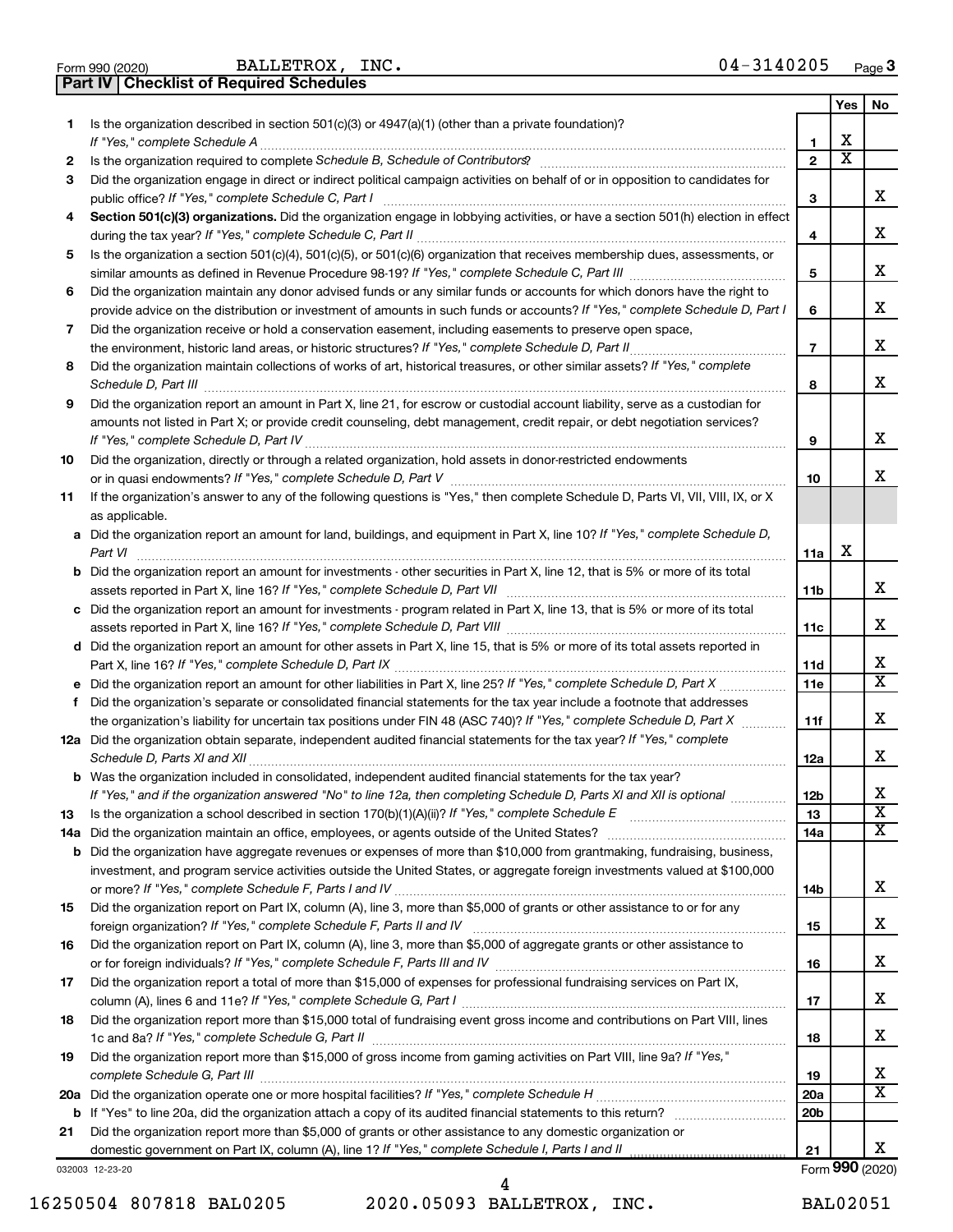|  | Form 990 (2020) |
|--|-----------------|
|  |                 |

 $\mathtt{BALLETROX}$ ,  $\mathtt{INC.}$   $\mathtt{04-3140205}$ 

**Part IV Checklist of Required Schedules**

*(continued)*

|               |                                                                                                                                                                                                    |                 | Yes | No                           |  |  |  |
|---------------|----------------------------------------------------------------------------------------------------------------------------------------------------------------------------------------------------|-----------------|-----|------------------------------|--|--|--|
| 22            | Did the organization report more than \$5,000 of grants or other assistance to or for domestic individuals on                                                                                      |                 |     |                              |  |  |  |
|               |                                                                                                                                                                                                    | 22              | X   |                              |  |  |  |
| 23            | Did the organization answer "Yes" to Part VII, Section A, line 3, 4, or 5 about compensation of the organization's current                                                                         |                 |     |                              |  |  |  |
|               | and former officers, directors, trustees, key employees, and highest compensated employees? If "Yes," complete                                                                                     |                 |     |                              |  |  |  |
|               | Schedule J <b>Execute Schedule Schedule Schedule Schedule</b> J <b>Execute Schedule J Execute Schedule J</b>                                                                                       | 23              |     | x                            |  |  |  |
|               | 24a Did the organization have a tax-exempt bond issue with an outstanding principal amount of more than \$100,000 as of the                                                                        |                 |     |                              |  |  |  |
|               | last day of the year, that was issued after December 31, 2002? If "Yes," answer lines 24b through 24d and complete                                                                                 |                 |     | x                            |  |  |  |
|               |                                                                                                                                                                                                    | 24a<br>24b      |     |                              |  |  |  |
|               | c Did the organization maintain an escrow account other than a refunding escrow at any time during the year to defease                                                                             |                 |     |                              |  |  |  |
|               |                                                                                                                                                                                                    | 24c             |     |                              |  |  |  |
|               | d Did the organization act as an "on behalf of" issuer for bonds outstanding at any time during the year?                                                                                          | 24d             |     |                              |  |  |  |
|               | 25a Section 501(c)(3), 501(c)(4), and 501(c)(29) organizations. Did the organization engage in an excess benefit                                                                                   |                 |     |                              |  |  |  |
|               |                                                                                                                                                                                                    | 25a             |     | x                            |  |  |  |
|               | <b>b</b> Is the organization aware that it engaged in an excess benefit transaction with a disqualified person in a prior year, and                                                                |                 |     |                              |  |  |  |
|               | that the transaction has not been reported on any of the organization's prior Forms 990 or 990-EZ? If "Yes," complete                                                                              |                 |     |                              |  |  |  |
|               | Schedule L, Part I                                                                                                                                                                                 | 25b             |     | x                            |  |  |  |
| 26            | Did the organization report any amount on Part X, line 5 or 22, for receivables from or payables to any current                                                                                    |                 |     |                              |  |  |  |
|               | or former officer, director, trustee, key employee, creator or founder, substantial contributor, or 35%                                                                                            |                 |     |                              |  |  |  |
|               | controlled entity or family member of any of these persons? If "Yes," complete Schedule L, Part II                                                                                                 | 26              |     | x                            |  |  |  |
| 27            | Did the organization provide a grant or other assistance to any current or former officer, director, trustee, key employee,                                                                        |                 |     |                              |  |  |  |
|               | creator or founder, substantial contributor or employee thereof, a grant selection committee member, or to a 35% controlled                                                                        |                 |     | x                            |  |  |  |
|               | entity (including an employee thereof) or family member of any of these persons? If "Yes," complete Schedule L, Part III                                                                           | 27              |     |                              |  |  |  |
| 28            | Was the organization a party to a business transaction with one of the following parties (see Schedule L, Part IV                                                                                  |                 |     |                              |  |  |  |
|               | instructions, for applicable filing thresholds, conditions, and exceptions):<br>a A current or former officer, director, trustee, key employee, creator or founder, or substantial contributor? If |                 |     |                              |  |  |  |
|               |                                                                                                                                                                                                    | 28a             |     | X                            |  |  |  |
|               |                                                                                                                                                                                                    | 28b             |     | $\overline{\mathbf{x}}$      |  |  |  |
|               | c A 35% controlled entity of one or more individuals and/or organizations described in lines 28a or 28b?If                                                                                         |                 |     |                              |  |  |  |
|               |                                                                                                                                                                                                    | 28c             |     | х<br>$\overline{\mathtt{x}}$ |  |  |  |
| 29            |                                                                                                                                                                                                    |                 |     |                              |  |  |  |
| 30            | Did the organization receive contributions of art, historical treasures, or other similar assets, or qualified conservation                                                                        |                 |     |                              |  |  |  |
|               |                                                                                                                                                                                                    | 30              |     | х                            |  |  |  |
| 31            | Did the organization liquidate, terminate, or dissolve and cease operations? If "Yes," complete Schedule N, Part I                                                                                 | 31              |     | $\overline{\mathbf{x}}$      |  |  |  |
| 32            | Did the organization sell, exchange, dispose of, or transfer more than 25% of its net assets? If "Yes," complete                                                                                   |                 |     |                              |  |  |  |
|               |                                                                                                                                                                                                    | 32              |     | x                            |  |  |  |
| 33            | Did the organization own 100% of an entity disregarded as separate from the organization under Regulations                                                                                         |                 |     |                              |  |  |  |
|               |                                                                                                                                                                                                    | 33              |     | х                            |  |  |  |
| 34            | Was the organization related to any tax-exempt or taxable entity? If "Yes," complete Schedule R, Part II, III, or IV, and                                                                          |                 |     | x                            |  |  |  |
|               | Part V, line 1                                                                                                                                                                                     | 34<br>35a       |     | $\overline{\texttt{x}}$      |  |  |  |
|               | b If "Yes" to line 35a, did the organization receive any payment from or engage in any transaction with a controlled entity                                                                        |                 |     |                              |  |  |  |
|               |                                                                                                                                                                                                    | 35 <sub>b</sub> |     |                              |  |  |  |
| 36            | Section 501(c)(3) organizations. Did the organization make any transfers to an exempt non-charitable related organization?                                                                         |                 |     |                              |  |  |  |
|               |                                                                                                                                                                                                    | 36              |     | x                            |  |  |  |
| 37            | Did the organization conduct more than 5% of its activities through an entity that is not a related organization                                                                                   |                 |     |                              |  |  |  |
|               |                                                                                                                                                                                                    | 37              |     | x                            |  |  |  |
| 38            | Did the organization complete Schedule O and provide explanations in Schedule O for Part VI, lines 11b and 19?                                                                                     |                 |     |                              |  |  |  |
|               | Note: All Form 990 filers are required to complete Schedule O.                                                                                                                                     | 38              | х   |                              |  |  |  |
| <b>Part V</b> | <b>Statements Regarding Other IRS Filings and Tax Compliance</b>                                                                                                                                   |                 |     |                              |  |  |  |
|               |                                                                                                                                                                                                    |                 |     |                              |  |  |  |
|               | 0                                                                                                                                                                                                  |                 | Yes | No                           |  |  |  |
|               | 1a<br>0<br><b>b</b> Enter the number of Forms W-2G included in line 1a. Enter -0- if not applicable<br>1b                                                                                          |                 |     |                              |  |  |  |
|               | c Did the organization comply with backup withholding rules for reportable payments to vendors and reportable gaming                                                                               |                 |     |                              |  |  |  |
|               |                                                                                                                                                                                                    | 1c              |     |                              |  |  |  |
|               | 032004 12-23-20                                                                                                                                                                                    |                 |     | Form 990 (2020)              |  |  |  |
|               | 5                                                                                                                                                                                                  |                 |     |                              |  |  |  |

16250504 807818 BAL0205 2020.05093 BALLETROX, INC. BAL02051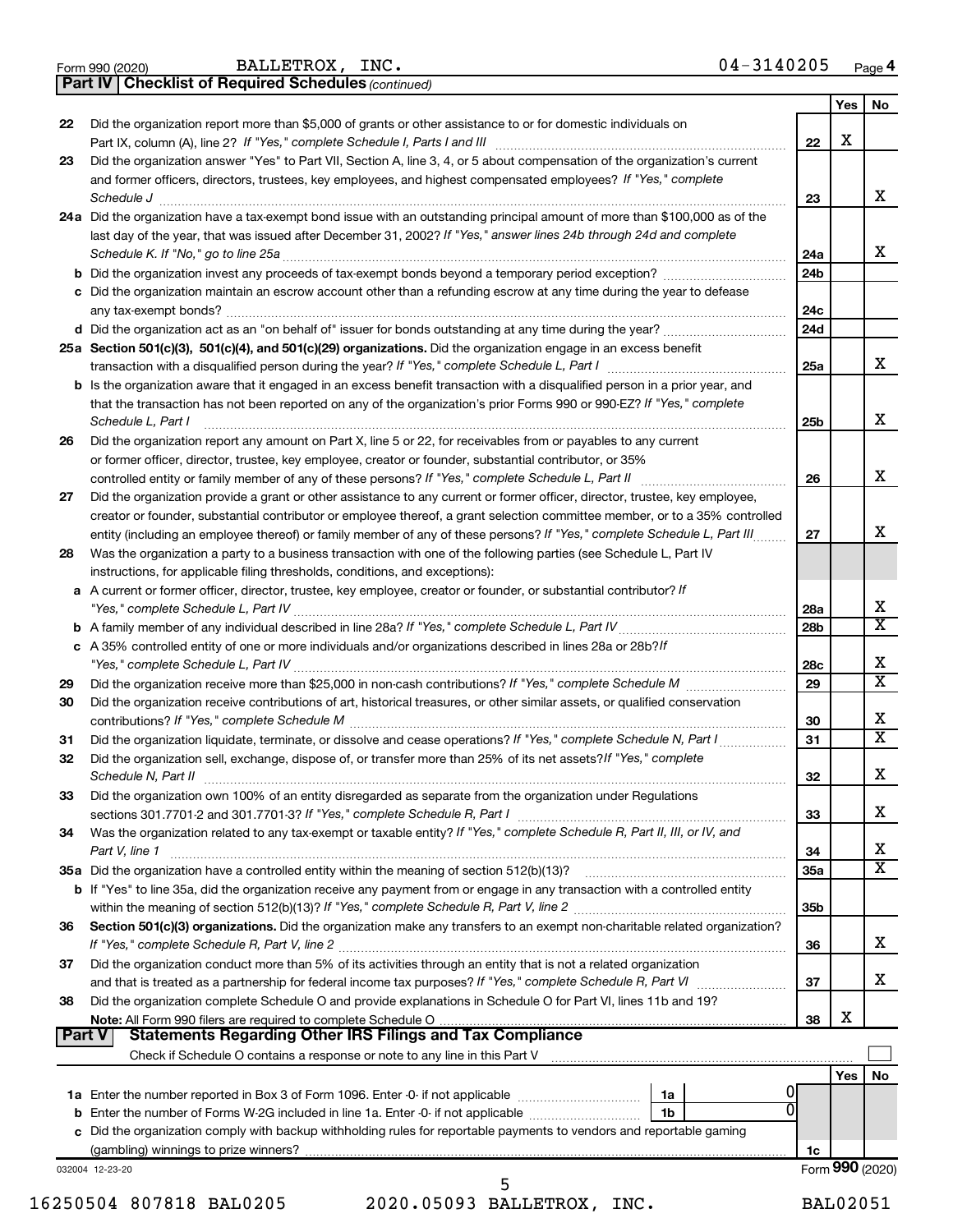|             | BALLETROX, INC.<br>Form 990 (2020)                                                                                                                                                         | 04-3140205      |     | Page 5                  |  |  |  |  |  |
|-------------|--------------------------------------------------------------------------------------------------------------------------------------------------------------------------------------------|-----------------|-----|-------------------------|--|--|--|--|--|
|             | Statements Regarding Other IRS Filings and Tax Compliance (continued)<br><b>Part V</b>                                                                                                     |                 |     |                         |  |  |  |  |  |
|             |                                                                                                                                                                                            |                 | Yes | No                      |  |  |  |  |  |
|             | 2a Enter the number of employees reported on Form W-3, Transmittal of Wage and Tax Statements,                                                                                             |                 |     |                         |  |  |  |  |  |
|             | filed for the calendar year ending with or within the year covered by this return <i>manumumumum</i><br>2a                                                                                 | 10 <sub>l</sub> |     |                         |  |  |  |  |  |
|             |                                                                                                                                                                                            | 2 <sub>b</sub>  | X   |                         |  |  |  |  |  |
|             | <b>Note:</b> If the sum of lines 1a and 2a is greater than 250, you may be required to e-file (see instructions) <i></i>                                                                   |                 |     |                         |  |  |  |  |  |
|             | 3a Did the organization have unrelated business gross income of \$1,000 or more during the year?                                                                                           | 3a              |     | X                       |  |  |  |  |  |
|             |                                                                                                                                                                                            | 3 <sub>b</sub>  |     |                         |  |  |  |  |  |
|             | 4a At any time during the calendar year, did the organization have an interest in, or a signature or other authority over, a                                                               |                 |     |                         |  |  |  |  |  |
|             | financial account in a foreign country (such as a bank account, securities account, or other financial account)?                                                                           | 4a              |     | х                       |  |  |  |  |  |
|             | <b>b</b> If "Yes," enter the name of the foreign country                                                                                                                                   |                 |     |                         |  |  |  |  |  |
|             | See instructions for filing requirements for FinCEN Form 114, Report of Foreign Bank and Financial Accounts (FBAR).                                                                        |                 |     |                         |  |  |  |  |  |
|             |                                                                                                                                                                                            | 5a              |     | x                       |  |  |  |  |  |
| b           |                                                                                                                                                                                            | 5 <sub>b</sub>  |     | $\overline{\texttt{x}}$ |  |  |  |  |  |
| с           |                                                                                                                                                                                            | 5 <sub>c</sub>  |     |                         |  |  |  |  |  |
|             | 6a Does the organization have annual gross receipts that are normally greater than \$100,000, and did the organization solicit                                                             |                 |     |                         |  |  |  |  |  |
|             | any contributions that were not tax deductible as charitable contributions?                                                                                                                | 6a              |     | х                       |  |  |  |  |  |
|             | b If "Yes," did the organization include with every solicitation an express statement that such contributions or gifts                                                                     |                 |     |                         |  |  |  |  |  |
|             | were not tax deductible?                                                                                                                                                                   | 6b              |     |                         |  |  |  |  |  |
| 7           | Organizations that may receive deductible contributions under section 170(c).                                                                                                              |                 |     |                         |  |  |  |  |  |
| a           | Did the organization receive a payment in excess of \$75 made partly as a contribution and partly for goods and services provided to the payor?                                            | 7a              |     | x                       |  |  |  |  |  |
| b           |                                                                                                                                                                                            | 7b              |     |                         |  |  |  |  |  |
| с           | Did the organization sell, exchange, or otherwise dispose of tangible personal property for which it was required                                                                          |                 |     |                         |  |  |  |  |  |
|             | to file Form 8282?                                                                                                                                                                         | 7c              |     | x                       |  |  |  |  |  |
|             | 7d<br>d If "Yes," indicate the number of Forms 8282 filed during the year manufactured in the second of the number of Forms 8282 filed during the year manufactured in the second of the S |                 |     |                         |  |  |  |  |  |
|             | Did the organization receive any funds, directly or indirectly, to pay premiums on a personal benefit contract?                                                                            | 7е              |     | x                       |  |  |  |  |  |
|             | Did the organization, during the year, pay premiums, directly or indirectly, on a personal benefit contract?                                                                               | 7f              |     | $\overline{\texttt{x}}$ |  |  |  |  |  |
| g           | If the organization received a contribution of qualified intellectual property, did the organization file Form 8899 as required?                                                           | 7g              |     |                         |  |  |  |  |  |
|             | If the organization received a contribution of cars, boats, airplanes, or other vehicles, did the organization file a Form 1098-C?                                                         | 7h              |     |                         |  |  |  |  |  |
| 8           | Sponsoring organizations maintaining donor advised funds. Did a donor advised fund maintained by the                                                                                       |                 |     |                         |  |  |  |  |  |
|             | sponsoring organization have excess business holdings at any time during the year?                                                                                                         | 8               |     |                         |  |  |  |  |  |
| 9           | Sponsoring organizations maintaining donor advised funds.                                                                                                                                  |                 |     |                         |  |  |  |  |  |
| а           | Did the sponsoring organization make any taxable distributions under section 4966?                                                                                                         | <b>9a</b>       |     |                         |  |  |  |  |  |
| $\mathbf b$ |                                                                                                                                                                                            | 9b              |     |                         |  |  |  |  |  |
| 10          | Section 501(c)(7) organizations. Enter:                                                                                                                                                    |                 |     |                         |  |  |  |  |  |
|             | 10a                                                                                                                                                                                        |                 |     |                         |  |  |  |  |  |
| b           | Gross receipts, included on Form 990, Part VIII, line 12, for public use of club facilities<br>10b                                                                                         |                 |     |                         |  |  |  |  |  |
| 11          | Section 501(c)(12) organizations. Enter:                                                                                                                                                   |                 |     |                         |  |  |  |  |  |
| а           | 11a                                                                                                                                                                                        |                 |     |                         |  |  |  |  |  |
|             | Gross income from other sources (Do not net amounts due or paid to other sources against                                                                                                   |                 |     |                         |  |  |  |  |  |
|             | amounts due or received from them.)<br>11b                                                                                                                                                 |                 |     |                         |  |  |  |  |  |
|             | 12a Section 4947(a)(1) non-exempt charitable trusts. Is the organization filing Form 990 in lieu of Form 1041?                                                                             | 12a             |     |                         |  |  |  |  |  |
|             | <b>b</b> If "Yes," enter the amount of tax-exempt interest received or accrued during the year<br>12b                                                                                      |                 |     |                         |  |  |  |  |  |
| 13          | Section 501(c)(29) qualified nonprofit health insurance issuers.                                                                                                                           |                 |     |                         |  |  |  |  |  |
| а           | Is the organization licensed to issue qualified health plans in more than one state?                                                                                                       | 13a             |     |                         |  |  |  |  |  |
|             | Note: See the instructions for additional information the organization must report on Schedule O.                                                                                          |                 |     |                         |  |  |  |  |  |
|             | <b>b</b> Enter the amount of reserves the organization is required to maintain by the states in which the<br>13b                                                                           |                 |     |                         |  |  |  |  |  |
|             | 13 <sub>c</sub><br>Enter the amount of reserves on hand                                                                                                                                    |                 |     |                         |  |  |  |  |  |
| с           | Did the organization receive any payments for indoor tanning services during the tax year?                                                                                                 | 14a             |     | х                       |  |  |  |  |  |
| 14a         | <b>b</b> If "Yes," has it filed a Form 720 to report these payments? If "No," provide an explanation on Schedule O                                                                         | 14b             |     |                         |  |  |  |  |  |
| 15          | Is the organization subject to the section 4960 tax on payment(s) of more than \$1,000,000 in remuneration or                                                                              |                 |     |                         |  |  |  |  |  |
|             | excess parachute payment(s) during the year?                                                                                                                                               | 15              |     | x                       |  |  |  |  |  |
|             | If "Yes," see instructions and file Form 4720, Schedule N.                                                                                                                                 |                 |     |                         |  |  |  |  |  |
| 16          | Is the organization an educational institution subject to the section 4968 excise tax on net investment income?                                                                            | 16              |     | x                       |  |  |  |  |  |
|             | If "Yes," complete Form 4720, Schedule O.                                                                                                                                                  |                 |     |                         |  |  |  |  |  |
|             |                                                                                                                                                                                            |                 |     |                         |  |  |  |  |  |

Form (2020) **990**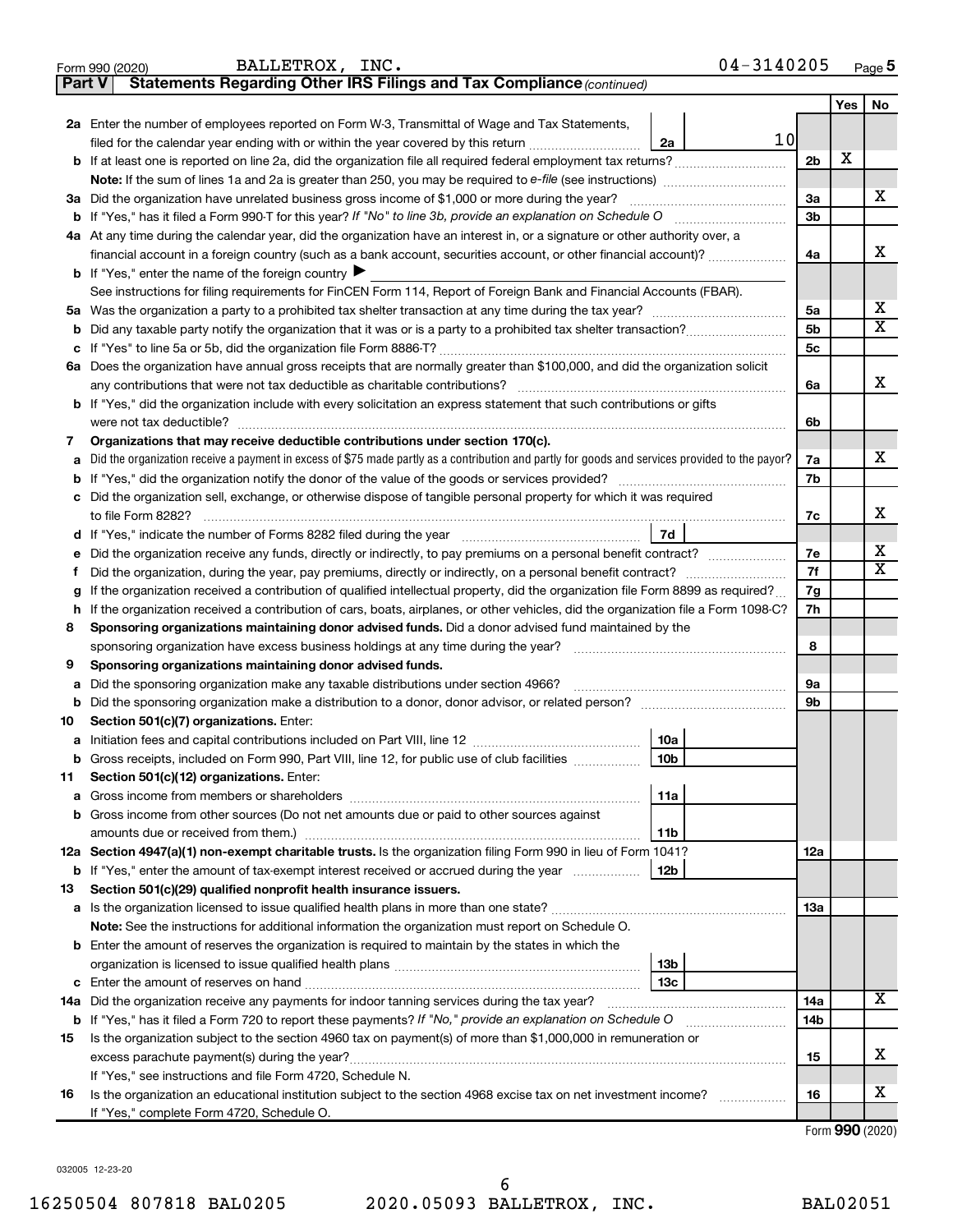|     |                                                                                                                                                                                                                                     |    |    |                 |                         | $\boxed{\text{X}}$      |  |  |
|-----|-------------------------------------------------------------------------------------------------------------------------------------------------------------------------------------------------------------------------------------|----|----|-----------------|-------------------------|-------------------------|--|--|
|     | <b>Section A. Governing Body and Management</b>                                                                                                                                                                                     |    |    |                 |                         |                         |  |  |
|     |                                                                                                                                                                                                                                     |    | 11 |                 | Yes                     | No                      |  |  |
|     | 1a Enter the number of voting members of the governing body at the end of the tax year <i>manumum</i>                                                                                                                               | 1a |    |                 |                         |                         |  |  |
|     | If there are material differences in voting rights among members of the governing body, or if the governing                                                                                                                         |    |    |                 |                         |                         |  |  |
|     | body delegated broad authority to an executive committee or similar committee, explain on Schedule O.                                                                                                                               |    | 11 |                 |                         |                         |  |  |
|     | <b>b</b> Enter the number of voting members included on line 1a, above, who are independent                                                                                                                                         | 1b |    |                 |                         |                         |  |  |
| 2   | Did any officer, director, trustee, or key employee have a family relationship or a business relationship with any other                                                                                                            |    |    |                 |                         | х                       |  |  |
|     |                                                                                                                                                                                                                                     |    |    | $\mathbf{2}$    |                         |                         |  |  |
| 3   | Did the organization delegate control over management duties customarily performed by or under the direct supervision                                                                                                               |    |    | 3               |                         | Х                       |  |  |
| 4   | Did the organization make any significant changes to its governing documents since the prior Form 990 was filed?                                                                                                                    |    |    | 4               |                         | $\overline{\mathbf{x}}$ |  |  |
| 5   |                                                                                                                                                                                                                                     |    |    | 5               |                         | $\overline{\mathbf{x}}$ |  |  |
|     |                                                                                                                                                                                                                                     |    |    | 6               |                         | $\overline{\mathbf{X}}$ |  |  |
| 6   | Did the organization have members, stockholders, or other persons who had the power to elect or appoint one or                                                                                                                      |    |    |                 |                         |                         |  |  |
| 7a  |                                                                                                                                                                                                                                     |    |    |                 |                         | Х                       |  |  |
|     | <b>b</b> Are any governance decisions of the organization reserved to (or subject to approval by) members, stockholders, or                                                                                                         |    |    | 7a              |                         |                         |  |  |
|     |                                                                                                                                                                                                                                     |    |    | 7b              |                         | x                       |  |  |
| 8   | Did the organization contemporaneously document the meetings held or written actions undertaken during the year by the following:                                                                                                   |    |    |                 |                         |                         |  |  |
| a   |                                                                                                                                                                                                                                     |    |    | 8а              | х                       |                         |  |  |
|     |                                                                                                                                                                                                                                     |    |    | 8b              | $\overline{\mathbf{X}}$ |                         |  |  |
| 9   | Is there any officer, director, trustee, or key employee listed in Part VII, Section A, who cannot be reached at the                                                                                                                |    |    |                 |                         |                         |  |  |
|     |                                                                                                                                                                                                                                     |    |    | 9               |                         | x                       |  |  |
|     | Section B. Policies (This Section B requests information about policies not required by the Internal Revenue Code.)                                                                                                                 |    |    |                 |                         |                         |  |  |
|     |                                                                                                                                                                                                                                     |    |    |                 | Yes                     | No                      |  |  |
|     |                                                                                                                                                                                                                                     |    |    | <b>10a</b>      |                         | х                       |  |  |
|     | b If "Yes," did the organization have written policies and procedures governing the activities of such chapters, affiliates,                                                                                                        |    |    |                 |                         |                         |  |  |
|     |                                                                                                                                                                                                                                     |    |    | 10b             |                         |                         |  |  |
|     | 11a Has the organization provided a complete copy of this Form 990 to all members of its governing body before filing the form?                                                                                                     |    |    | 11a             | X                       |                         |  |  |
|     | <b>b</b> Describe in Schedule O the process, if any, used by the organization to review this Form 990.                                                                                                                              |    |    |                 |                         |                         |  |  |
| 12a |                                                                                                                                                                                                                                     |    |    | 12a             | х                       |                         |  |  |
|     | <b>b</b> Were officers, directors, or trustees, and key employees required to disclose annually interests that could give rise to conflicts?                                                                                        |    |    | 12 <sub>b</sub> | $\overline{\textbf{x}}$ |                         |  |  |
|     | c Did the organization regularly and consistently monitor and enforce compliance with the policy? If "Yes," describe                                                                                                                |    |    |                 |                         |                         |  |  |
|     | in Schedule O how this was done <b>construction and construction</b> of the state of the state of the state of the state of the state of the state of the state of the state of the state of the state of the state of the state of |    |    | 12c             | Х                       |                         |  |  |
| 13  |                                                                                                                                                                                                                                     |    |    | 13              | $\overline{\mathbf{X}}$ |                         |  |  |
| 14  | Did the organization have a written document retention and destruction policy? [111] [12] manument content and the organization have a written document retention and destruction policy?                                           |    |    | 14              | $\overline{\textbf{x}}$ |                         |  |  |
| 15  | Did the process for determining compensation of the following persons include a review and approval by independent                                                                                                                  |    |    |                 |                         |                         |  |  |
|     | persons, comparability data, and contemporaneous substantiation of the deliberation and decision?                                                                                                                                   |    |    |                 |                         |                         |  |  |
| a   |                                                                                                                                                                                                                                     |    |    | 15a             |                         | х                       |  |  |
|     |                                                                                                                                                                                                                                     |    |    | 15 <sub>b</sub> |                         | $\overline{\mathbf{X}}$ |  |  |
|     | If "Yes" to line 15a or 15b, describe the process in Schedule O (see instructions).                                                                                                                                                 |    |    |                 |                         |                         |  |  |
|     | 16a Did the organization invest in, contribute assets to, or participate in a joint venture or similar arrangement with a                                                                                                           |    |    |                 |                         |                         |  |  |
|     | taxable entity during the year?                                                                                                                                                                                                     |    |    | 16a             |                         | х                       |  |  |
|     | <b>b</b> If "Yes," did the organization follow a written policy or procedure requiring the organization to evaluate its participation                                                                                               |    |    |                 |                         |                         |  |  |
|     | in joint venture arrangements under applicable federal tax law, and take steps to safeguard the organization's                                                                                                                      |    |    |                 |                         |                         |  |  |
|     | exempt status with respect to such arrangements?                                                                                                                                                                                    |    |    | 16b             |                         |                         |  |  |
|     | <b>Section C. Disclosure</b>                                                                                                                                                                                                        |    |    |                 |                         |                         |  |  |
| 17  | List the states with which a copy of this Form 990 is required to be filed $\blacktriangleright$ MA                                                                                                                                 |    |    |                 |                         |                         |  |  |
| 18  | Section 6104 requires an organization to make its Forms 1023 (1024 or 1024-A, if applicable), 990, and 990-T (Section 501(c)(3)s only) available                                                                                    |    |    |                 |                         |                         |  |  |
|     | for public inspection. Indicate how you made these available. Check all that apply.                                                                                                                                                 |    |    |                 |                         |                         |  |  |
|     | $\lfloor x \rfloor$ Upon request<br>$\lfloor X \rfloor$ Own website<br>$\lfloor X \rfloor$ Another's website<br>Other (explain on Schedule O)                                                                                       |    |    |                 |                         |                         |  |  |
| 19  | Describe on Schedule O whether (and if so, how) the organization made its governing documents, conflict of interest policy, and financial                                                                                           |    |    |                 |                         |                         |  |  |
|     | statements available to the public during the tax year.                                                                                                                                                                             |    |    |                 |                         |                         |  |  |
| 20  | State the name, address, and telephone number of the person who possesses the organization's books and records                                                                                                                      |    |    |                 |                         |                         |  |  |
|     | ANN CAROL KNOX, VICE PRESIDENT - (617) 524-3066                                                                                                                                                                                     |    |    |                 |                         |                         |  |  |
|     | P.O. BOX 301334, JAMAICA PLAIN, MA<br>02130                                                                                                                                                                                         |    |    |                 |                         |                         |  |  |
|     | 032006 12-23-20                                                                                                                                                                                                                     |    |    |                 | Form 990 (2020)         |                         |  |  |
|     | 7                                                                                                                                                                                                                                   |    |    |                 |                         |                         |  |  |
|     | 16250504 807818 BAL0205<br>2020.05093 BALLETROX, INC.                                                                                                                                                                               |    |    |                 | <b>BAL02051</b>         |                         |  |  |
|     |                                                                                                                                                                                                                                     |    |    |                 |                         |                         |  |  |

| Form 990 (2020)        | INC.<br><b>DAII</b> DED OV<br><b>DALLETRUA</b>                                                                      |  | $\mathbf{L}$<br>'' 4 U | Page C |
|------------------------|---------------------------------------------------------------------------------------------------------------------|--|------------------------|--------|
| $\sim$ $\cdot$ $\cdot$ | and the contract of the contract of the contract of the contract of the contract of the contract of the contract of |  | .<br>___               |        |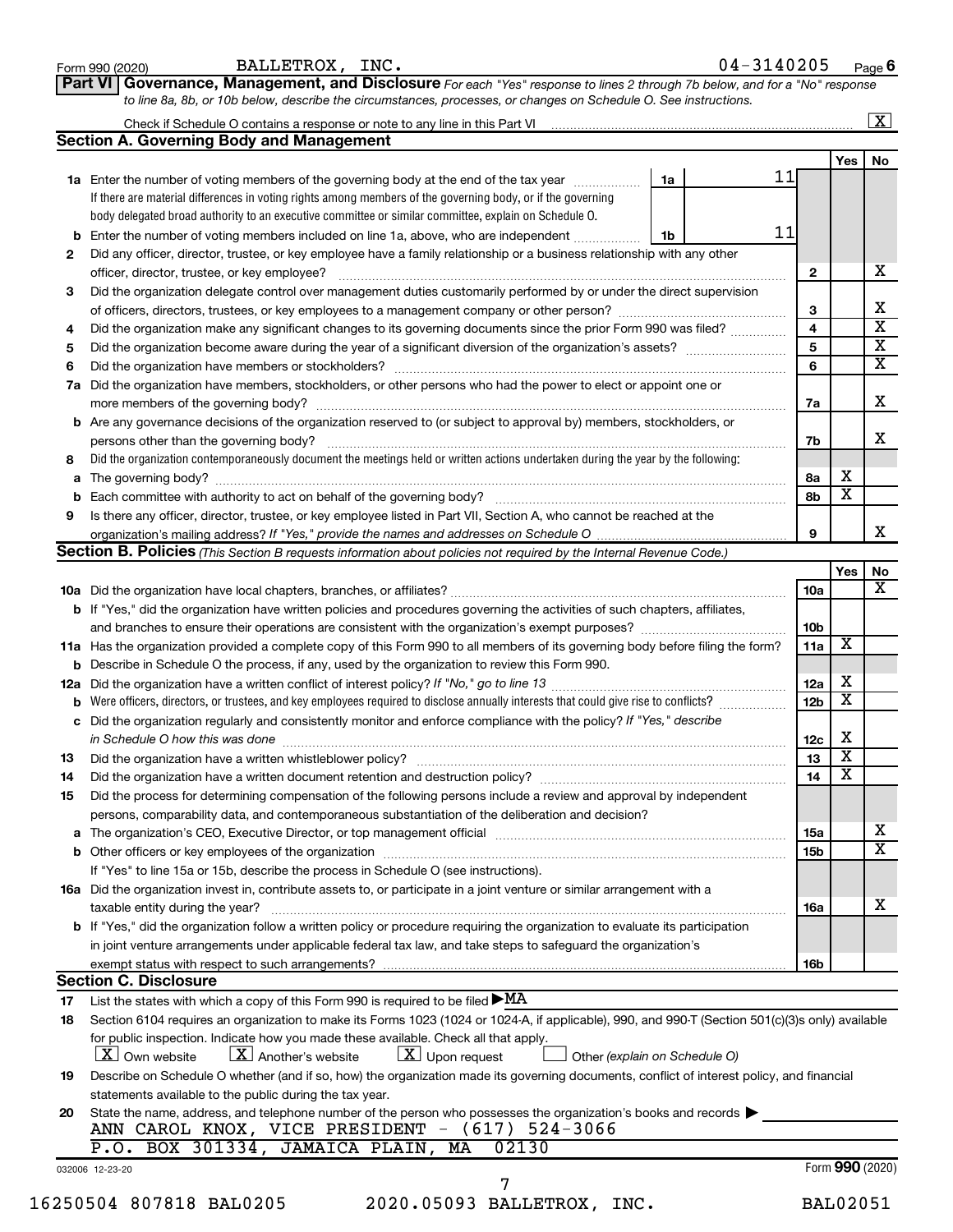$\Box$ 

| Part VII Compensation of Officers, Directors, Trustees, Key Employees, Highest Compensated |  |
|--------------------------------------------------------------------------------------------|--|
| <b>Employees, and Independent Contractors</b>                                              |  |

Check if Schedule O contains a response or note to any line in this Part VII

**Section A. Officers, Directors, Trustees, Key Employees, and Highest Compensated Employees**

**1a**  Complete this table for all persons required to be listed. Report compensation for the calendar year ending with or within the organization's tax year.  $\bullet$  List all of the organization's current officers, directors, trustees (whether individuals or organizations), regardless of amount of compensation.

Enter -0- in columns (D), (E), and (F) if no compensation was paid.

**•** List all of the organization's current key employees, if any. See instructions for definition of "key employee."

• List the organization's five *current* highest compensated employees (other than an officer, director, trustee, or key employee) who received reportable compensation (Box 5 of Form W-2 and/or Box 7 of Form 1099-MISC) of more than \$100,000 from the organization and any related organizations.

 $\bullet$  List all of the organization's former officers, key employees, and highest compensated employees who received more than \$100,000 of reportable compensation from the organization and any related organizations.

**•** List all of the organization's former directors or trustees that received, in the capacity as a former director or trustee of the organization, more than \$10,000 of reportable compensation from the organization and any related organizations.

See instructions for the order in which to list the persons above.

Check this box if neither the organization nor any related organization compensated any current officer, director, or trustee.  $\Box$ 

| (A)                                | (B)                    |                                |                      |             | (C)          |                                                                  |        | (D)                 | (E)                              | (F)                      |
|------------------------------------|------------------------|--------------------------------|----------------------|-------------|--------------|------------------------------------------------------------------|--------|---------------------|----------------------------------|--------------------------|
| Name and title                     | Average                |                                |                      | Position    |              | (do not check more than one                                      |        | Reportable          | Reportable                       | Estimated                |
|                                    | hours per              |                                |                      |             |              | box, unless person is both an<br>officer and a director/trustee) |        | compensation        | compensation                     | amount of                |
|                                    | week                   |                                |                      |             |              |                                                                  |        | from                | from related                     | other                    |
|                                    | (list any<br>hours for |                                |                      |             |              |                                                                  |        | the<br>organization | organizations<br>(W-2/1099-MISC) | compensation<br>from the |
|                                    | related                |                                |                      |             |              |                                                                  |        | (W-2/1099-MISC)     |                                  | organization             |
|                                    | organizations          | Individual trustee or director | nstitutional trustee |             |              | Highest compensated<br>employee                                  |        |                     |                                  | and related              |
|                                    | below                  |                                |                      |             | Key employee |                                                                  |        |                     |                                  | organizations            |
|                                    | line)                  |                                |                      | Officer     |              |                                                                  | Former |                     |                                  |                          |
| <b>ALISON PATTERSON</b><br>(1)     | 25.00                  |                                |                      |             |              |                                                                  |        |                     |                                  |                          |
| EXECUTIVE DIRECTOR                 |                        |                                |                      | $\mathbf X$ |              |                                                                  |        | 21,959.             | 0.                               | 13,421.                  |
| ANN CAROL KNOX<br>(2)              | 25.00                  |                                |                      |             |              |                                                                  |        |                     |                                  |                          |
| VICE PRESIDENT/FORMER EX. DIRECTOR |                        | $\mathbf X$                    |                      | $\mathbf X$ |              |                                                                  |        | $\mathbf 0$ .       | $\mathbf 0$ .                    | 0.                       |
| (3)<br>GREGORY MANOUSOS            | 2.00                   |                                |                      |             |              |                                                                  |        |                     |                                  |                          |
| PRESIDENT                          |                        | $\mathbf X$                    |                      | $\mathbf X$ |              |                                                                  |        | 0.                  | $\mathbf 0$                      | $\mathbf 0$ .            |
| RACHEL HASSINGER<br>(4)            | 2.00                   |                                |                      |             |              |                                                                  |        |                     |                                  |                          |
| CLERK                              |                        | X                              |                      | $\mathbf X$ |              |                                                                  |        | $\mathbf 0$         | $\mathbf 0$ .                    | $\boldsymbol{0}$ .       |
| MORGAN KEITH<br>(5)                | 2.00                   |                                |                      |             |              |                                                                  |        |                     |                                  |                          |
| <b>BOARD MEMBER</b>                |                        | $\mathbf X$                    |                      |             |              |                                                                  |        | 0                   | $\mathbf 0$ .                    | $\mathbf 0$ .            |
| JOHN TOBIN<br>(6)                  | 2.00                   |                                |                      |             |              |                                                                  |        |                     |                                  |                          |
| <b>BOARD MEMBER</b>                |                        | X                              |                      |             |              |                                                                  |        | $\mathbf 0$         | $\mathbf 0$ .                    | $\mathbf 0$ .            |
| MONIQUE VEALE<br>(7)               | 2.00                   |                                |                      |             |              |                                                                  |        |                     |                                  |                          |
| <b>BOARD MEMBER</b>                |                        | X                              |                      |             |              |                                                                  |        | $\mathbf 0$ .       | $\mathbf 0$ .                    | $\mathbf 0$ .            |
| MAGALIE NEFF<br>(8)                | 2.00                   |                                |                      |             |              |                                                                  |        |                     |                                  |                          |
| <b>BOARD MEMBER</b>                |                        | X                              |                      |             |              |                                                                  |        | $\mathbf 0$ .       | $\mathbf 0$ .                    | 0.                       |
| <b>JEREMY THOMPSON</b><br>(9)      | 2.00                   |                                |                      |             |              |                                                                  |        |                     |                                  |                          |
| <b>TREASURER</b>                   |                        | $\mathbf X$                    |                      | $\mathbf X$ |              |                                                                  |        | $\mathbf 0$ .       | $\mathbf 0$ .                    | $\mathbf 0$ .            |
| (10) SARITA URIBE                  | 2.00                   |                                |                      |             |              |                                                                  |        |                     |                                  |                          |
| <b>BOARD MEMBER</b>                |                        | $\mathbf X$                    |                      |             |              |                                                                  |        | $\mathbf 0$ .       | 0.                               | 0.                       |
| (11) LISA PEARLSTEIN               | 2.00                   |                                |                      |             |              |                                                                  |        |                     |                                  |                          |
| <b>BOARD MEMBER</b>                |                        | $\mathbf X$                    |                      |             |              |                                                                  |        | $\mathbf 0$         | $\mathbf 0$                      | $\mathbf 0$ .            |
| (12) DAQUANA HARPER                | 2.00                   |                                |                      |             |              |                                                                  |        |                     |                                  |                          |
| <b>BOARD MEMBER</b>                |                        | X                              |                      |             |              |                                                                  |        | 0                   | 0.                               | 0.                       |
|                                    |                        |                                |                      |             |              |                                                                  |        |                     |                                  |                          |
|                                    |                        |                                |                      |             |              |                                                                  |        |                     |                                  |                          |
|                                    |                        |                                |                      |             |              |                                                                  |        |                     |                                  |                          |
|                                    |                        |                                |                      |             |              |                                                                  |        |                     |                                  |                          |
|                                    |                        |                                |                      |             |              |                                                                  |        |                     |                                  |                          |
|                                    |                        |                                |                      |             |              |                                                                  |        |                     |                                  |                          |
|                                    |                        |                                |                      |             |              |                                                                  |        |                     |                                  |                          |
|                                    |                        |                                |                      |             |              |                                                                  |        |                     |                                  |                          |
|                                    |                        |                                |                      |             |              |                                                                  |        |                     |                                  |                          |
|                                    |                        |                                |                      |             |              |                                                                  |        |                     |                                  |                          |
| 032007 12-23-20                    |                        |                                |                      |             |              |                                                                  |        |                     |                                  | Form 990 (2020)          |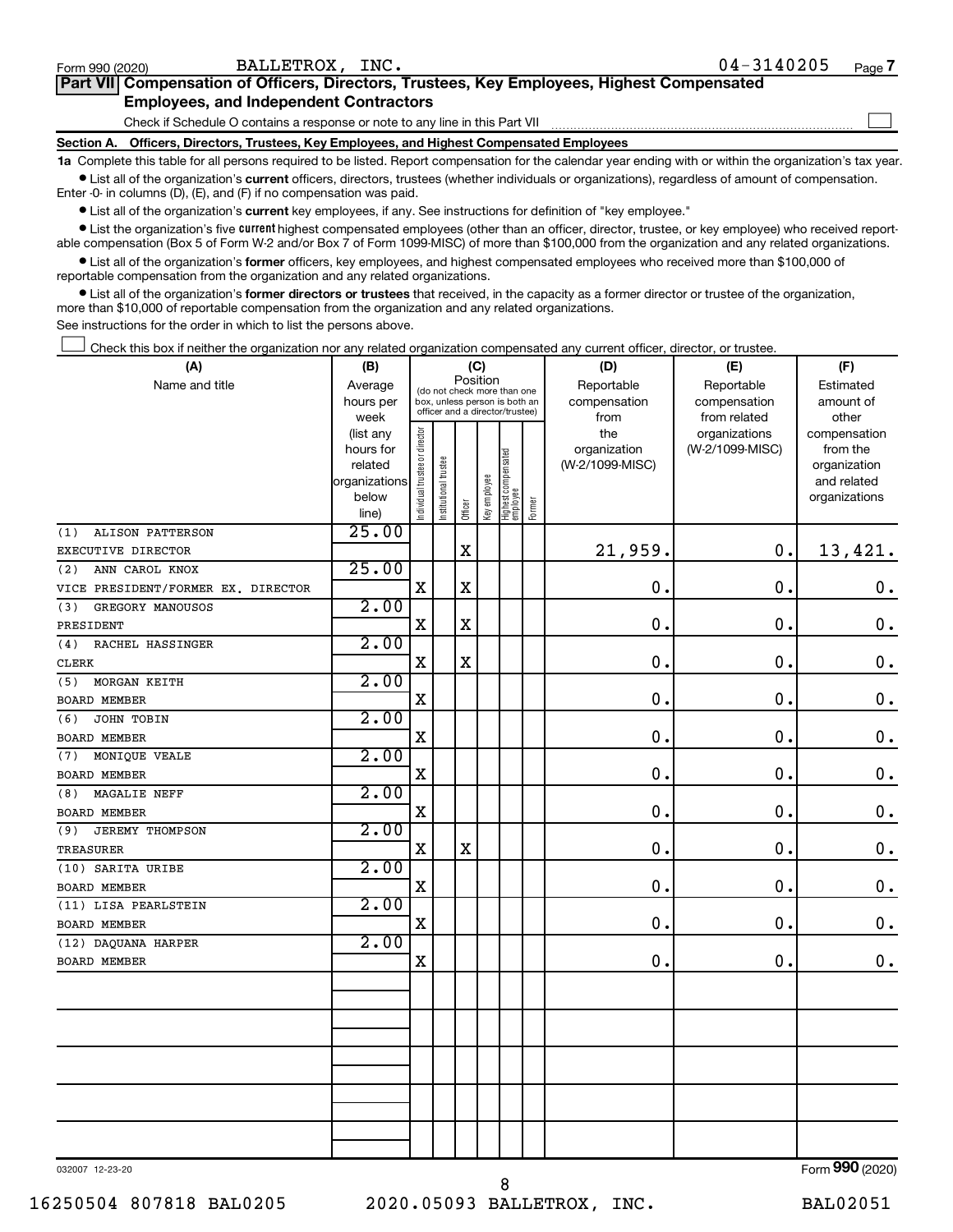|    | BALLETROX, INC.<br>Form 990 (2020)                                                                                                                                                                                                                                    |       |  |                       |         |                                |                                                                                                                                        |        |                                                                                     | 04-3140205                                                                            | Page 8                                                                                                             |
|----|-----------------------------------------------------------------------------------------------------------------------------------------------------------------------------------------------------------------------------------------------------------------------|-------|--|-----------------------|---------|--------------------------------|----------------------------------------------------------------------------------------------------------------------------------------|--------|-------------------------------------------------------------------------------------|---------------------------------------------------------------------------------------|--------------------------------------------------------------------------------------------------------------------|
|    | <b>Part VII</b><br>Section A. Officers, Directors, Trustees, Key Employees, and Highest Compensated Employees (continued)                                                                                                                                             |       |  |                       |         |                                |                                                                                                                                        |        |                                                                                     |                                                                                       |                                                                                                                    |
|    | (B)<br>(A)<br>Average<br>Name and title<br>hours per<br>week<br>(list any<br>Individual trustee or director<br>hours for<br>related<br>organizations<br>below                                                                                                         |       |  |                       |         | (C)<br>Position<br>Keyemployee | (do not check more than one<br>box, unless person is both an<br>officer and a director/trustee)<br>  Highest compensated<br>  employee |        | (D)<br>Reportable<br>compensation<br>from<br>the<br>organization<br>(W-2/1099-MISC) | (E)<br>Reportable<br>compensation<br>from related<br>organizations<br>(W-2/1099-MISC) | (F)<br>Estimated<br>amount of<br>other<br>compensation<br>from the<br>organization<br>and related<br>organizations |
|    |                                                                                                                                                                                                                                                                       | line) |  | Institutional trustee | Officer |                                |                                                                                                                                        | Former |                                                                                     |                                                                                       |                                                                                                                    |
|    |                                                                                                                                                                                                                                                                       |       |  |                       |         |                                |                                                                                                                                        |        |                                                                                     |                                                                                       |                                                                                                                    |
|    |                                                                                                                                                                                                                                                                       |       |  |                       |         |                                |                                                                                                                                        |        |                                                                                     |                                                                                       |                                                                                                                    |
|    |                                                                                                                                                                                                                                                                       |       |  |                       |         |                                |                                                                                                                                        |        |                                                                                     |                                                                                       |                                                                                                                    |
|    |                                                                                                                                                                                                                                                                       |       |  |                       |         |                                |                                                                                                                                        |        |                                                                                     |                                                                                       |                                                                                                                    |
|    |                                                                                                                                                                                                                                                                       |       |  |                       |         |                                |                                                                                                                                        |        |                                                                                     |                                                                                       |                                                                                                                    |
|    |                                                                                                                                                                                                                                                                       |       |  |                       |         |                                |                                                                                                                                        |        |                                                                                     |                                                                                       |                                                                                                                    |
|    |                                                                                                                                                                                                                                                                       |       |  |                       |         |                                |                                                                                                                                        |        |                                                                                     |                                                                                       |                                                                                                                    |
|    |                                                                                                                                                                                                                                                                       |       |  |                       |         |                                |                                                                                                                                        | ▶      | 21,959.                                                                             |                                                                                       | 13,421.<br>$\overline{0}$ .                                                                                        |
|    | c Total from continuation sheets to Part VII, Section A manuscreen by                                                                                                                                                                                                 |       |  |                       |         |                                |                                                                                                                                        |        | $\overline{0}$ .<br>21,959.                                                         |                                                                                       | $\overline{0}$ .<br>$\overline{0}$ .<br>13,421.<br>$\overline{0}$ .                                                |
| 2  | Total number of individuals (including but not limited to those listed above) who received more than \$100,000 of reportable                                                                                                                                          |       |  |                       |         |                                |                                                                                                                                        |        |                                                                                     |                                                                                       |                                                                                                                    |
|    | compensation from the organization $\blacktriangleright$                                                                                                                                                                                                              |       |  |                       |         |                                |                                                                                                                                        |        |                                                                                     |                                                                                       | 0<br>Yes<br>No                                                                                                     |
| 3  | Did the organization list any former officer, director, trustee, key employee, or highest compensated employee on                                                                                                                                                     |       |  |                       |         |                                |                                                                                                                                        |        |                                                                                     |                                                                                       |                                                                                                                    |
|    | line 1a? If "Yes," complete Schedule J for such individual manufactured content to the successive complete schedule J for such individual<br>For any individual listed on line 1a, is the sum of reportable compensation and other compensation from the organization |       |  |                       |         |                                |                                                                                                                                        |        |                                                                                     |                                                                                       | х<br>3<br>х                                                                                                        |
| 5  | and related organizations greater than \$150,000? If "Yes," complete Schedule J for such individual<br>Did any person listed on line 1a receive or accrue compensation from any unrelated organization or individual for services                                     |       |  |                       |         |                                |                                                                                                                                        |        |                                                                                     |                                                                                       | 4                                                                                                                  |
|    |                                                                                                                                                                                                                                                                       |       |  |                       |         |                                |                                                                                                                                        |        |                                                                                     |                                                                                       | х<br>5                                                                                                             |
| 1. | <b>Section B. Independent Contractors</b><br>Complete this table for your five highest compensated independent contractors that received more than \$100,000 of compensation from                                                                                     |       |  |                       |         |                                |                                                                                                                                        |        |                                                                                     |                                                                                       |                                                                                                                    |
|    | the organization. Report compensation for the calendar year ending with or within the organization's tax year.                                                                                                                                                        |       |  |                       |         |                                |                                                                                                                                        |        |                                                                                     |                                                                                       |                                                                                                                    |
|    | (A)<br>Name and business address                                                                                                                                                                                                                                      |       |  | <b>NONE</b>           |         |                                |                                                                                                                                        |        | (B)<br>Description of services                                                      |                                                                                       | (C)<br>Compensation                                                                                                |
|    |                                                                                                                                                                                                                                                                       |       |  |                       |         |                                |                                                                                                                                        |        |                                                                                     |                                                                                       |                                                                                                                    |
|    |                                                                                                                                                                                                                                                                       |       |  |                       |         |                                |                                                                                                                                        |        |                                                                                     |                                                                                       |                                                                                                                    |
|    |                                                                                                                                                                                                                                                                       |       |  |                       |         |                                |                                                                                                                                        |        |                                                                                     |                                                                                       |                                                                                                                    |
|    |                                                                                                                                                                                                                                                                       |       |  |                       |         |                                |                                                                                                                                        |        |                                                                                     |                                                                                       |                                                                                                                    |
| 2  | Total number of independent contractors (including but not limited to those listed above) who received more than                                                                                                                                                      |       |  |                       |         |                                |                                                                                                                                        |        |                                                                                     |                                                                                       |                                                                                                                    |
|    | \$100,000 of compensation from the organization                                                                                                                                                                                                                       |       |  |                       |         |                                | 0                                                                                                                                      |        |                                                                                     |                                                                                       | Form 990 (2020)                                                                                                    |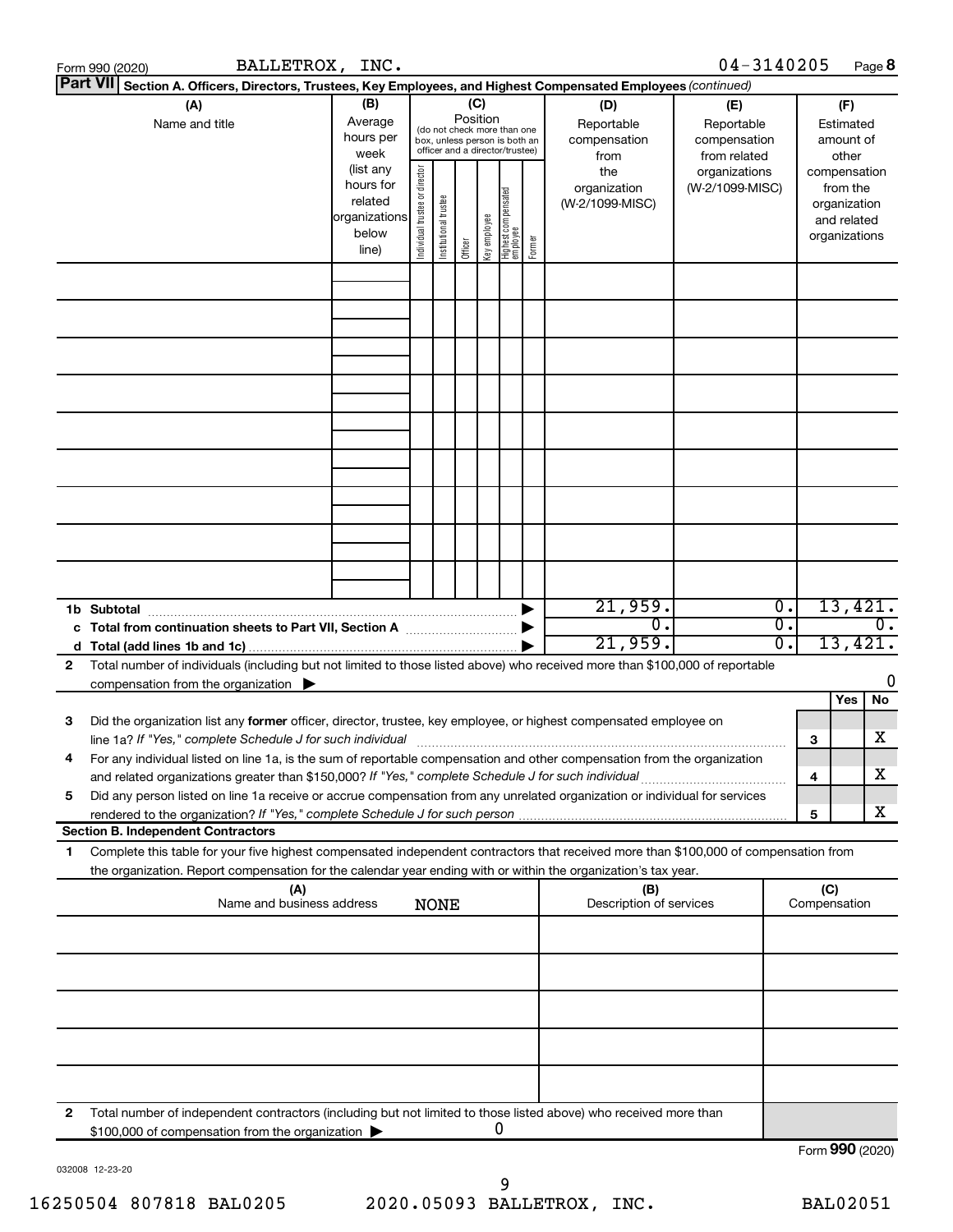| $\overline{C}$<br>(B)<br>(A)<br>(D)<br>Unrelated<br>Related or exempt<br>Total revenue<br>function revenue business revenue<br>Contributions, Gifts, Grants<br>and Other Similar Amounts<br>1a<br>1 a Federated campaigns<br>1 <sub>b</sub><br><b>b</b> Membership dues<br>1 <sub>c</sub><br>c Fundraising events<br>1 <sub>d</sub><br>d Related organizations<br>36, 284.<br>1e<br>e Government grants (contributions)<br>f All other contributions, gifts, grants, and<br>180,515.<br>similar amounts not included above<br>1f<br>$ 1g $ \$<br>Noncash contributions included in lines 1a-1f<br>g<br>216,799.<br><b>Business Code</b><br>21,610.<br>21,610.<br>711120<br>TUITION FEES<br>Program Service<br>Revenue<br>2 a<br>17,353.<br>17,353.<br>711120<br><b>SCHOOL-BASED PROGRAMS</b><br>b<br>711120<br>1,425.<br>1,425.<br><b>TICKET SALES</b><br>d<br>40,388.<br>g<br>З<br>Investment income (including dividends, interest, and<br>▶<br>Income from investment of tax-exempt bond proceeds<br>4<br>5<br>(i) Real<br>(ii) Personal<br>∣6a<br>Gross rents<br>6а<br>6b<br>Less: rental expenses<br>b<br>Rental income or (loss)<br>6с<br>с<br>d Net rental income or (loss)<br>(i) Securities<br>(ii) Other<br>7 a Gross amount from sales of<br>assets other than inventory<br>7a<br><b>b</b> Less: cost or other basis<br>Revenue<br>and sales expenses<br>l 7b<br>è<br>8 a Gross income from fundraising events (not<br>ਨੋ<br>including \$<br>оf<br>contributions reported on line 1c). See<br>8a<br>8b<br>c Net income or (loss) from fundraising events<br>9 a Gross income from gaming activities. See<br> 9a<br>9 <sub>b</sub><br>c Net income or (loss) from gaming activities<br>10 a Gross sales of inventory, less returns<br> 10a<br>10 <sub>b</sub><br><b>b</b> Less: cost of goods sold<br>c Net income or (loss) from sales of inventory<br><b>Business Code</b><br>Miscellaneous<br>Revenue<br>11 a<br>b<br>с<br>40,388.<br>257, 187.<br>0.<br>12 |  | Part VIII | Statement of Revenue |  |  |  |                                                          |
|--------------------------------------------------------------------------------------------------------------------------------------------------------------------------------------------------------------------------------------------------------------------------------------------------------------------------------------------------------------------------------------------------------------------------------------------------------------------------------------------------------------------------------------------------------------------------------------------------------------------------------------------------------------------------------------------------------------------------------------------------------------------------------------------------------------------------------------------------------------------------------------------------------------------------------------------------------------------------------------------------------------------------------------------------------------------------------------------------------------------------------------------------------------------------------------------------------------------------------------------------------------------------------------------------------------------------------------------------------------------------------------------------------------------------------------------------------------------------------------------------------------------------------------------------------------------------------------------------------------------------------------------------------------------------------------------------------------------------------------------------------------------------------------------------------------------------------------------------------------------------------------------------------------------------------------------------------------------------|--|-----------|----------------------|--|--|--|----------------------------------------------------------|
|                                                                                                                                                                                                                                                                                                                                                                                                                                                                                                                                                                                                                                                                                                                                                                                                                                                                                                                                                                                                                                                                                                                                                                                                                                                                                                                                                                                                                                                                                                                                                                                                                                                                                                                                                                                                                                                                                                                                                                          |  |           |                      |  |  |  | Revenue excluded<br>from tax under<br>sections 512 - 514 |
|                                                                                                                                                                                                                                                                                                                                                                                                                                                                                                                                                                                                                                                                                                                                                                                                                                                                                                                                                                                                                                                                                                                                                                                                                                                                                                                                                                                                                                                                                                                                                                                                                                                                                                                                                                                                                                                                                                                                                                          |  |           |                      |  |  |  |                                                          |
|                                                                                                                                                                                                                                                                                                                                                                                                                                                                                                                                                                                                                                                                                                                                                                                                                                                                                                                                                                                                                                                                                                                                                                                                                                                                                                                                                                                                                                                                                                                                                                                                                                                                                                                                                                                                                                                                                                                                                                          |  |           |                      |  |  |  |                                                          |
|                                                                                                                                                                                                                                                                                                                                                                                                                                                                                                                                                                                                                                                                                                                                                                                                                                                                                                                                                                                                                                                                                                                                                                                                                                                                                                                                                                                                                                                                                                                                                                                                                                                                                                                                                                                                                                                                                                                                                                          |  |           |                      |  |  |  |                                                          |
|                                                                                                                                                                                                                                                                                                                                                                                                                                                                                                                                                                                                                                                                                                                                                                                                                                                                                                                                                                                                                                                                                                                                                                                                                                                                                                                                                                                                                                                                                                                                                                                                                                                                                                                                                                                                                                                                                                                                                                          |  |           |                      |  |  |  |                                                          |
|                                                                                                                                                                                                                                                                                                                                                                                                                                                                                                                                                                                                                                                                                                                                                                                                                                                                                                                                                                                                                                                                                                                                                                                                                                                                                                                                                                                                                                                                                                                                                                                                                                                                                                                                                                                                                                                                                                                                                                          |  |           |                      |  |  |  |                                                          |
|                                                                                                                                                                                                                                                                                                                                                                                                                                                                                                                                                                                                                                                                                                                                                                                                                                                                                                                                                                                                                                                                                                                                                                                                                                                                                                                                                                                                                                                                                                                                                                                                                                                                                                                                                                                                                                                                                                                                                                          |  |           |                      |  |  |  |                                                          |
|                                                                                                                                                                                                                                                                                                                                                                                                                                                                                                                                                                                                                                                                                                                                                                                                                                                                                                                                                                                                                                                                                                                                                                                                                                                                                                                                                                                                                                                                                                                                                                                                                                                                                                                                                                                                                                                                                                                                                                          |  |           |                      |  |  |  |                                                          |
|                                                                                                                                                                                                                                                                                                                                                                                                                                                                                                                                                                                                                                                                                                                                                                                                                                                                                                                                                                                                                                                                                                                                                                                                                                                                                                                                                                                                                                                                                                                                                                                                                                                                                                                                                                                                                                                                                                                                                                          |  |           |                      |  |  |  |                                                          |
|                                                                                                                                                                                                                                                                                                                                                                                                                                                                                                                                                                                                                                                                                                                                                                                                                                                                                                                                                                                                                                                                                                                                                                                                                                                                                                                                                                                                                                                                                                                                                                                                                                                                                                                                                                                                                                                                                                                                                                          |  |           |                      |  |  |  |                                                          |
|                                                                                                                                                                                                                                                                                                                                                                                                                                                                                                                                                                                                                                                                                                                                                                                                                                                                                                                                                                                                                                                                                                                                                                                                                                                                                                                                                                                                                                                                                                                                                                                                                                                                                                                                                                                                                                                                                                                                                                          |  |           |                      |  |  |  |                                                          |
|                                                                                                                                                                                                                                                                                                                                                                                                                                                                                                                                                                                                                                                                                                                                                                                                                                                                                                                                                                                                                                                                                                                                                                                                                                                                                                                                                                                                                                                                                                                                                                                                                                                                                                                                                                                                                                                                                                                                                                          |  |           |                      |  |  |  |                                                          |
|                                                                                                                                                                                                                                                                                                                                                                                                                                                                                                                                                                                                                                                                                                                                                                                                                                                                                                                                                                                                                                                                                                                                                                                                                                                                                                                                                                                                                                                                                                                                                                                                                                                                                                                                                                                                                                                                                                                                                                          |  |           |                      |  |  |  |                                                          |
|                                                                                                                                                                                                                                                                                                                                                                                                                                                                                                                                                                                                                                                                                                                                                                                                                                                                                                                                                                                                                                                                                                                                                                                                                                                                                                                                                                                                                                                                                                                                                                                                                                                                                                                                                                                                                                                                                                                                                                          |  |           |                      |  |  |  |                                                          |
|                                                                                                                                                                                                                                                                                                                                                                                                                                                                                                                                                                                                                                                                                                                                                                                                                                                                                                                                                                                                                                                                                                                                                                                                                                                                                                                                                                                                                                                                                                                                                                                                                                                                                                                                                                                                                                                                                                                                                                          |  |           |                      |  |  |  |                                                          |
|                                                                                                                                                                                                                                                                                                                                                                                                                                                                                                                                                                                                                                                                                                                                                                                                                                                                                                                                                                                                                                                                                                                                                                                                                                                                                                                                                                                                                                                                                                                                                                                                                                                                                                                                                                                                                                                                                                                                                                          |  |           |                      |  |  |  |                                                          |
|                                                                                                                                                                                                                                                                                                                                                                                                                                                                                                                                                                                                                                                                                                                                                                                                                                                                                                                                                                                                                                                                                                                                                                                                                                                                                                                                                                                                                                                                                                                                                                                                                                                                                                                                                                                                                                                                                                                                                                          |  |           |                      |  |  |  |                                                          |
|                                                                                                                                                                                                                                                                                                                                                                                                                                                                                                                                                                                                                                                                                                                                                                                                                                                                                                                                                                                                                                                                                                                                                                                                                                                                                                                                                                                                                                                                                                                                                                                                                                                                                                                                                                                                                                                                                                                                                                          |  |           |                      |  |  |  |                                                          |
|                                                                                                                                                                                                                                                                                                                                                                                                                                                                                                                                                                                                                                                                                                                                                                                                                                                                                                                                                                                                                                                                                                                                                                                                                                                                                                                                                                                                                                                                                                                                                                                                                                                                                                                                                                                                                                                                                                                                                                          |  |           |                      |  |  |  |                                                          |
|                                                                                                                                                                                                                                                                                                                                                                                                                                                                                                                                                                                                                                                                                                                                                                                                                                                                                                                                                                                                                                                                                                                                                                                                                                                                                                                                                                                                                                                                                                                                                                                                                                                                                                                                                                                                                                                                                                                                                                          |  |           |                      |  |  |  |                                                          |
|                                                                                                                                                                                                                                                                                                                                                                                                                                                                                                                                                                                                                                                                                                                                                                                                                                                                                                                                                                                                                                                                                                                                                                                                                                                                                                                                                                                                                                                                                                                                                                                                                                                                                                                                                                                                                                                                                                                                                                          |  |           |                      |  |  |  |                                                          |
|                                                                                                                                                                                                                                                                                                                                                                                                                                                                                                                                                                                                                                                                                                                                                                                                                                                                                                                                                                                                                                                                                                                                                                                                                                                                                                                                                                                                                                                                                                                                                                                                                                                                                                                                                                                                                                                                                                                                                                          |  |           |                      |  |  |  |                                                          |
|                                                                                                                                                                                                                                                                                                                                                                                                                                                                                                                                                                                                                                                                                                                                                                                                                                                                                                                                                                                                                                                                                                                                                                                                                                                                                                                                                                                                                                                                                                                                                                                                                                                                                                                                                                                                                                                                                                                                                                          |  |           |                      |  |  |  |                                                          |
|                                                                                                                                                                                                                                                                                                                                                                                                                                                                                                                                                                                                                                                                                                                                                                                                                                                                                                                                                                                                                                                                                                                                                                                                                                                                                                                                                                                                                                                                                                                                                                                                                                                                                                                                                                                                                                                                                                                                                                          |  |           |                      |  |  |  |                                                          |
|                                                                                                                                                                                                                                                                                                                                                                                                                                                                                                                                                                                                                                                                                                                                                                                                                                                                                                                                                                                                                                                                                                                                                                                                                                                                                                                                                                                                                                                                                                                                                                                                                                                                                                                                                                                                                                                                                                                                                                          |  |           |                      |  |  |  |                                                          |
|                                                                                                                                                                                                                                                                                                                                                                                                                                                                                                                                                                                                                                                                                                                                                                                                                                                                                                                                                                                                                                                                                                                                                                                                                                                                                                                                                                                                                                                                                                                                                                                                                                                                                                                                                                                                                                                                                                                                                                          |  |           |                      |  |  |  |                                                          |
|                                                                                                                                                                                                                                                                                                                                                                                                                                                                                                                                                                                                                                                                                                                                                                                                                                                                                                                                                                                                                                                                                                                                                                                                                                                                                                                                                                                                                                                                                                                                                                                                                                                                                                                                                                                                                                                                                                                                                                          |  |           |                      |  |  |  |                                                          |
|                                                                                                                                                                                                                                                                                                                                                                                                                                                                                                                                                                                                                                                                                                                                                                                                                                                                                                                                                                                                                                                                                                                                                                                                                                                                                                                                                                                                                                                                                                                                                                                                                                                                                                                                                                                                                                                                                                                                                                          |  |           |                      |  |  |  |                                                          |
|                                                                                                                                                                                                                                                                                                                                                                                                                                                                                                                                                                                                                                                                                                                                                                                                                                                                                                                                                                                                                                                                                                                                                                                                                                                                                                                                                                                                                                                                                                                                                                                                                                                                                                                                                                                                                                                                                                                                                                          |  |           |                      |  |  |  |                                                          |
| 032009 12-23-20                                                                                                                                                                                                                                                                                                                                                                                                                                                                                                                                                                                                                                                                                                                                                                                                                                                                                                                                                                                                                                                                                                                                                                                                                                                                                                                                                                                                                                                                                                                                                                                                                                                                                                                                                                                                                                                                                                                                                          |  |           |                      |  |  |  | 0.<br>Form 990 (2020)                                    |

#### 032009 12-23-20

16250504 807818 BAL0205 2020.05093 BALLETROX, INC. BAL02051 10

**Porm 990 (2020)**<br>**Part VIII State**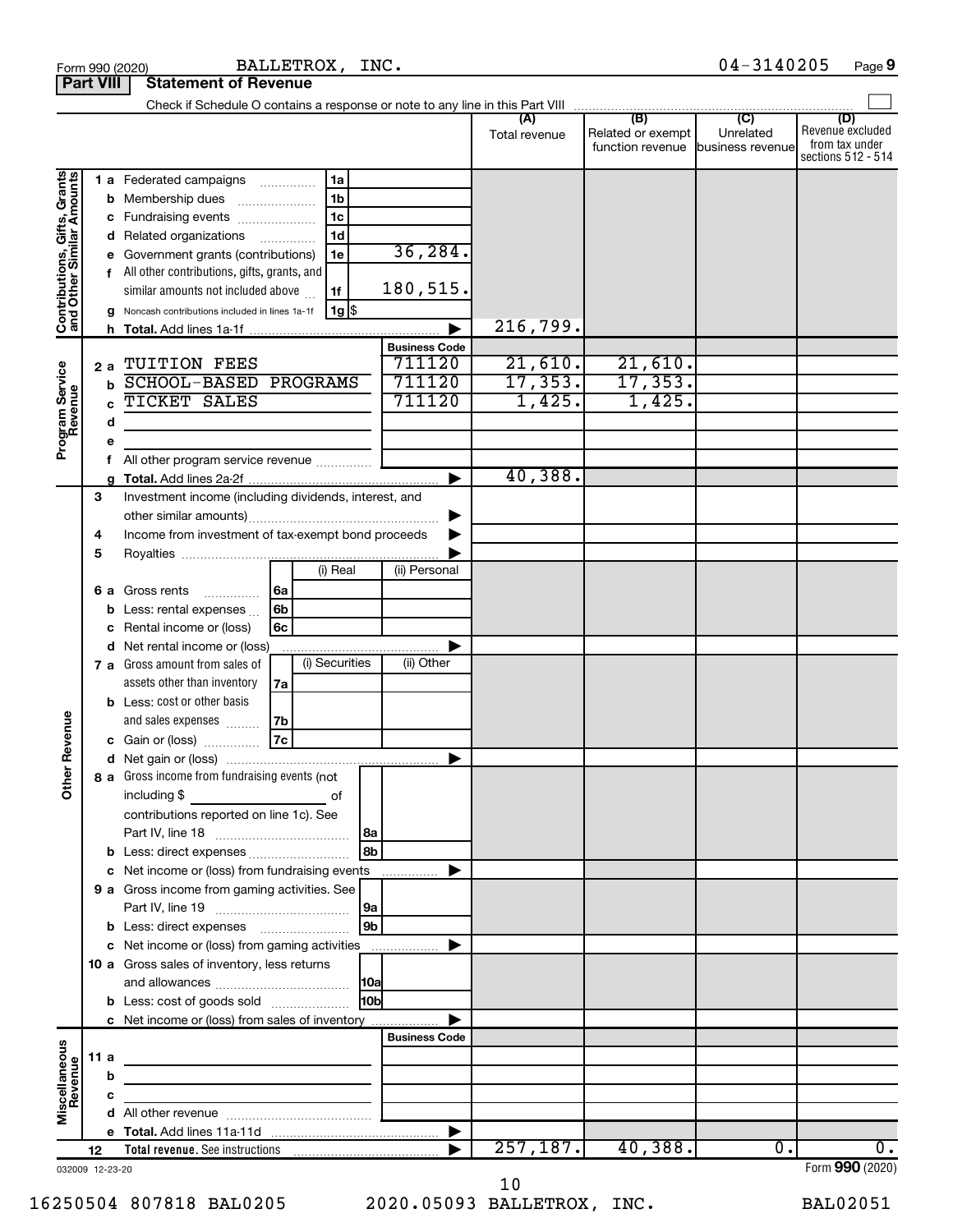|  | Form 990 (2020) |
|--|-----------------|
|  |                 |

**(A) (B) (C) (D)** Management and general expenses *Section 501(c)(3) and 501(c)(4) organizations must complete all columns. All other organizations must complete column (A).* Check if Schedule O contains a response or note to any line in this Part IX<br>
amounts reported on lines 6b,<br>
Total expenses Program Total expenses Program service expenses Fundraising expenses .<br>... *Do not include amounts reported on lines 6b,* **Part IX Statement of Functional Expenses**  $\Box$ 15,625. 15,625.

|          | 7b, 8b, 9b, and 10b of Part VIII.                                                                    | Total experises | Program service<br>expenses | management and<br>general expenses | <b>Fundraising</b><br>expenses |  |
|----------|------------------------------------------------------------------------------------------------------|-----------------|-----------------------------|------------------------------------|--------------------------------|--|
| 1        | Grants and other assistance to domestic organizations                                                |                 |                             |                                    |                                |  |
|          | and domestic governments. See Part IV, line 21                                                       |                 |                             |                                    |                                |  |
| 2        | Grants and other assistance to domestic                                                              |                 |                             |                                    |                                |  |
|          | individuals. See Part IV, line 22                                                                    | 15,625.         | 15,625.                     |                                    |                                |  |
| 3        | Grants and other assistance to foreign                                                               |                 |                             |                                    |                                |  |
|          | organizations, foreign governments, and foreign                                                      |                 |                             |                                    |                                |  |
|          | individuals. See Part IV, lines 15 and 16                                                            |                 |                             |                                    |                                |  |
| 4        | Benefits paid to or for members                                                                      |                 |                             |                                    |                                |  |
| 5        | Compensation of current officers, directors,                                                         |                 |                             |                                    |                                |  |
|          | trustees, and key employees                                                                          | 36,171.         | 28, 214.                    | 3,617.                             | 4,340.                         |  |
| 6        | Compensation not included above to disqualified                                                      |                 |                             |                                    |                                |  |
|          | persons (as defined under section $4958(f)(1)$ ) and                                                 |                 |                             |                                    |                                |  |
|          | persons described in section 4958(c)(3)(B)                                                           |                 |                             |                                    |                                |  |
| 7        |                                                                                                      | 135, 302.       | 105,536.                    | 13,530.                            | 16, 236.                       |  |
| 8        | Pension plan accruals and contributions (include                                                     |                 |                             |                                    |                                |  |
|          | section 401(k) and 403(b) employer contributions)                                                    |                 |                             |                                    |                                |  |
| 9        |                                                                                                      | 13,343.         | 10,407.                     | 1,334.                             | $\frac{1,602}{2,107}$          |  |
| 10       |                                                                                                      | 17,558.         | 13,695.                     | 1,756.                             |                                |  |
| 11       | Fees for services (nonemployees):                                                                    |                 |                             |                                    |                                |  |
|          |                                                                                                      |                 |                             |                                    |                                |  |
| b        |                                                                                                      |                 |                             |                                    |                                |  |
|          |                                                                                                      | 5,775.          |                             | 5,775.                             |                                |  |
|          |                                                                                                      |                 |                             |                                    |                                |  |
| е        | Professional fundraising services. See Part IV, line 17                                              |                 |                             |                                    |                                |  |
| f        | Investment management fees                                                                           |                 |                             |                                    |                                |  |
| g        | Other. (If line 11g amount exceeds 10% of line 25,                                                   | 1,805.          | 990.                        | 815.                               |                                |  |
|          | column (A) amount, list line 11g expenses on Sch O.)                                                 |                 |                             |                                    |                                |  |
| 12       |                                                                                                      |                 |                             |                                    |                                |  |
| 13       |                                                                                                      |                 |                             |                                    |                                |  |
| 14<br>15 |                                                                                                      |                 |                             |                                    |                                |  |
| 16       |                                                                                                      | 14,300.         | 14,300.                     |                                    |                                |  |
| 17       |                                                                                                      |                 |                             |                                    |                                |  |
| 18       | Payments of travel or entertainment expenses                                                         |                 |                             |                                    |                                |  |
|          | for any federal, state, or local public officials                                                    |                 |                             |                                    |                                |  |
| 19       | Conferences, conventions, and meetings                                                               |                 |                             |                                    |                                |  |
| 20       | Interest                                                                                             |                 |                             |                                    |                                |  |
| 21       |                                                                                                      |                 |                             |                                    |                                |  |
| 22       | Depreciation, depletion, and amortization                                                            | 514.            | 257.                        | 257.                               |                                |  |
| 23       | Insurance                                                                                            | 2,918.          | 1,344.                      | 1,416.                             | 158.                           |  |
| 24       | Other expenses. Itemize expenses not covered<br>above (List miscellaneous expenses on line 24e. If   |                 |                             |                                    |                                |  |
|          | line 24e amount exceeds 10% of line 25, column (A)<br>amount, list line 24e expenses on Schedule O.) |                 |                             |                                    |                                |  |
| a        | MISCELLANEOUS                                                                                        | 18,410.         | 9,400.                      | 3,553.                             | 5,457.                         |  |
| b        | <b>COSTUMES</b>                                                                                      | 1,673.          | 1,673.                      |                                    |                                |  |
| C        |                                                                                                      |                 |                             |                                    |                                |  |
| d        |                                                                                                      |                 |                             |                                    |                                |  |
| е        | All other expenses                                                                                   |                 |                             |                                    |                                |  |
| 25       | Total functional expenses. Add lines 1 through 24e                                                   | 263,394.        | 201,441.                    | 32,053.                            | 29,900.                        |  |
| 26       | <b>Joint costs.</b> Complete this line only if the organization                                      |                 |                             |                                    |                                |  |
|          | reported in column (B) joint costs from a combined                                                   |                 |                             |                                    |                                |  |
|          | educational campaign and fundraising solicitation.                                                   |                 |                             |                                    |                                |  |
|          | Check here $\blacktriangleright$<br>if following SOP 98-2 (ASC 958-720)                              |                 |                             |                                    | $\mathbf{on}$ .                |  |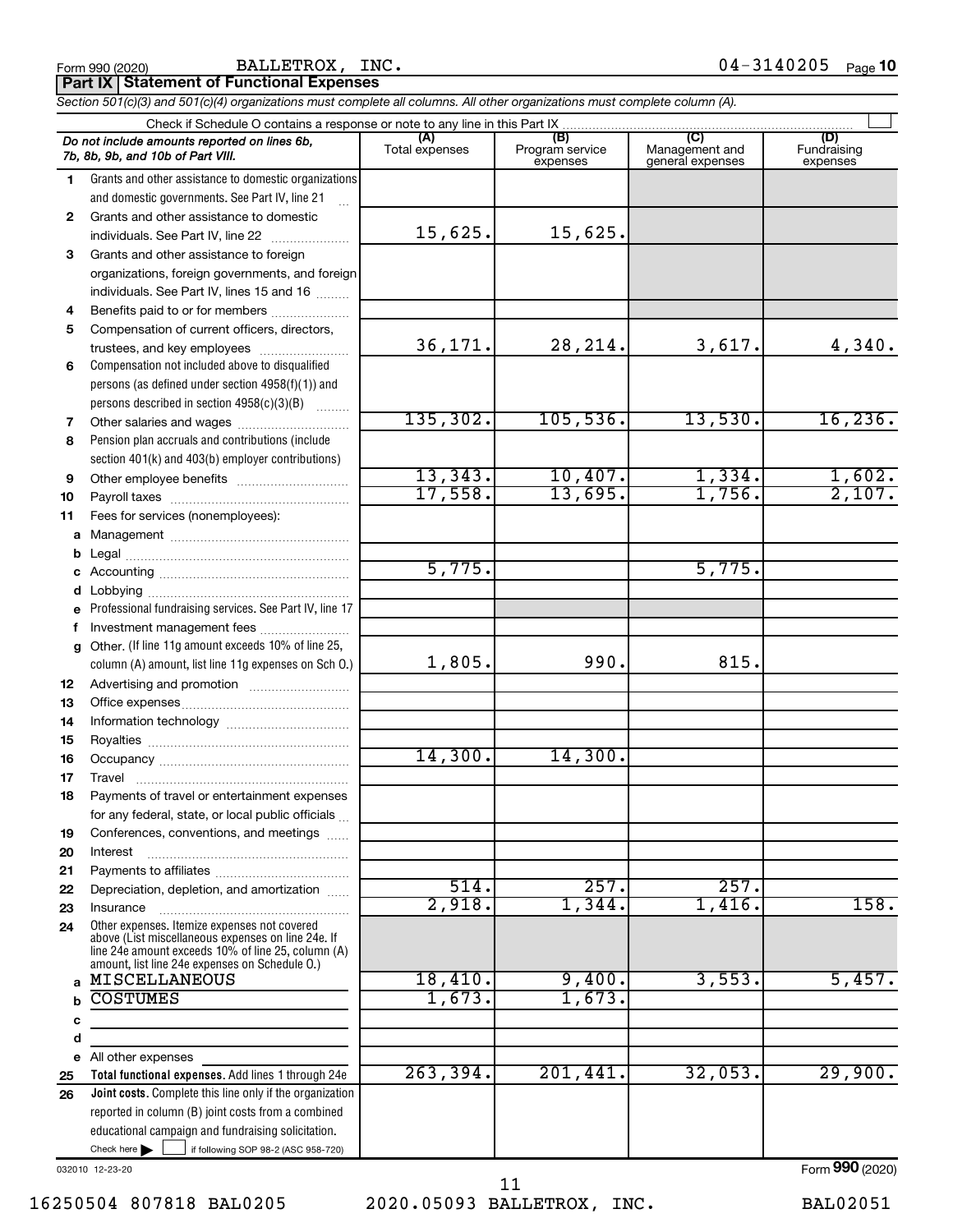$\overline{\phantom{0}}$ 

|                             |    | Part X   Balance Sheet                                                                                                                               |        |                       |                          |                 |                    |
|-----------------------------|----|------------------------------------------------------------------------------------------------------------------------------------------------------|--------|-----------------------|--------------------------|-----------------|--------------------|
|                             |    |                                                                                                                                                      |        |                       |                          |                 |                    |
|                             |    |                                                                                                                                                      |        |                       | (A)<br>Beginning of year |                 | (B)<br>End of year |
|                             | 1  |                                                                                                                                                      |        |                       | 135,452.                 | $\mathbf{1}$    | 73,482.            |
|                             | 2  |                                                                                                                                                      |        |                       | 43,025.                  | $\mathbf{2}$    | 120, 545.          |
|                             | з  |                                                                                                                                                      |        | 25,797.               | $\mathbf{3}$             |                 |                    |
|                             | 4  |                                                                                                                                                      |        | 5,980.                | $\overline{\mathbf{4}}$  |                 |                    |
|                             | 5  | Loans and other receivables from any current or former officer, director,                                                                            |        |                       |                          |                 |                    |
|                             |    | trustee, key employee, creator or founder, substantial contributor, or 35%                                                                           |        |                       |                          |                 |                    |
|                             |    | controlled entity or family member of any of these persons                                                                                           |        | 5                     |                          |                 |                    |
|                             | 6  | Loans and other receivables from other disqualified persons (as defined                                                                              |        |                       |                          |                 |                    |
|                             |    | under section $4958(f)(1)$ , and persons described in section $4958(c)(3)(B)$                                                                        | $\sim$ |                       | 6                        |                 |                    |
|                             | 7  |                                                                                                                                                      |        |                       | $\overline{7}$           |                 |                    |
| Assets                      | 8  |                                                                                                                                                      |        |                       | 8                        |                 |                    |
|                             | 9  |                                                                                                                                                      |        |                       |                          | 9               |                    |
|                             |    | <b>10a</b> Land, buildings, and equipment: cost or other                                                                                             |        |                       |                          |                 |                    |
|                             |    | basis. Complete Part VI of Schedule D  10a                                                                                                           |        | $\frac{6,252}{6,252}$ |                          |                 |                    |
|                             | b  |                                                                                                                                                      |        |                       | 514.                     | 10 <sub>c</sub> | 0.                 |
|                             | 11 |                                                                                                                                                      |        |                       |                          | 11              |                    |
|                             | 12 |                                                                                                                                                      |        | 12                    |                          |                 |                    |
|                             | 13 |                                                                                                                                                      |        |                       |                          | 13              |                    |
|                             | 14 |                                                                                                                                                      |        |                       |                          | 14              |                    |
|                             | 15 |                                                                                                                                                      |        |                       | Ο.                       | 15              | 10,000.            |
|                             | 16 |                                                                                                                                                      |        |                       | 210,768.                 | 16              | 204,027.           |
|                             | 17 |                                                                                                                                                      |        |                       |                          | 17              |                    |
|                             | 18 |                                                                                                                                                      |        |                       | 18                       |                 |                    |
|                             | 19 |                                                                                                                                                      |        | 534.                  | 19                       |                 |                    |
|                             | 20 |                                                                                                                                                      |        |                       |                          | 20              |                    |
|                             | 21 | Escrow or custodial account liability. Complete Part IV of Schedule D                                                                                |        |                       |                          | 21              |                    |
|                             | 22 | Loans and other payables to any current or former officer, director,                                                                                 |        |                       |                          |                 |                    |
| Liabilities                 |    | trustee, key employee, creator or founder, substantial contributor, or 35%                                                                           |        |                       |                          |                 |                    |
|                             |    |                                                                                                                                                      |        |                       |                          | 22              |                    |
|                             | 23 | Secured mortgages and notes payable to unrelated third parties                                                                                       |        |                       |                          | 23              |                    |
|                             | 24 | Unsecured notes and loans payable to unrelated third parties                                                                                         |        |                       |                          | 24              |                    |
|                             | 25 | Other liabilities (including federal income tax, payables to related third                                                                           |        |                       |                          |                 |                    |
|                             |    | parties, and other liabilities not included on lines 17-24). Complete Part X                                                                         |        |                       |                          |                 |                    |
|                             |    | of Schedule D                                                                                                                                        |        |                       | 534.                     | 25              | $\overline{0}$ .   |
|                             | 26 | Total liabilities. Add lines 17 through 25<br>Organizations that follow FASB ASC 958, check here $\blacktriangleright \lfloor \underline{X} \rfloor$ |        |                       |                          | 26              |                    |
|                             |    | and complete lines 27, 28, 32, and 33.                                                                                                               |        |                       |                          |                 |                    |
|                             | 27 |                                                                                                                                                      |        |                       | 170,234.                 | 27              | 174,027.           |
|                             | 28 |                                                                                                                                                      |        |                       | 40,000.                  | 28              | 30,000.            |
|                             |    | Organizations that do not follow FASB ASC 958, check here $\blacktriangleright$                                                                      |        |                       |                          |                 |                    |
|                             |    | and complete lines 29 through 33.                                                                                                                    |        |                       |                          |                 |                    |
| Net Assets or Fund Balances | 29 |                                                                                                                                                      |        |                       |                          | 29              |                    |
|                             | 30 | Paid-in or capital surplus, or land, building, or equipment fund                                                                                     |        |                       |                          | 30              |                    |
|                             | 31 | Retained earnings, endowment, accumulated income, or other funds                                                                                     |        |                       |                          | 31              |                    |
|                             | 32 |                                                                                                                                                      |        |                       | 210, 234.                | 32              | 204,027.           |
|                             | 33 |                                                                                                                                                      |        | 210,768.              | 33                       | 204,027.        |                    |

Form (2020) **990**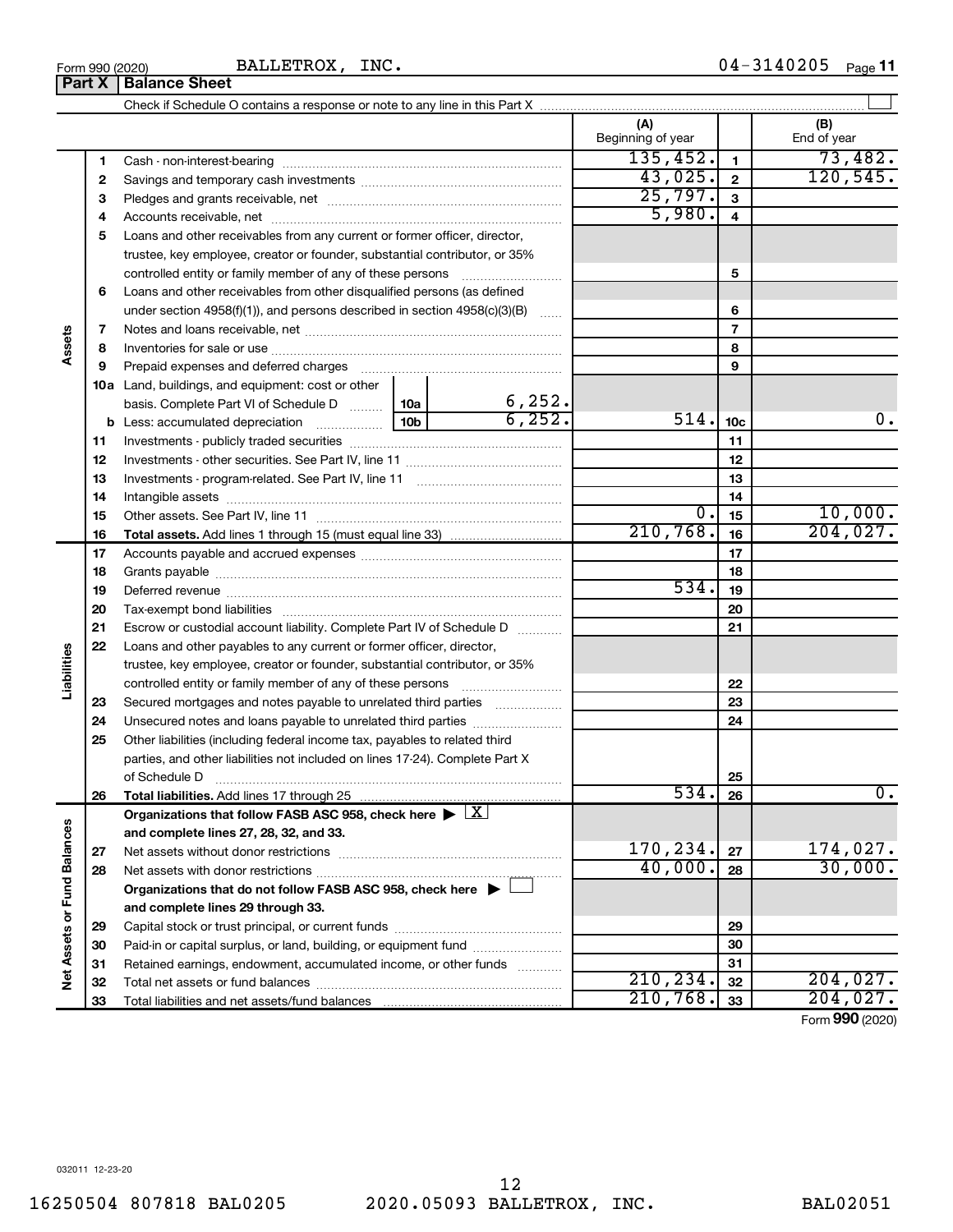|    | BALLETROX, INC.<br>Form 990 (2020)                                                                                                                                                                                             | $04 - 3140205$          |                |                    | Page 12          |
|----|--------------------------------------------------------------------------------------------------------------------------------------------------------------------------------------------------------------------------------|-------------------------|----------------|--------------------|------------------|
|    | Part XI<br><b>Reconciliation of Net Assets</b>                                                                                                                                                                                 |                         |                |                    |                  |
|    |                                                                                                                                                                                                                                |                         |                |                    |                  |
|    |                                                                                                                                                                                                                                |                         |                |                    |                  |
| 1  |                                                                                                                                                                                                                                | $\mathbf{1}$            |                |                    | 257, 187.        |
| 2  |                                                                                                                                                                                                                                | $\overline{2}$          |                |                    | 263,394.         |
| З  | Revenue less expenses. Subtract line 2 from line 1                                                                                                                                                                             | 3                       |                |                    | $-6, 207.$       |
| 4  |                                                                                                                                                                                                                                | $\overline{\mathbf{4}}$ |                |                    | 210, 234.        |
| 5  |                                                                                                                                                                                                                                | 5                       |                |                    |                  |
| 6  |                                                                                                                                                                                                                                | 6                       |                |                    |                  |
| 7  | Investment expenses www.communication.com/www.communication.com/www.communication.com/www.com                                                                                                                                  | $\overline{7}$          |                |                    |                  |
| 8  | Prior period adjustments material contents and content and content and content and content and content and content and content and content and content and content and content and content and content and content and content | 8                       |                |                    |                  |
| 9  | Other changes in net assets or fund balances (explain on Schedule O)                                                                                                                                                           | 9                       |                |                    | $\overline{0}$ . |
| 10 | Net assets or fund balances at end of year. Combine lines 3 through 9 (must equal Part X, line 32,                                                                                                                             |                         |                |                    |                  |
|    |                                                                                                                                                                                                                                | 10                      |                |                    | 204,027.         |
|    | <b>Part XII</b> Financial Statements and Reporting                                                                                                                                                                             |                         |                |                    |                  |
|    |                                                                                                                                                                                                                                |                         |                |                    |                  |
|    |                                                                                                                                                                                                                                |                         |                | <b>Yes</b>         | <b>No</b>        |
| 1. | $\mathbf{X}$ Accrual<br>Accounting method used to prepare the Form 990: [130] Cash<br>$\Box$ Other                                                                                                                             |                         |                |                    |                  |
|    | If the organization changed its method of accounting from a prior year or checked "Other," explain in Schedule O.                                                                                                              |                         |                |                    |                  |
|    |                                                                                                                                                                                                                                |                         | 2a             | х                  |                  |
|    | If "Yes," check a box below to indicate whether the financial statements for the year were compiled or reviewed on a                                                                                                           |                         |                |                    |                  |
|    | separate basis, consolidated basis, or both:                                                                                                                                                                                   |                         |                |                    |                  |
|    | $ \mathbf{X} $ Separate basis<br>Both consolidated and separate basis<br>Consolidated basis                                                                                                                                    |                         |                |                    |                  |
|    |                                                                                                                                                                                                                                |                         | 2 <sub>b</sub> |                    | x                |
|    | If "Yes," check a box below to indicate whether the financial statements for the year were audited on a separate basis,                                                                                                        |                         |                |                    |                  |
|    | consolidated basis, or both:                                                                                                                                                                                                   |                         |                |                    |                  |
|    | Consolidated basis<br>Separate basis<br>Both consolidated and separate basis                                                                                                                                                   |                         |                |                    |                  |
|    | c If "Yes" to line 2a or 2b, does the organization have a committee that assumes responsibility for oversight of the audit,                                                                                                    |                         |                | х                  |                  |
|    | review, or compilation of its financial statements and selection of an independent accountant?                                                                                                                                 |                         | 2c             |                    |                  |
|    | If the organization changed either its oversight process or selection process during the tax year, explain on Schedule O.                                                                                                      |                         |                |                    |                  |
|    | 3a As a result of a federal award, was the organization required to undergo an audit or audits as set forth in the Single Audit                                                                                                |                         |                |                    | x                |
|    |                                                                                                                                                                                                                                |                         | За             |                    |                  |
|    | b If "Yes," did the organization undergo the required audit or audits? If the organization did not undergo the required audit                                                                                                  |                         |                |                    |                  |
|    |                                                                                                                                                                                                                                |                         | Зb             | $000 \text{ days}$ |                  |

Form (2020) **990**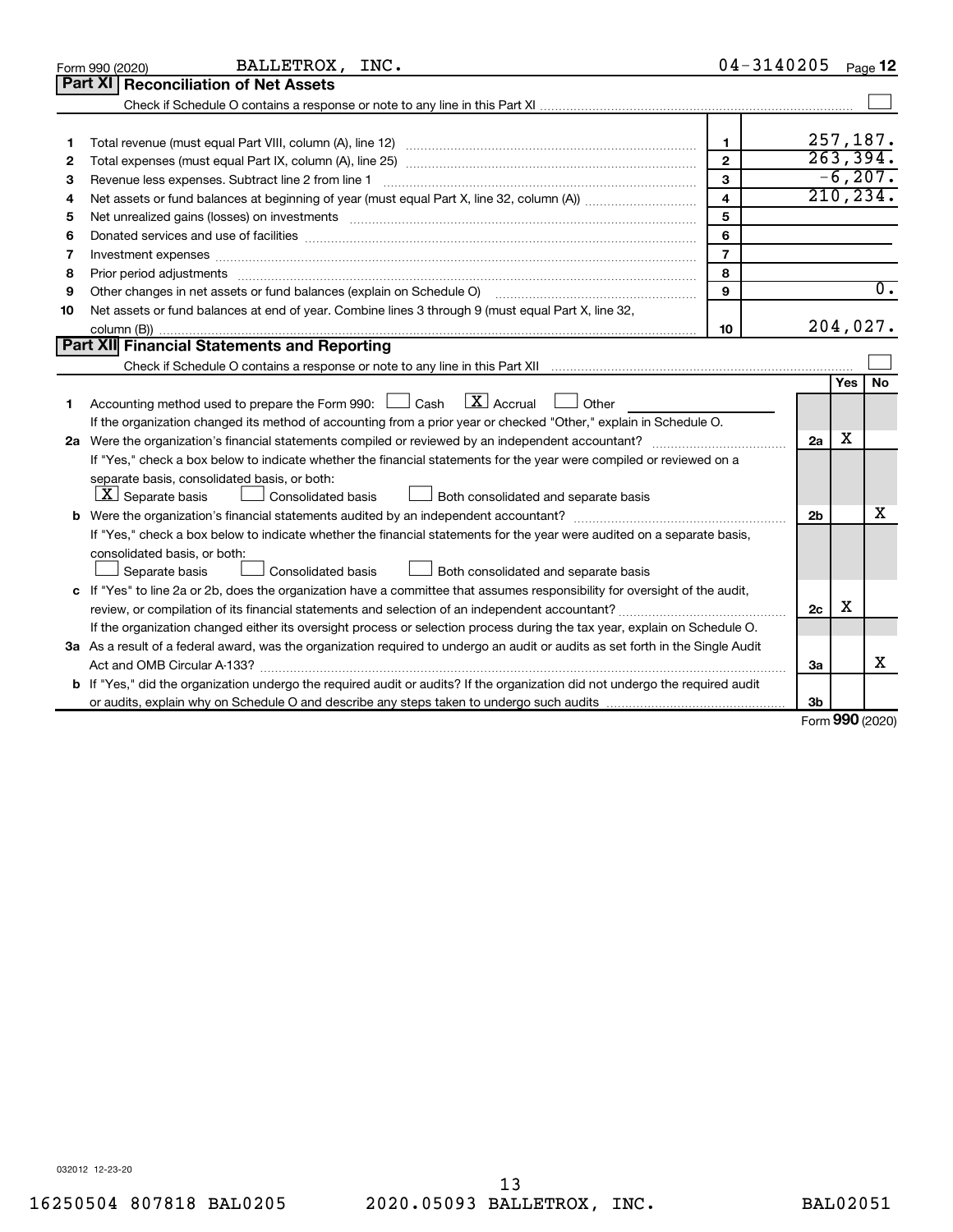**SCHEDULE A**

Department of the Treasury

| (Form 990 or 990-EZ) |  |  |  |  |
|----------------------|--|--|--|--|
|----------------------|--|--|--|--|

## Form 990 or 990-EZ) **Public Charity Status and Public Support**<br>
Complete if the organization is a section 501(c)(3) organization or a section<br> **2020**

**4947(a)(1) nonexempt charitable trust. | Attach to Form 990 or Form 990-EZ.** 

| OMB No 1545-0047                    |
|-------------------------------------|
|                                     |
| <b>Open to Public</b><br>Inspection |
| antification nu                     |

|               | Internal Revenue Service |                          |                                             | Go to www.irs.gov/Form990 for instructions and the latest information.                                              |                                                                                                                                                                                                                                                      |                                                                |     |                            |  |  | Inspection                            |
|---------------|--------------------------|--------------------------|---------------------------------------------|---------------------------------------------------------------------------------------------------------------------|------------------------------------------------------------------------------------------------------------------------------------------------------------------------------------------------------------------------------------------------------|----------------------------------------------------------------|-----|----------------------------|--|--|---------------------------------------|
|               |                          | Name of the organization |                                             |                                                                                                                     |                                                                                                                                                                                                                                                      |                                                                |     |                            |  |  | <b>Employer identification number</b> |
|               |                          |                          |                                             | BALLETROX, INC.<br>Reason for Public Charity Status. (All organizations must complete this part.) See instructions. |                                                                                                                                                                                                                                                      |                                                                |     |                            |  |  | 04-3140205                            |
| <b>Part I</b> |                          |                          |                                             |                                                                                                                     |                                                                                                                                                                                                                                                      |                                                                |     |                            |  |  |                                       |
|               |                          |                          |                                             |                                                                                                                     | The organization is not a private foundation because it is: (For lines 1 through 12, check only one box.)                                                                                                                                            |                                                                |     |                            |  |  |                                       |
| 1             |                          |                          |                                             |                                                                                                                     | A church, convention of churches, or association of churches described in <b>section 170(b)(1)(A)(i).</b>                                                                                                                                            |                                                                |     |                            |  |  |                                       |
| 2             |                          |                          |                                             |                                                                                                                     | A school described in section 170(b)(1)(A)(ii). (Attach Schedule E (Form 990 or 990-EZ).)                                                                                                                                                            |                                                                |     |                            |  |  |                                       |
| з             |                          |                          |                                             |                                                                                                                     | A hospital or a cooperative hospital service organization described in section 170(b)(1)(A)(iii).                                                                                                                                                    |                                                                |     |                            |  |  |                                       |
| 4             |                          |                          |                                             |                                                                                                                     | A medical research organization operated in conjunction with a hospital described in section 170(b)(1)(A)(iii). Enter the hospital's name,                                                                                                           |                                                                |     |                            |  |  |                                       |
|               |                          | city, and state:         |                                             |                                                                                                                     |                                                                                                                                                                                                                                                      |                                                                |     |                            |  |  |                                       |
| 5             |                          |                          |                                             |                                                                                                                     | An organization operated for the benefit of a college or university owned or operated by a governmental unit described in                                                                                                                            |                                                                |     |                            |  |  |                                       |
|               |                          |                          |                                             | section 170(b)(1)(A)(iv). (Complete Part II.)                                                                       |                                                                                                                                                                                                                                                      |                                                                |     |                            |  |  |                                       |
| 6             |                          |                          |                                             |                                                                                                                     | A federal, state, or local government or governmental unit described in section 170(b)(1)(A)(v).                                                                                                                                                     |                                                                |     |                            |  |  |                                       |
| 7             |                          |                          |                                             |                                                                                                                     | $\lfloor x \rfloor$ An organization that normally receives a substantial part of its support from a governmental unit or from the general public described in                                                                                        |                                                                |     |                            |  |  |                                       |
|               |                          |                          |                                             | section 170(b)(1)(A)(vi). (Complete Part II.)                                                                       |                                                                                                                                                                                                                                                      |                                                                |     |                            |  |  |                                       |
| 8             |                          |                          |                                             |                                                                                                                     | A community trust described in section 170(b)(1)(A)(vi). (Complete Part II.)                                                                                                                                                                         |                                                                |     |                            |  |  |                                       |
| 9             |                          |                          |                                             |                                                                                                                     | An agricultural research organization described in section 170(b)(1)(A)(ix) operated in conjunction with a land-grant college                                                                                                                        |                                                                |     |                            |  |  |                                       |
|               |                          |                          |                                             |                                                                                                                     | or university or a non-land-grant college of agriculture (see instructions). Enter the name, city, and state of the college or                                                                                                                       |                                                                |     |                            |  |  |                                       |
|               |                          | university:              |                                             |                                                                                                                     |                                                                                                                                                                                                                                                      |                                                                |     |                            |  |  |                                       |
| 10            |                          |                          |                                             |                                                                                                                     | An organization that normally receives (1) more than 33 1/3% of its support from contributions, membership fees, and gross receipts from                                                                                                             |                                                                |     |                            |  |  |                                       |
|               |                          |                          |                                             |                                                                                                                     | activities related to its exempt functions, subject to certain exceptions; and (2) no more than 33 1/3% of its support from gross investment                                                                                                         |                                                                |     |                            |  |  |                                       |
|               |                          |                          |                                             |                                                                                                                     | income and unrelated business taxable income (less section 511 tax) from businesses acquired by the organization after June 30, 1975.                                                                                                                |                                                                |     |                            |  |  |                                       |
|               |                          |                          |                                             | See section 509(a)(2). (Complete Part III.)                                                                         |                                                                                                                                                                                                                                                      |                                                                |     |                            |  |  |                                       |
| 11            |                          |                          |                                             |                                                                                                                     | An organization organized and operated exclusively to test for public safety. See section 509(a)(4).                                                                                                                                                 |                                                                |     |                            |  |  |                                       |
| 12            |                          |                          |                                             |                                                                                                                     | An organization organized and operated exclusively for the benefit of, to perform the functions of, or to carry out the purposes of one or                                                                                                           |                                                                |     |                            |  |  |                                       |
|               |                          |                          |                                             |                                                                                                                     | more publicly supported organizations described in section 509(a)(1) or section 509(a)(2). See section 509(a)(3). Check the box in<br>lines 12a through 12d that describes the type of supporting organization and complete lines 12e, 12f, and 12g. |                                                                |     |                            |  |  |                                       |
|               |                          |                          |                                             |                                                                                                                     | Type I. A supporting organization operated, supervised, or controlled by its supported organization(s), typically by giving                                                                                                                          |                                                                |     |                            |  |  |                                       |
| а             |                          |                          |                                             |                                                                                                                     | the supported organization(s) the power to regularly appoint or elect a majority of the directors or trustees of the supporting                                                                                                                      |                                                                |     |                            |  |  |                                       |
|               |                          |                          |                                             | organization. You must complete Part IV, Sections A and B.                                                          |                                                                                                                                                                                                                                                      |                                                                |     |                            |  |  |                                       |
| b             |                          |                          |                                             |                                                                                                                     | Type II. A supporting organization supervised or controlled in connection with its supported organization(s), by having                                                                                                                              |                                                                |     |                            |  |  |                                       |
|               |                          |                          |                                             |                                                                                                                     | control or management of the supporting organization vested in the same persons that control or manage the supported                                                                                                                                 |                                                                |     |                            |  |  |                                       |
|               |                          |                          |                                             | organization(s). You must complete Part IV, Sections A and C.                                                       |                                                                                                                                                                                                                                                      |                                                                |     |                            |  |  |                                       |
|               |                          |                          |                                             |                                                                                                                     | Type III functionally integrated. A supporting organization operated in connection with, and functionally integrated with,                                                                                                                           |                                                                |     |                            |  |  |                                       |
|               |                          |                          |                                             |                                                                                                                     | its supported organization(s) (see instructions). You must complete Part IV, Sections A, D, and E.                                                                                                                                                   |                                                                |     |                            |  |  |                                       |
| d             |                          |                          |                                             |                                                                                                                     | Type III non-functionally integrated. A supporting organization operated in connection with its supported organization(s)                                                                                                                            |                                                                |     |                            |  |  |                                       |
|               |                          |                          |                                             |                                                                                                                     | that is not functionally integrated. The organization generally must satisfy a distribution requirement and an attentiveness                                                                                                                         |                                                                |     |                            |  |  |                                       |
|               |                          |                          |                                             |                                                                                                                     | requirement (see instructions). You must complete Part IV, Sections A and D, and Part V.                                                                                                                                                             |                                                                |     |                            |  |  |                                       |
| е             |                          |                          |                                             |                                                                                                                     | Check this box if the organization received a written determination from the IRS that it is a Type I, Type II, Type III                                                                                                                              |                                                                |     |                            |  |  |                                       |
|               |                          |                          |                                             |                                                                                                                     | functionally integrated, or Type III non-functionally integrated supporting organization.                                                                                                                                                            |                                                                |     |                            |  |  |                                       |
| f.            |                          |                          | Enter the number of supported organizations |                                                                                                                     |                                                                                                                                                                                                                                                      |                                                                |     |                            |  |  |                                       |
|               |                          |                          |                                             | Provide the following information about the supported organization(s).                                              |                                                                                                                                                                                                                                                      |                                                                |     |                            |  |  |                                       |
|               |                          | (i) Name of supported    |                                             | (ii) EIN                                                                                                            | (iii) Type of organization<br>(described on lines 1-10                                                                                                                                                                                               | (iv) Is the organization listed<br>in your governing document? |     | (v) Amount of monetary     |  |  | (vi) Amount of other                  |
|               |                          | organization             |                                             |                                                                                                                     | above (see instructions))                                                                                                                                                                                                                            | Yes                                                            | No. | support (see instructions) |  |  | support (see instructions)            |
|               |                          |                          |                                             |                                                                                                                     |                                                                                                                                                                                                                                                      |                                                                |     |                            |  |  |                                       |
|               |                          |                          |                                             |                                                                                                                     |                                                                                                                                                                                                                                                      |                                                                |     |                            |  |  |                                       |
|               |                          |                          |                                             |                                                                                                                     |                                                                                                                                                                                                                                                      |                                                                |     |                            |  |  |                                       |
|               |                          |                          |                                             |                                                                                                                     |                                                                                                                                                                                                                                                      |                                                                |     |                            |  |  |                                       |
|               |                          |                          |                                             |                                                                                                                     |                                                                                                                                                                                                                                                      |                                                                |     |                            |  |  |                                       |
|               |                          |                          |                                             |                                                                                                                     |                                                                                                                                                                                                                                                      |                                                                |     |                            |  |  |                                       |
|               |                          |                          |                                             |                                                                                                                     |                                                                                                                                                                                                                                                      |                                                                |     |                            |  |  |                                       |
|               |                          |                          |                                             |                                                                                                                     |                                                                                                                                                                                                                                                      |                                                                |     |                            |  |  |                                       |
|               |                          |                          |                                             |                                                                                                                     |                                                                                                                                                                                                                                                      |                                                                |     |                            |  |  |                                       |
| Total         |                          |                          |                                             |                                                                                                                     |                                                                                                                                                                                                                                                      |                                                                |     |                            |  |  |                                       |

LHA For Paperwork Reduction Act Notice, see the Instructions for Form 990 or 990-EZ. 032021 01-25-21 Schedule A (Form 990 or 990-EZ) 2020 14

16250504 807818 BAL0205 2020.05093 BALLETROX, INC. BAL02051

 $\Box$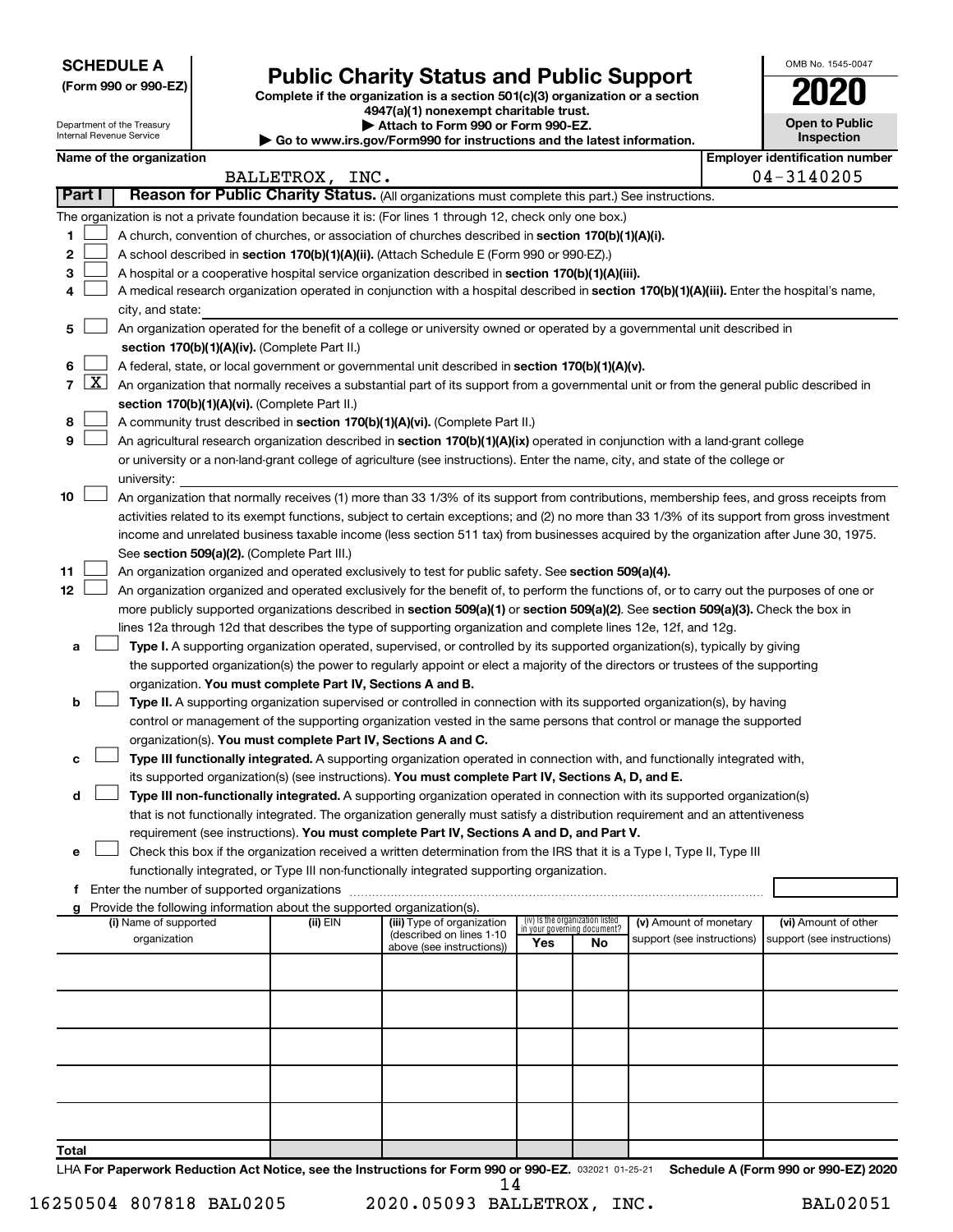#### Schedule A (Form 990 or 990-EZ) 2020 BALLETROX, INC.  $04-3140205$  Page

**Part II Support Schedule for Organizations Described in Sections 170(b)(1)(A)(iv) and 170(b)(1)(A)(vi)**

(Complete only if you checked the box on line 5, 7, or 8 of Part I or if the organization failed to qualify under Part III. If the organization fails to qualify under the tests listed below, please complete Part III.)

|   | <b>Section A. Public Support</b>                                                                                                                                                                                               |           |          |            |            |                        |                                    |
|---|--------------------------------------------------------------------------------------------------------------------------------------------------------------------------------------------------------------------------------|-----------|----------|------------|------------|------------------------|------------------------------------|
|   | Calendar year (or fiscal year beginning in)                                                                                                                                                                                    | (a) 2016  | (b) 2017 | $(c)$ 2018 | $(d)$ 2019 | (e) 2020               | (f) Total                          |
|   | 1 Gifts, grants, contributions, and                                                                                                                                                                                            |           |          |            |            |                        |                                    |
|   | membership fees received. (Do not                                                                                                                                                                                              |           |          |            |            |                        |                                    |
|   | include any "unusual grants.")                                                                                                                                                                                                 | 160, 393. | 189,590. | 148, 183.  | 304, 125.  | 216,799.               | 1019090.                           |
|   | 2 Tax revenues levied for the organ-                                                                                                                                                                                           |           |          |            |            |                        |                                    |
|   | ization's benefit and either paid to                                                                                                                                                                                           |           |          |            |            |                        |                                    |
|   | or expended on its behalf                                                                                                                                                                                                      |           |          |            |            |                        |                                    |
|   | 3 The value of services or facilities                                                                                                                                                                                          |           |          |            |            |                        |                                    |
|   | furnished by a governmental unit to                                                                                                                                                                                            |           |          |            |            |                        |                                    |
|   | the organization without charge                                                                                                                                                                                                |           |          |            |            |                        |                                    |
|   | 4 Total. Add lines 1 through 3                                                                                                                                                                                                 | 160, 393. | 189,590. | 148, 183.  | 304, 125.  | 216,799.               | 1019090.                           |
|   | 5 The portion of total contributions                                                                                                                                                                                           |           |          |            |            |                        |                                    |
|   | by each person (other than a                                                                                                                                                                                                   |           |          |            |            |                        |                                    |
|   | governmental unit or publicly                                                                                                                                                                                                  |           |          |            |            |                        |                                    |
|   | supported organization) included                                                                                                                                                                                               |           |          |            |            |                        |                                    |
|   | on line 1 that exceeds 2% of the                                                                                                                                                                                               |           |          |            |            |                        |                                    |
|   | amount shown on line 11,                                                                                                                                                                                                       |           |          |            |            |                        |                                    |
|   | column (f)                                                                                                                                                                                                                     |           |          |            |            |                        | 292,441.                           |
|   | 6 Public support. Subtract line 5 from line 4.                                                                                                                                                                                 |           |          |            |            |                        | 726,649.                           |
|   | <b>Section B. Total Support</b>                                                                                                                                                                                                |           |          |            |            |                        |                                    |
|   | Calendar year (or fiscal year beginning in)                                                                                                                                                                                    | (a) 2016  | (b) 2017 | $(c)$ 2018 | $(d)$ 2019 | (e) 2020               | (f) Total                          |
|   | <b>7</b> Amounts from line 4                                                                                                                                                                                                   | 160,393.  | 189,590. | 148,183.   | 304, 125.  | $\overline{216,799}$ . | 1019090.                           |
| 8 | Gross income from interest,                                                                                                                                                                                                    |           |          |            |            |                        |                                    |
|   | dividends, payments received on                                                                                                                                                                                                |           |          |            |            |                        |                                    |
|   | securities loans, rents, royalties,                                                                                                                                                                                            |           |          |            |            |                        |                                    |
|   | and income from similar sources                                                                                                                                                                                                |           |          |            |            |                        |                                    |
|   | <b>9</b> Net income from unrelated business                                                                                                                                                                                    |           |          |            |            |                        |                                    |
|   | activities, whether or not the                                                                                                                                                                                                 |           |          |            |            |                        |                                    |
|   | business is regularly carried on                                                                                                                                                                                               |           |          |            |            |                        |                                    |
|   | 10 Other income. Do not include gain                                                                                                                                                                                           |           |          |            |            |                        |                                    |
|   | or loss from the sale of capital                                                                                                                                                                                               |           |          |            |            |                        |                                    |
|   | assets (Explain in Part VI.)                                                                                                                                                                                                   |           |          |            |            |                        |                                    |
|   | 11 Total support. Add lines 7 through 10                                                                                                                                                                                       |           |          |            |            |                        | 1019090.                           |
|   | <b>12</b> Gross receipts from related activities, etc. (see instructions)                                                                                                                                                      |           |          |            |            | 12                     | 511,619.                           |
|   | 13 First 5 years. If the Form 990 is for the organization's first, second, third, fourth, or fifth tax year as a section 501(c)(3)                                                                                             |           |          |            |            |                        |                                    |
|   | organization, check this box and stop here                                                                                                                                                                                     |           |          |            |            |                        |                                    |
|   | Section C. Computation of Public Support Percentage                                                                                                                                                                            |           |          |            |            |                        |                                    |
|   |                                                                                                                                                                                                                                |           |          |            |            | 14                     | 71.30<br>%                         |
|   |                                                                                                                                                                                                                                |           |          |            |            | 15                     | 70.53<br>%                         |
|   | 16a 33 1/3% support test - 2020. If the organization did not check the box on line 13, and line 14 is 33 1/3% or more, check this box and                                                                                      |           |          |            |            |                        |                                    |
|   | stop here. The organization qualifies as a publicly supported organization manufaction manufacture or the organization manufacture or the organization manufacture or the organization manufacture or the state of the state o |           |          |            |            |                        | $\blacktriangleright$ $\mathbf{X}$ |
|   | b 33 1/3% support test - 2019. If the organization did not check a box on line 13 or 16a, and line 15 is 33 1/3% or more, check this box                                                                                       |           |          |            |            |                        |                                    |
|   |                                                                                                                                                                                                                                |           |          |            |            |                        |                                    |
|   | 17a 10% -facts-and-circumstances test - 2020. If the organization did not check a box on line 13, 16a, or 16b, and line 14 is 10% or more,                                                                                     |           |          |            |            |                        |                                    |
|   | and if the organization meets the facts-and-circumstances test, check this box and stop here. Explain in Part VI how the organization                                                                                          |           |          |            |            |                        |                                    |
|   | meets the facts-and-circumstances test. The organization qualifies as a publicly supported organization                                                                                                                        |           |          |            |            |                        |                                    |
|   | <b>b 10%</b> -facts-and-circumstances test - 2019. If the organization did not check a box on line 13, 16a, 16b, or 17a, and line 15 is 10% or                                                                                 |           |          |            |            |                        |                                    |
|   | more, and if the organization meets the facts-and-circumstances test, check this box and stop here. Explain in Part VI how the                                                                                                 |           |          |            |            |                        |                                    |
|   | organization meets the facts-and-circumstances test. The organization qualifies as a publicly supported organization                                                                                                           |           |          |            |            |                        |                                    |
|   | 18 Private foundation. If the organization did not check a box on line 13, 16a, 16b, 17a, or 17b, check this box and see instructions                                                                                          |           |          |            |            |                        |                                    |
|   |                                                                                                                                                                                                                                |           |          |            |            |                        |                                    |

**Schedule A (Form 990 or 990-EZ) 2020**

032022 01-25-21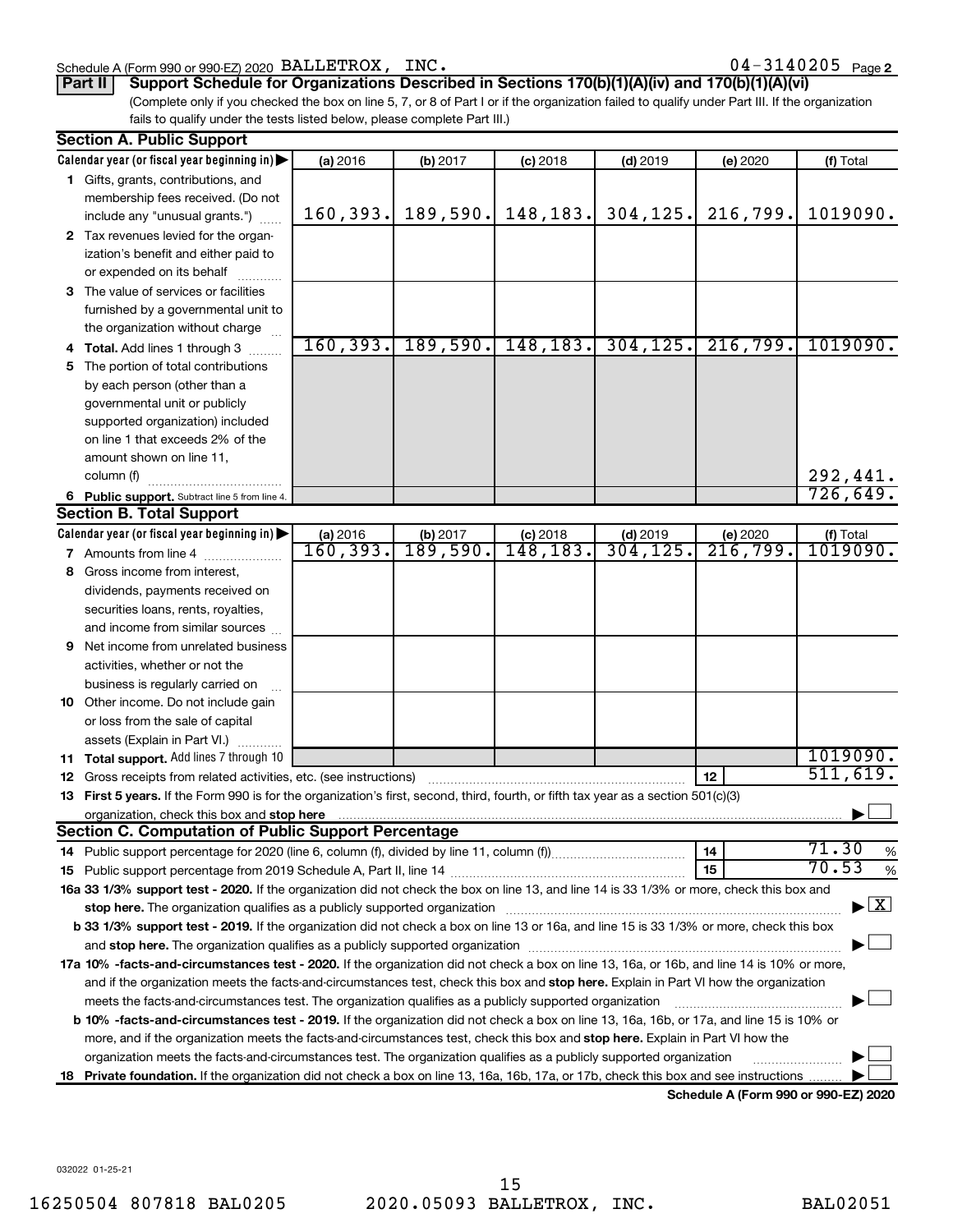| $04 - 3140205$ Page<br>Schedule A (Form 990 or 990-EZ) 2020 $\,$ $\rm BALLETROX$ , $\,$ $\,$ $\rm INC$ . |  |  |  |
|----------------------------------------------------------------------------------------------------------|--|--|--|
|----------------------------------------------------------------------------------------------------------|--|--|--|

(Complete only if you checked the box on line 10 of Part I or if the organization failed to qualify under Part II. If the organization fails to qualify under the tests listed below, please complete Part II.)

| <b>Section A. Public Support</b>                                                                                                                                                                                               |          |          |            |            |          |                                      |
|--------------------------------------------------------------------------------------------------------------------------------------------------------------------------------------------------------------------------------|----------|----------|------------|------------|----------|--------------------------------------|
| Calendar year (or fiscal year beginning in)                                                                                                                                                                                    | (a) 2016 | (b) 2017 | $(c)$ 2018 | $(d)$ 2019 | (e) 2020 | (f) Total                            |
| 1 Gifts, grants, contributions, and                                                                                                                                                                                            |          |          |            |            |          |                                      |
| membership fees received. (Do not                                                                                                                                                                                              |          |          |            |            |          |                                      |
| include any "unusual grants.")                                                                                                                                                                                                 |          |          |            |            |          |                                      |
| 2 Gross receipts from admissions,<br>merchandise sold or services per-<br>formed, or facilities furnished in<br>any activity that is related to the<br>organization's tax-exempt purpose                                       |          |          |            |            |          |                                      |
| 3 Gross receipts from activities that                                                                                                                                                                                          |          |          |            |            |          |                                      |
| are not an unrelated trade or bus-                                                                                                                                                                                             |          |          |            |            |          |                                      |
| iness under section 513                                                                                                                                                                                                        |          |          |            |            |          |                                      |
| 4 Tax revenues levied for the organ-                                                                                                                                                                                           |          |          |            |            |          |                                      |
| ization's benefit and either paid to                                                                                                                                                                                           |          |          |            |            |          |                                      |
| or expended on its behalf<br>.                                                                                                                                                                                                 |          |          |            |            |          |                                      |
| 5 The value of services or facilities                                                                                                                                                                                          |          |          |            |            |          |                                      |
| furnished by a governmental unit to                                                                                                                                                                                            |          |          |            |            |          |                                      |
| the organization without charge                                                                                                                                                                                                |          |          |            |            |          |                                      |
| <b>6 Total.</b> Add lines 1 through 5                                                                                                                                                                                          |          |          |            |            |          |                                      |
| 7a Amounts included on lines 1, 2, and                                                                                                                                                                                         |          |          |            |            |          |                                      |
| 3 received from disqualified persons                                                                                                                                                                                           |          |          |            |            |          |                                      |
| <b>b</b> Amounts included on lines 2 and 3 received<br>from other than disqualified persons that<br>exceed the greater of \$5,000 or 1% of the<br>amount on line 13 for the year                                               |          |          |            |            |          |                                      |
| c Add lines 7a and 7b                                                                                                                                                                                                          |          |          |            |            |          |                                      |
| 8 Public support. (Subtract line 7c from line 6.)                                                                                                                                                                              |          |          |            |            |          |                                      |
| <b>Section B. Total Support</b>                                                                                                                                                                                                |          |          |            |            |          |                                      |
| Calendar year (or fiscal year beginning in)                                                                                                                                                                                    | (a) 2016 | (b) 2017 | (c) 2018   | $(d)$ 2019 | (e) 2020 | (f) Total                            |
| <b>9</b> Amounts from line 6                                                                                                                                                                                                   |          |          |            |            |          |                                      |
| <b>10a</b> Gross income from interest,<br>dividends, payments received on<br>securities loans, rents, royalties,<br>and income from similar sources                                                                            |          |          |            |            |          |                                      |
| <b>b</b> Unrelated business taxable income                                                                                                                                                                                     |          |          |            |            |          |                                      |
| (less section 511 taxes) from businesses<br>acquired after June 30, 1975                                                                                                                                                       |          |          |            |            |          |                                      |
| c Add lines 10a and 10b                                                                                                                                                                                                        |          |          |            |            |          |                                      |
| <b>11</b> Net income from unrelated business<br>activities not included in line 10b.<br>whether or not the business is<br>regularly carried on                                                                                 |          |          |            |            |          |                                      |
| 12 Other income. Do not include gain<br>or loss from the sale of capital<br>assets (Explain in Part VI.)                                                                                                                       |          |          |            |            |          |                                      |
| <b>13</b> Total support. (Add lines 9, 10c, 11, and 12.)                                                                                                                                                                       |          |          |            |            |          |                                      |
| 14 First 5 years. If the Form 990 is for the organization's first, second, third, fourth, or fifth tax year as a section 501(c)(3) organization,                                                                               |          |          |            |            |          |                                      |
| check this box and stop here measurements and stop here and stop here are all the statements of the statement of the statement of the statement of the statement of the statement of the statement of the statement of the sta |          |          |            |            |          |                                      |
| <b>Section C. Computation of Public Support Percentage</b>                                                                                                                                                                     |          |          |            |            |          |                                      |
|                                                                                                                                                                                                                                |          |          |            |            | 15       | %                                    |
| 16 Public support percentage from 2019 Schedule A, Part III, line 15                                                                                                                                                           |          |          |            |            | 16       | %                                    |
| Section D. Computation of Investment Income Percentage                                                                                                                                                                         |          |          |            |            |          |                                      |
|                                                                                                                                                                                                                                |          |          |            |            | 17       | %                                    |
| 18 Investment income percentage from 2019 Schedule A, Part III, line 17                                                                                                                                                        |          |          |            |            | 18       | %                                    |
| 19a 33 1/3% support tests - 2020. If the organization did not check the box on line 14, and line 15 is more than 33 1/3%, and line 17 is not                                                                                   |          |          |            |            |          |                                      |
| more than 33 1/3%, check this box and stop here. The organization qualifies as a publicly supported organization                                                                                                               |          |          |            |            |          |                                      |
| b 33 1/3% support tests - 2019. If the organization did not check a box on line 14 or line 19a, and line 16 is more than 33 1/3%, and                                                                                          |          |          |            |            |          |                                      |
| line 18 is not more than 33 1/3%, check this box and stop here. The organization qualifies as a publicly supported organization                                                                                                |          |          |            |            |          |                                      |
|                                                                                                                                                                                                                                |          |          |            |            |          |                                      |
| 032023 01-25-21                                                                                                                                                                                                                |          |          | 16         |            |          | Schedule A (Form 990 or 990-EZ) 2020 |

16250504 807818 BAL0205 2020.05093 BALLETROX, INC. BAL02051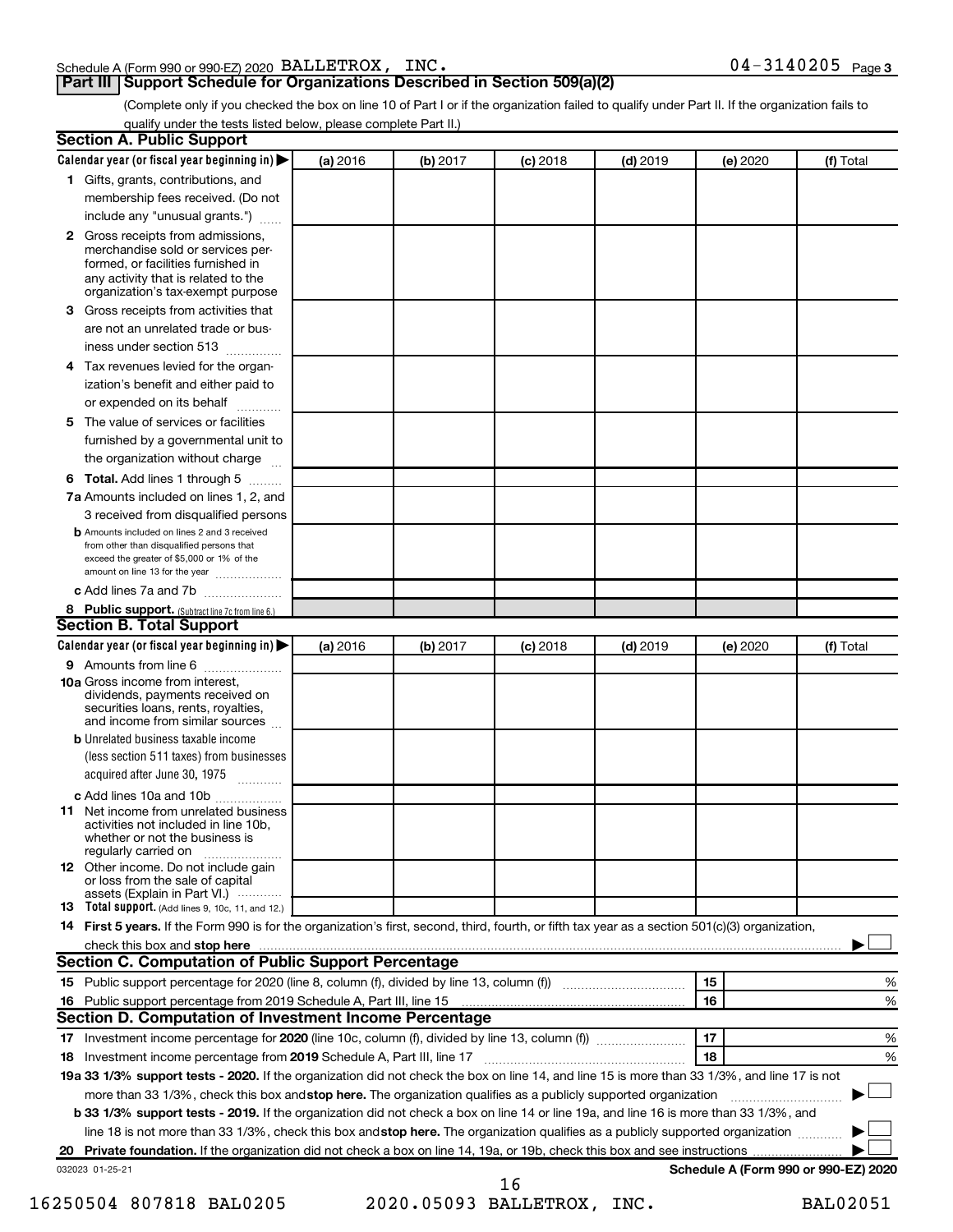**1**

**2**

**3a**

**3b**

**3c**

**4a**

**4b**

**4c**

**5a**

**5b 5c**

**6**

**7**

**8**

**9a**

**9b**

**9c**

**10a**

**Yes No**

### **Part IV Supporting Organizations**

(Complete only if you checked a box in line 12 on Part I. If you checked box 12a, Part I, complete Sections A and B. If you checked box 12b, Part I, complete Sections A and C. If you checked box 12c, Part I, complete Sections A, D, and E. If you checked box 12d, Part I, complete Sections A and D, and complete Part V.)

## **Section A. All Supporting Organizations**

- **1** Are all of the organization's supported organizations listed by name in the organization's governing documents? If "No," describe in Part VI how the supported organizations are designated. If designated by *class or purpose, describe the designation. If historic and continuing relationship, explain.*
- **2** Did the organization have any supported organization that does not have an IRS determination of status under section 509(a)(1) or (2)? If "Yes," explain in Part **VI** how the organization determined that the supported *organization was described in section 509(a)(1) or (2).*
- **3a** Did the organization have a supported organization described in section 501(c)(4), (5), or (6)? If "Yes," answer *lines 3b and 3c below.*
- **b** Did the organization confirm that each supported organization qualified under section 501(c)(4), (5), or (6) and satisfied the public support tests under section 509(a)(2)? If "Yes," describe in Part VI when and how the *organization made the determination.*
- **c** Did the organization ensure that all support to such organizations was used exclusively for section 170(c)(2)(B) purposes? If "Yes," explain in Part VI what controls the organization put in place to ensure such use.
- **4 a** *If* Was any supported organization not organized in the United States ("foreign supported organization")? *"Yes," and if you checked box 12a or 12b in Part I, answer lines 4b and 4c below.*
- **b** Did the organization have ultimate control and discretion in deciding whether to make grants to the foreign supported organization? If "Yes," describe in Part VI how the organization had such control and discretion *despite being controlled or supervised by or in connection with its supported organizations.*
- **c** Did the organization support any foreign supported organization that does not have an IRS determination under sections 501(c)(3) and 509(a)(1) or (2)? If "Yes," explain in Part VI what controls the organization used *to ensure that all support to the foreign supported organization was used exclusively for section 170(c)(2)(B) purposes.*
- **5a** Did the organization add, substitute, or remove any supported organizations during the tax year? If "Yes," answer lines 5b and 5c below (if applicable). Also, provide detail in **Part VI,** including (i) the names and EIN *numbers of the supported organizations added, substituted, or removed; (ii) the reasons for each such action; (iii) the authority under the organization's organizing document authorizing such action; and (iv) how the action was accomplished (such as by amendment to the organizing document).*
- **b Type I or Type II only.** Was any added or substituted supported organization part of a class already designated in the organization's organizing document?
- **c Substitutions only.**  Was the substitution the result of an event beyond the organization's control?
- **6** Did the organization provide support (whether in the form of grants or the provision of services or facilities) to **Part VI.** support or benefit one or more of the filing organization's supported organizations? If "Yes," provide detail in anyone other than (i) its supported organizations, (ii) individuals that are part of the charitable class benefited by one or more of its supported organizations, or (iii) other supporting organizations that also
- **7** Did the organization provide a grant, loan, compensation, or other similar payment to a substantial contributor regard to a substantial contributor? If "Yes," complete Part I of Schedule L (Form 990 or 990-EZ). (as defined in section 4958(c)(3)(C)), a family member of a substantial contributor, or a 35% controlled entity with
- **8** Did the organization make a loan to a disqualified person (as defined in section 4958) not described in line 7? *If "Yes," complete Part I of Schedule L (Form 990 or 990-EZ).*
- **9 a** Was the organization controlled directly or indirectly at any time during the tax year by one or more in section 509(a)(1) or (2))? If "Yes," provide detail in **Part VI.** disqualified persons, as defined in section 4946 (other than foundation managers and organizations described
- **b** Did one or more disqualified persons (as defined in line 9a) hold a controlling interest in any entity in which the supporting organization had an interest? If "Yes," provide detail in Part VI.
- **c** Did a disqualified person (as defined in line 9a) have an ownership interest in, or derive any personal benefit from, assets in which the supporting organization also had an interest? If "Yes," provide detail in Part VI.
- **10 a** Was the organization subject to the excess business holdings rules of section 4943 because of section supporting organizations)? If "Yes," answer line 10b below. 4943(f) (regarding certain Type II supporting organizations, and all Type III non-functionally integrated
	- **b** Did the organization have any excess business holdings in the tax year? (Use Schedule C, Form 4720, to *determine whether the organization had excess business holdings.)*

032024 01-25-21

16250504 807818 BAL0205 2020.05093 BALLETROX, INC. BAL02051 17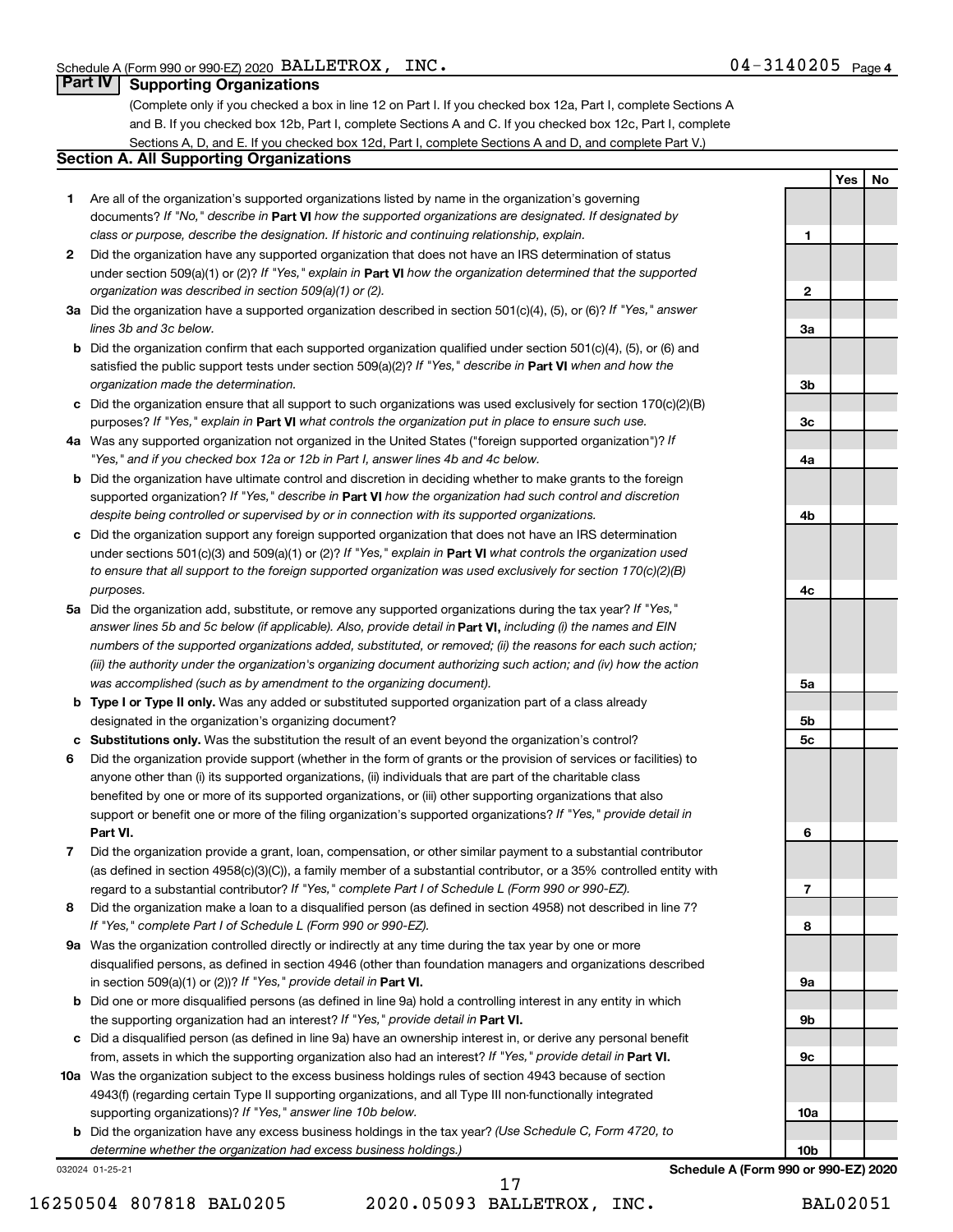|              |                                                                                                                                                                                                                                                                                                                                                                                                                                                                                                                                                                                                                                                                                                                                                                          |              | Yes | No |
|--------------|--------------------------------------------------------------------------------------------------------------------------------------------------------------------------------------------------------------------------------------------------------------------------------------------------------------------------------------------------------------------------------------------------------------------------------------------------------------------------------------------------------------------------------------------------------------------------------------------------------------------------------------------------------------------------------------------------------------------------------------------------------------------------|--------------|-----|----|
| 11           | Has the organization accepted a gift or contribution from any of the following persons?                                                                                                                                                                                                                                                                                                                                                                                                                                                                                                                                                                                                                                                                                  |              |     |    |
|              | a A person who directly or indirectly controls, either alone or together with persons described in lines 11b and                                                                                                                                                                                                                                                                                                                                                                                                                                                                                                                                                                                                                                                         |              |     |    |
|              | 11c below, the governing body of a supported organization?                                                                                                                                                                                                                                                                                                                                                                                                                                                                                                                                                                                                                                                                                                               | 11a          |     |    |
|              | <b>b</b> A family member of a person described in line 11a above?                                                                                                                                                                                                                                                                                                                                                                                                                                                                                                                                                                                                                                                                                                        | 11b          |     |    |
|              | c A 35% controlled entity of a person described in line 11a or 11b above? If "Yes" to line 11a, 11b, or 11c, provide                                                                                                                                                                                                                                                                                                                                                                                                                                                                                                                                                                                                                                                     |              |     |    |
|              | detail in Part VI.                                                                                                                                                                                                                                                                                                                                                                                                                                                                                                                                                                                                                                                                                                                                                       | 11c          |     |    |
|              | <b>Section B. Type I Supporting Organizations</b>                                                                                                                                                                                                                                                                                                                                                                                                                                                                                                                                                                                                                                                                                                                        |              |     |    |
|              |                                                                                                                                                                                                                                                                                                                                                                                                                                                                                                                                                                                                                                                                                                                                                                          |              | Yes | No |
| 1            | Did the governing body, members of the governing body, officers acting in their official capacity, or membership of one or<br>more supported organizations have the power to regularly appoint or elect at least a majority of the organization's officers,<br>directors, or trustees at all times during the tax year? If "No," describe in Part VI how the supported organization(s)<br>effectively operated, supervised, or controlled the organization's activities. If the organization had more than one supported<br>organization, describe how the powers to appoint and/or remove officers, directors, or trustees were allocated among the<br>supported organizations and what conditions or restrictions, if any, applied to such powers during the tax year. | 1            |     |    |
| $\mathbf{2}$ | Did the organization operate for the benefit of any supported organization other than the supported                                                                                                                                                                                                                                                                                                                                                                                                                                                                                                                                                                                                                                                                      |              |     |    |
|              | organization(s) that operated, supervised, or controlled the supporting organization? If "Yes," explain in                                                                                                                                                                                                                                                                                                                                                                                                                                                                                                                                                                                                                                                               |              |     |    |
|              | <b>Part VI</b> how providing such benefit carried out the purposes of the supported organization(s) that operated,                                                                                                                                                                                                                                                                                                                                                                                                                                                                                                                                                                                                                                                       |              |     |    |
|              | supervised, or controlled the supporting organization.                                                                                                                                                                                                                                                                                                                                                                                                                                                                                                                                                                                                                                                                                                                   | $\mathbf{2}$ |     |    |
|              | Section C. Type II Supporting Organizations                                                                                                                                                                                                                                                                                                                                                                                                                                                                                                                                                                                                                                                                                                                              |              |     |    |
|              |                                                                                                                                                                                                                                                                                                                                                                                                                                                                                                                                                                                                                                                                                                                                                                          |              | Yes | No |
| 1            | Were a majority of the organization's directors or trustees during the tax year also a majority of the directors<br>or trustees of each of the organization's supported organization(s)? If "No," describe in Part VI how control                                                                                                                                                                                                                                                                                                                                                                                                                                                                                                                                        |              |     |    |
|              |                                                                                                                                                                                                                                                                                                                                                                                                                                                                                                                                                                                                                                                                                                                                                                          |              |     |    |
|              | or management of the supporting organization was vested in the same persons that controlled or managed<br>the supported organization(s).                                                                                                                                                                                                                                                                                                                                                                                                                                                                                                                                                                                                                                 | 1            |     |    |
|              | Section D. All Type III Supporting Organizations                                                                                                                                                                                                                                                                                                                                                                                                                                                                                                                                                                                                                                                                                                                         |              |     |    |
|              |                                                                                                                                                                                                                                                                                                                                                                                                                                                                                                                                                                                                                                                                                                                                                                          |              | Yes |    |
|              | Did the organization provide to each of its supported organizations, by the last day of the fifth month of the                                                                                                                                                                                                                                                                                                                                                                                                                                                                                                                                                                                                                                                           |              |     | No |
| 1            |                                                                                                                                                                                                                                                                                                                                                                                                                                                                                                                                                                                                                                                                                                                                                                          |              |     |    |
|              | organization's tax year, (i) a written notice describing the type and amount of support provided during the prior tax                                                                                                                                                                                                                                                                                                                                                                                                                                                                                                                                                                                                                                                    |              |     |    |
|              | year, (ii) a copy of the Form 990 that was most recently filed as of the date of notification, and (iii) copies of the                                                                                                                                                                                                                                                                                                                                                                                                                                                                                                                                                                                                                                                   |              |     |    |
|              | organization's governing documents in effect on the date of notification, to the extent not previously provided?                                                                                                                                                                                                                                                                                                                                                                                                                                                                                                                                                                                                                                                         | 1            |     |    |
| $\mathbf{2}$ | Were any of the organization's officers, directors, or trustees either (i) appointed or elected by the supported                                                                                                                                                                                                                                                                                                                                                                                                                                                                                                                                                                                                                                                         |              |     |    |
|              | organization(s) or (ii) serving on the governing body of a supported organization? If "No," explain in Part VI how<br>the organization maintained a close and continuous working relationship with the supported organization(s).                                                                                                                                                                                                                                                                                                                                                                                                                                                                                                                                        | 2            |     |    |
|              |                                                                                                                                                                                                                                                                                                                                                                                                                                                                                                                                                                                                                                                                                                                                                                          |              |     |    |
| 3            | By reason of the relationship described in line 2, above, did the organization's supported organizations have a<br>significant voice in the organization's investment policies and in directing the use of the organization's                                                                                                                                                                                                                                                                                                                                                                                                                                                                                                                                            |              |     |    |
|              | income or assets at all times during the tax year? If "Yes," describe in Part VI the role the organization's                                                                                                                                                                                                                                                                                                                                                                                                                                                                                                                                                                                                                                                             |              |     |    |
|              | supported organizations played in this regard.                                                                                                                                                                                                                                                                                                                                                                                                                                                                                                                                                                                                                                                                                                                           | 3            |     |    |
|              | Section E. Type III Functionally Integrated Supporting Organizations                                                                                                                                                                                                                                                                                                                                                                                                                                                                                                                                                                                                                                                                                                     |              |     |    |
| 1.           | Check the box next to the method that the organization used to satisfy the Integral Part Test during the yealsee instructions).                                                                                                                                                                                                                                                                                                                                                                                                                                                                                                                                                                                                                                          |              |     |    |
| а            | The organization satisfied the Activities Test. Complete line 2 below.                                                                                                                                                                                                                                                                                                                                                                                                                                                                                                                                                                                                                                                                                                   |              |     |    |
|              | The organization is the parent of each of its supported organizations. Complete line 3 below.                                                                                                                                                                                                                                                                                                                                                                                                                                                                                                                                                                                                                                                                            |              |     |    |
| b<br>c       | The organization supported a governmental entity. Describe in Part VI how you supported a governmental entity (see instructions).                                                                                                                                                                                                                                                                                                                                                                                                                                                                                                                                                                                                                                        |              |     |    |
| 2            | Activities Test. Answer lines 2a and 2b below.                                                                                                                                                                                                                                                                                                                                                                                                                                                                                                                                                                                                                                                                                                                           |              | Yes | No |
| а            | Did substantially all of the organization's activities during the tax year directly further the exempt purposes of                                                                                                                                                                                                                                                                                                                                                                                                                                                                                                                                                                                                                                                       |              |     |    |
|              | the supported organization(s) to which the organization was responsive? If "Yes," then in Part VI identify                                                                                                                                                                                                                                                                                                                                                                                                                                                                                                                                                                                                                                                               |              |     |    |
|              | those supported organizations and explain how these activities directly furthered their exempt purposes,                                                                                                                                                                                                                                                                                                                                                                                                                                                                                                                                                                                                                                                                 |              |     |    |
|              | how the organization was responsive to those supported organizations, and how the organization determined                                                                                                                                                                                                                                                                                                                                                                                                                                                                                                                                                                                                                                                                |              |     |    |
|              | that these activities constituted substantially all of its activities.                                                                                                                                                                                                                                                                                                                                                                                                                                                                                                                                                                                                                                                                                                   | 2a           |     |    |
| b            | Did the activities described in line 2a, above, constitute activities that, but for the organization's involvement,                                                                                                                                                                                                                                                                                                                                                                                                                                                                                                                                                                                                                                                      |              |     |    |
|              | one or more of the organization's supported organization(s) would have been engaged in? If "Yes," explain in                                                                                                                                                                                                                                                                                                                                                                                                                                                                                                                                                                                                                                                             |              |     |    |
|              | Part VI the reasons for the organization's position that its supported organization(s) would have engaged in                                                                                                                                                                                                                                                                                                                                                                                                                                                                                                                                                                                                                                                             |              |     |    |
|              | these activities but for the organization's involvement.                                                                                                                                                                                                                                                                                                                                                                                                                                                                                                                                                                                                                                                                                                                 | 2b           |     |    |
| з            | Parent of Supported Organizations. Answer lines 3a and 3b below.                                                                                                                                                                                                                                                                                                                                                                                                                                                                                                                                                                                                                                                                                                         |              |     |    |
| а            | Did the organization have the power to regularly appoint or elect a majority of the officers, directors, or                                                                                                                                                                                                                                                                                                                                                                                                                                                                                                                                                                                                                                                              |              |     |    |
|              | trustees of each of the supported organizations? If "Yes" or "No" provide details in Part VI.                                                                                                                                                                                                                                                                                                                                                                                                                                                                                                                                                                                                                                                                            | За           |     |    |
| b            | Did the organization exercise a substantial degree of direction over the policies, programs, and activities of each                                                                                                                                                                                                                                                                                                                                                                                                                                                                                                                                                                                                                                                      |              |     |    |
|              | of its supported organizations? If "Yes," describe in Part VI the role played by the organization in this regard.                                                                                                                                                                                                                                                                                                                                                                                                                                                                                                                                                                                                                                                        | 3b           |     |    |
|              | Schedule A (Form 990 or 990-EZ) 2020<br>032025 01-25-21                                                                                                                                                                                                                                                                                                                                                                                                                                                                                                                                                                                                                                                                                                                  |              |     |    |
|              | 18                                                                                                                                                                                                                                                                                                                                                                                                                                                                                                                                                                                                                                                                                                                                                                       |              |     |    |

<sup>16250504 807818</sup> BAL0205 2020.05093 BALLETROX, INC. BAL02051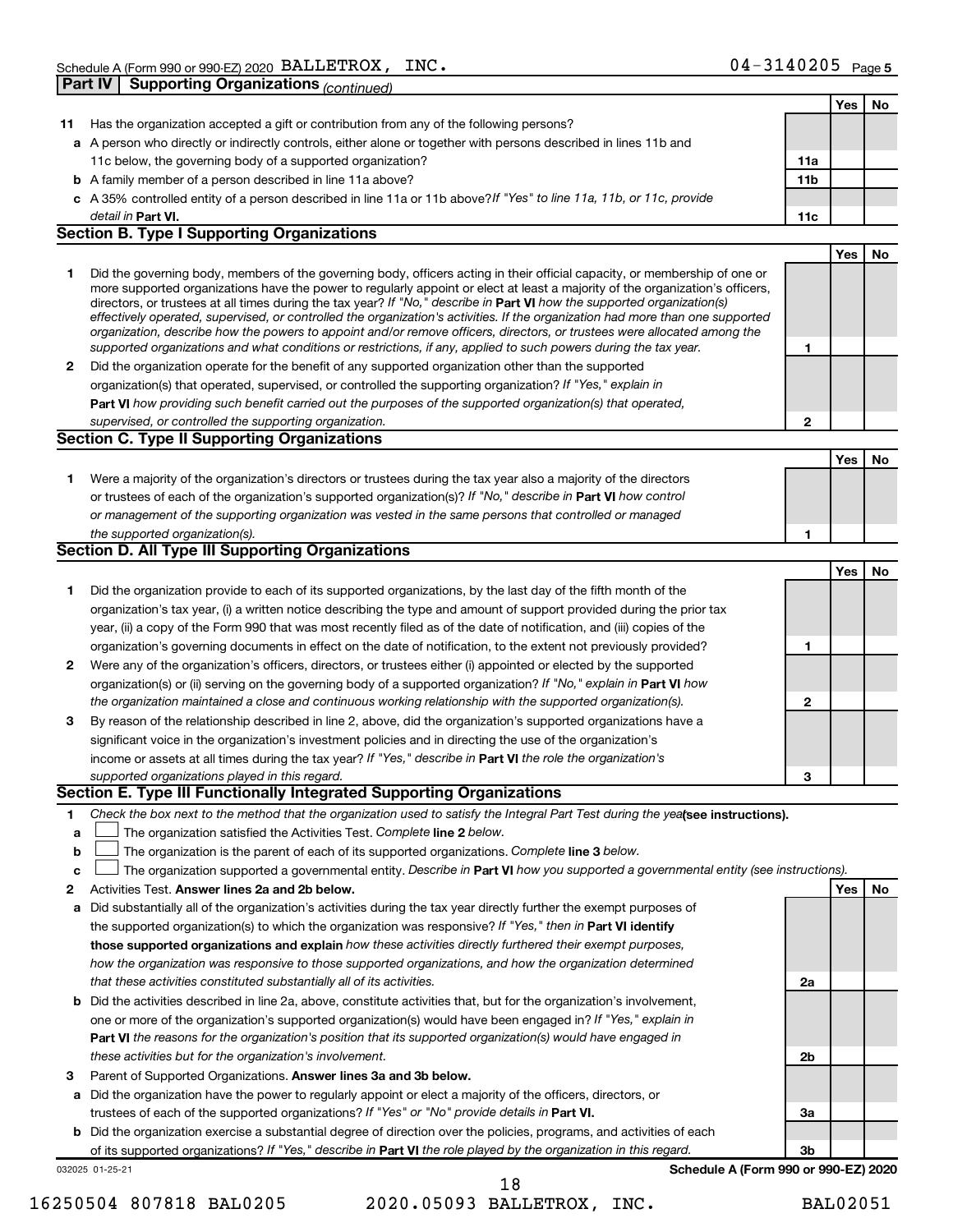Schedule A (Form 990 or 990-EZ) 2020 BALLETROX, INC. **Part V Type III Non-Functionally Integrated 509(a)(3) Supporting Organizations** 

1 **Letter See instructions.** Check here if the organization satisfied the Integral Part Test as a qualifying trust on Nov. 20, 1970 (*explain in* Part **VI**). See instructions. All other Type III non-functionally integrated supporting organizations must complete Sections A through E.

| Section A - Adjusted Net Income |                                                                                                                                   |                | (A) Prior Year | (B) Current Year<br>(optional) |
|---------------------------------|-----------------------------------------------------------------------------------------------------------------------------------|----------------|----------------|--------------------------------|
| 1                               | Net short-term capital gain                                                                                                       | 1              |                |                                |
| 2                               | Recoveries of prior-year distributions                                                                                            | $\mathbf{2}$   |                |                                |
| З                               | Other gross income (see instructions)                                                                                             | 3              |                |                                |
| 4                               | Add lines 1 through 3.                                                                                                            | 4              |                |                                |
| 5                               | Depreciation and depletion                                                                                                        | 5              |                |                                |
| 6                               | Portion of operating expenses paid or incurred for production or                                                                  |                |                |                                |
|                                 | collection of gross income or for management, conservation, or                                                                    |                |                |                                |
|                                 | maintenance of property held for production of income (see instructions)                                                          | 6              |                |                                |
| 7                               | Other expenses (see instructions)                                                                                                 | $\overline{7}$ |                |                                |
| 8                               | Adjusted Net Income (subtract lines 5, 6, and 7 from line 4)                                                                      | 8              |                |                                |
|                                 | <b>Section B - Minimum Asset Amount</b>                                                                                           |                | (A) Prior Year | (B) Current Year<br>(optional) |
| 1                               | Aggregate fair market value of all non-exempt-use assets (see                                                                     |                |                |                                |
|                                 | instructions for short tax year or assets held for part of year):                                                                 |                |                |                                |
|                                 | a Average monthly value of securities                                                                                             | 1a             |                |                                |
|                                 | <b>b</b> Average monthly cash balances                                                                                            | 1 <sub>b</sub> |                |                                |
|                                 | c Fair market value of other non-exempt-use assets                                                                                | 1c             |                |                                |
|                                 | d Total (add lines 1a, 1b, and 1c)                                                                                                | 1d             |                |                                |
|                                 | e Discount claimed for blockage or other factors                                                                                  |                |                |                                |
|                                 | (explain in detail in Part VI):                                                                                                   |                |                |                                |
| 2                               | Acquisition indebtedness applicable to non-exempt-use assets                                                                      | $\mathbf{2}$   |                |                                |
| 3                               | Subtract line 2 from line 1d.                                                                                                     | 3              |                |                                |
| 4                               | Cash deemed held for exempt use. Enter 0.015 of line 3 (for greater amount,                                                       |                |                |                                |
|                                 | see instructions).                                                                                                                | 4              |                |                                |
| 5                               | Net value of non-exempt-use assets (subtract line 4 from line 3)                                                                  | 5              |                |                                |
| 6                               | Multiply line 5 by 0.035.                                                                                                         | 6              |                |                                |
| 7                               | Recoveries of prior-year distributions                                                                                            | $\overline{7}$ |                |                                |
| 8                               | Minimum Asset Amount (add line 7 to line 6)                                                                                       | 8              |                |                                |
|                                 | <b>Section C - Distributable Amount</b>                                                                                           |                |                | <b>Current Year</b>            |
| 1                               | Adjusted net income for prior year (from Section A, line 8, column A)                                                             | 1              |                |                                |
| 2                               | Enter 0.85 of line 1.                                                                                                             | $\overline{2}$ |                |                                |
| 3                               | Minimum asset amount for prior year (from Section B, line 8, column A)                                                            | 3              |                |                                |
| 4                               | Enter greater of line 2 or line 3.                                                                                                | 4              |                |                                |
| 5                               | Income tax imposed in prior year                                                                                                  | 5              |                |                                |
| 6                               | <b>Distributable Amount.</b> Subtract line 5 from line 4, unless subject to                                                       |                |                |                                |
|                                 | emergency temporary reduction (see instructions).                                                                                 | 6              |                |                                |
| 7                               | Check here if the current year is the organization's first as a non-functionally integrated Type III supporting organization (see |                |                |                                |

instructions).

**Schedule A (Form 990 or 990-EZ) 2020**

032026 01-25-21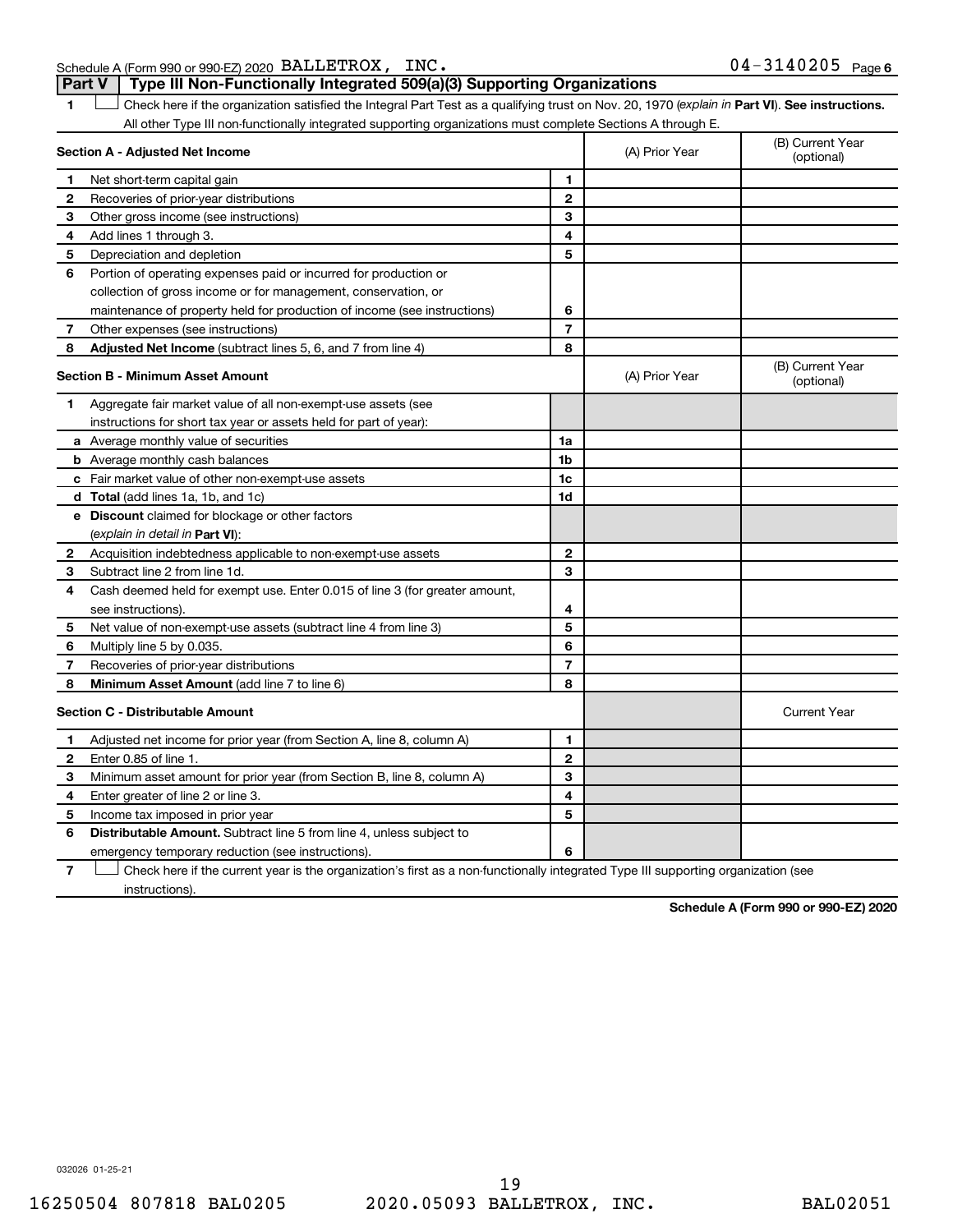| Type III Non-Functionally Integrated 509(a)(3) Supporting Organizations (continued)<br><b>Part V</b> |                                                                                            |                                    |                                               |    |                                                  |  |
|------------------------------------------------------------------------------------------------------|--------------------------------------------------------------------------------------------|------------------------------------|-----------------------------------------------|----|--------------------------------------------------|--|
|                                                                                                      | <b>Section D - Distributions</b>                                                           |                                    |                                               |    | <b>Current Year</b>                              |  |
| 1                                                                                                    | Amounts paid to supported organizations to accomplish exempt purposes                      |                                    |                                               | 1  |                                                  |  |
| 2                                                                                                    | Amounts paid to perform activity that directly furthers exempt purposes of supported       |                                    |                                               |    |                                                  |  |
|                                                                                                      | organizations, in excess of income from activity                                           |                                    | 2                                             |    |                                                  |  |
| 3                                                                                                    | Administrative expenses paid to accomplish exempt purposes of supported organizations      |                                    |                                               | 3  |                                                  |  |
| 4                                                                                                    | Amounts paid to acquire exempt-use assets                                                  |                                    | 4                                             |    |                                                  |  |
| 5                                                                                                    | Qualified set-aside amounts (prior IRS approval required - provide details in Part VI)     |                                    | 5                                             |    |                                                  |  |
| 6                                                                                                    | Other distributions ( <i>describe in Part VI</i> ). See instructions.                      |                                    |                                               | 6  |                                                  |  |
| 7                                                                                                    | Total annual distributions. Add lines 1 through 6.                                         |                                    |                                               | 7  |                                                  |  |
| 8                                                                                                    | Distributions to attentive supported organizations to which the organization is responsive |                                    |                                               |    |                                                  |  |
|                                                                                                      | (provide details in Part VI). See instructions.                                            |                                    |                                               | 8  |                                                  |  |
| 9                                                                                                    | Distributable amount for 2020 from Section C, line 6                                       |                                    |                                               | 9  |                                                  |  |
| 10                                                                                                   | Line 8 amount divided by line 9 amount                                                     |                                    |                                               | 10 |                                                  |  |
|                                                                                                      | <b>Section E - Distribution Allocations (see instructions)</b>                             | (i)<br><b>Excess Distributions</b> | (ii)<br><b>Underdistributions</b><br>Pre-2020 |    | (iii)<br><b>Distributable</b><br>Amount for 2020 |  |
| 1                                                                                                    | Distributable amount for 2020 from Section C, line 6                                       |                                    |                                               |    |                                                  |  |
| 2                                                                                                    | Underdistributions, if any, for years prior to 2020 (reason-                               |                                    |                                               |    |                                                  |  |
|                                                                                                      | able cause required - explain in Part VI). See instructions.                               |                                    |                                               |    |                                                  |  |
| 3                                                                                                    | Excess distributions carryover, if any, to 2020                                            |                                    |                                               |    |                                                  |  |
|                                                                                                      | a From 2015                                                                                |                                    |                                               |    |                                                  |  |
|                                                                                                      | <b>b</b> From 2016                                                                         |                                    |                                               |    |                                                  |  |
|                                                                                                      | c From 2017                                                                                |                                    |                                               |    |                                                  |  |
|                                                                                                      | d From 2018                                                                                |                                    |                                               |    |                                                  |  |
|                                                                                                      | e From 2019                                                                                |                                    |                                               |    |                                                  |  |
|                                                                                                      | f Total of lines 3a through 3e                                                             |                                    |                                               |    |                                                  |  |
|                                                                                                      | g Applied to underdistributions of prior years                                             |                                    |                                               |    |                                                  |  |
|                                                                                                      | <b>h</b> Applied to 2020 distributable amount                                              |                                    |                                               |    |                                                  |  |
| Ť.                                                                                                   | Carryover from 2015 not applied (see instructions)                                         |                                    |                                               |    |                                                  |  |
|                                                                                                      | Remainder. Subtract lines 3g, 3h, and 3i from line 3f.                                     |                                    |                                               |    |                                                  |  |
| 4                                                                                                    | Distributions for 2020 from Section D,                                                     |                                    |                                               |    |                                                  |  |
|                                                                                                      | line $7:$                                                                                  |                                    |                                               |    |                                                  |  |
|                                                                                                      | a Applied to underdistributions of prior years                                             |                                    |                                               |    |                                                  |  |
|                                                                                                      | <b>b</b> Applied to 2020 distributable amount                                              |                                    |                                               |    |                                                  |  |
|                                                                                                      | c Remainder. Subtract lines 4a and 4b from line 4.                                         |                                    |                                               |    |                                                  |  |
| 5                                                                                                    | Remaining underdistributions for years prior to 2020, if                                   |                                    |                                               |    |                                                  |  |
|                                                                                                      | any. Subtract lines 3g and 4a from line 2. For result greater                              |                                    |                                               |    |                                                  |  |
|                                                                                                      | than zero, explain in Part VI. See instructions.                                           |                                    |                                               |    |                                                  |  |
| 6                                                                                                    | Remaining underdistributions for 2020. Subtract lines 3h                                   |                                    |                                               |    |                                                  |  |
|                                                                                                      | and 4b from line 1. For result greater than zero, explain in                               |                                    |                                               |    |                                                  |  |
|                                                                                                      | <b>Part VI.</b> See instructions.                                                          |                                    |                                               |    |                                                  |  |
| 7                                                                                                    | Excess distributions carryover to 2021. Add lines 3j                                       |                                    |                                               |    |                                                  |  |
|                                                                                                      | and 4c.                                                                                    |                                    |                                               |    |                                                  |  |
| 8                                                                                                    | Breakdown of line 7:                                                                       |                                    |                                               |    |                                                  |  |
|                                                                                                      | a Excess from 2016                                                                         |                                    |                                               |    |                                                  |  |
|                                                                                                      | <b>b</b> Excess from 2017                                                                  |                                    |                                               |    |                                                  |  |
|                                                                                                      | c Excess from 2018                                                                         |                                    |                                               |    |                                                  |  |
|                                                                                                      | d Excess from 2019                                                                         |                                    |                                               |    |                                                  |  |
|                                                                                                      | e Excess from 2020                                                                         |                                    |                                               |    |                                                  |  |

**Schedule A (Form 990 or 990-EZ) 2020**

032027 01-25-21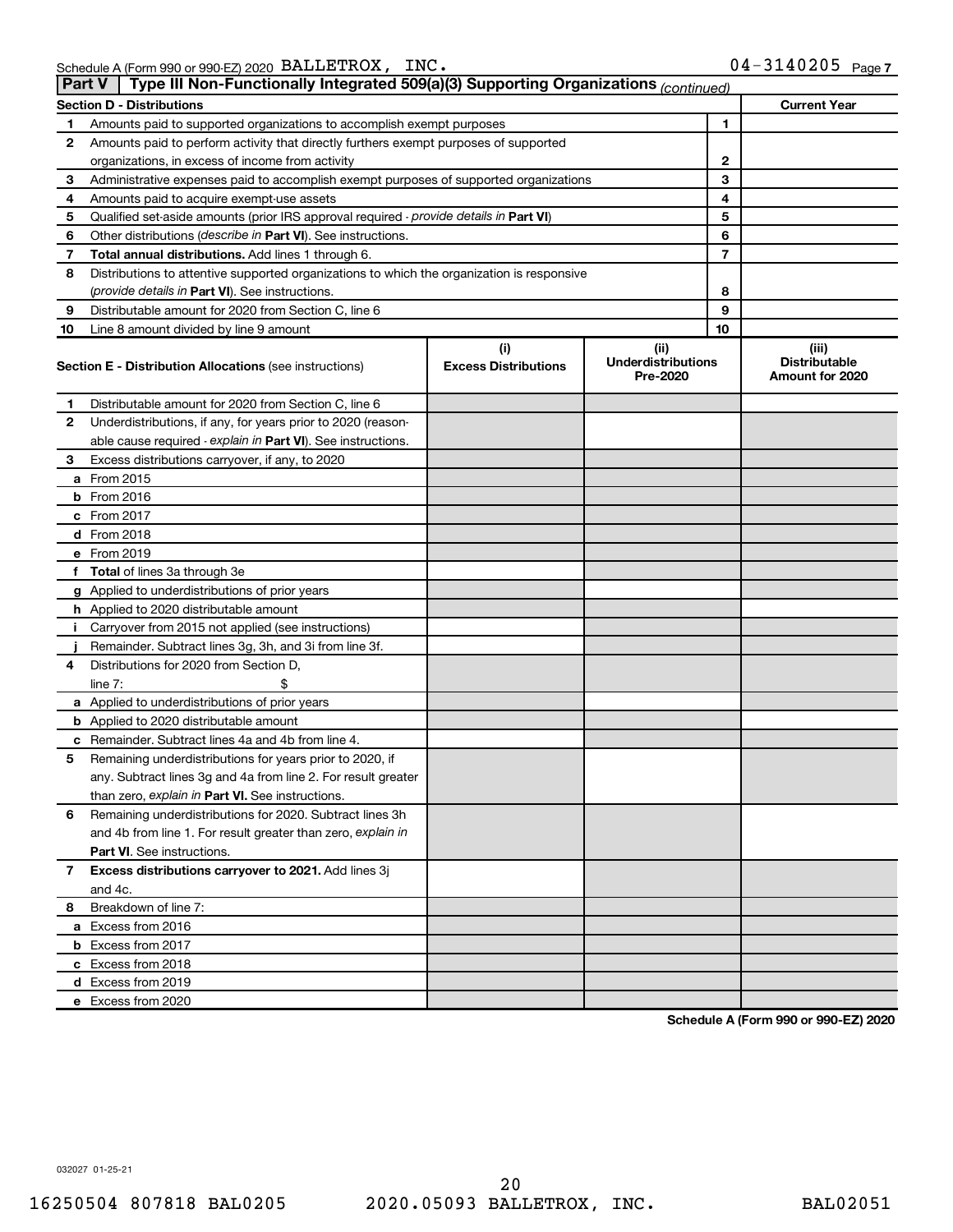| <b>Part VI</b><br>(See instructions.) | Supplemental Information. Provide the explanations required by Part II, line 10; Part II, line 17a or 17b; Part III, line 12;<br>Part IV, Section A, lines 1, 2, 3b, 3c, 4b, 4c, 5a, 6, 9a, 9b, 9c, 11a, 11b, and 11c; Part IV, Section B, lines 1 and 2; Part IV, Section C,<br>line 1; Part IV, Section D, lines 2 and 3; Part IV, Section E, lines 1c, 2a, 2b, 3a, and 3b; Part V, line 1; Part V, Section B, line 1e; Part V,<br>Section D, lines 5, 6, and 8; and Part V, Section E, lines 2, 5, and 6. Also complete this part for any additional information. |
|---------------------------------------|----------------------------------------------------------------------------------------------------------------------------------------------------------------------------------------------------------------------------------------------------------------------------------------------------------------------------------------------------------------------------------------------------------------------------------------------------------------------------------------------------------------------------------------------------------------------|
|                                       |                                                                                                                                                                                                                                                                                                                                                                                                                                                                                                                                                                      |
|                                       |                                                                                                                                                                                                                                                                                                                                                                                                                                                                                                                                                                      |
|                                       |                                                                                                                                                                                                                                                                                                                                                                                                                                                                                                                                                                      |
|                                       |                                                                                                                                                                                                                                                                                                                                                                                                                                                                                                                                                                      |
|                                       |                                                                                                                                                                                                                                                                                                                                                                                                                                                                                                                                                                      |
|                                       |                                                                                                                                                                                                                                                                                                                                                                                                                                                                                                                                                                      |
|                                       |                                                                                                                                                                                                                                                                                                                                                                                                                                                                                                                                                                      |
|                                       |                                                                                                                                                                                                                                                                                                                                                                                                                                                                                                                                                                      |
|                                       |                                                                                                                                                                                                                                                                                                                                                                                                                                                                                                                                                                      |
|                                       |                                                                                                                                                                                                                                                                                                                                                                                                                                                                                                                                                                      |
|                                       |                                                                                                                                                                                                                                                                                                                                                                                                                                                                                                                                                                      |
|                                       |                                                                                                                                                                                                                                                                                                                                                                                                                                                                                                                                                                      |
|                                       |                                                                                                                                                                                                                                                                                                                                                                                                                                                                                                                                                                      |
|                                       |                                                                                                                                                                                                                                                                                                                                                                                                                                                                                                                                                                      |
|                                       |                                                                                                                                                                                                                                                                                                                                                                                                                                                                                                                                                                      |
|                                       |                                                                                                                                                                                                                                                                                                                                                                                                                                                                                                                                                                      |
|                                       |                                                                                                                                                                                                                                                                                                                                                                                                                                                                                                                                                                      |
|                                       |                                                                                                                                                                                                                                                                                                                                                                                                                                                                                                                                                                      |
|                                       |                                                                                                                                                                                                                                                                                                                                                                                                                                                                                                                                                                      |
|                                       |                                                                                                                                                                                                                                                                                                                                                                                                                                                                                                                                                                      |
|                                       |                                                                                                                                                                                                                                                                                                                                                                                                                                                                                                                                                                      |
|                                       |                                                                                                                                                                                                                                                                                                                                                                                                                                                                                                                                                                      |
|                                       |                                                                                                                                                                                                                                                                                                                                                                                                                                                                                                                                                                      |
|                                       |                                                                                                                                                                                                                                                                                                                                                                                                                                                                                                                                                                      |
|                                       |                                                                                                                                                                                                                                                                                                                                                                                                                                                                                                                                                                      |
|                                       |                                                                                                                                                                                                                                                                                                                                                                                                                                                                                                                                                                      |
|                                       |                                                                                                                                                                                                                                                                                                                                                                                                                                                                                                                                                                      |
|                                       |                                                                                                                                                                                                                                                                                                                                                                                                                                                                                                                                                                      |
|                                       |                                                                                                                                                                                                                                                                                                                                                                                                                                                                                                                                                                      |
|                                       |                                                                                                                                                                                                                                                                                                                                                                                                                                                                                                                                                                      |
|                                       |                                                                                                                                                                                                                                                                                                                                                                                                                                                                                                                                                                      |
|                                       |                                                                                                                                                                                                                                                                                                                                                                                                                                                                                                                                                                      |
|                                       |                                                                                                                                                                                                                                                                                                                                                                                                                                                                                                                                                                      |
|                                       |                                                                                                                                                                                                                                                                                                                                                                                                                                                                                                                                                                      |
|                                       |                                                                                                                                                                                                                                                                                                                                                                                                                                                                                                                                                                      |
|                                       |                                                                                                                                                                                                                                                                                                                                                                                                                                                                                                                                                                      |
|                                       |                                                                                                                                                                                                                                                                                                                                                                                                                                                                                                                                                                      |
|                                       |                                                                                                                                                                                                                                                                                                                                                                                                                                                                                                                                                                      |
|                                       |                                                                                                                                                                                                                                                                                                                                                                                                                                                                                                                                                                      |
|                                       |                                                                                                                                                                                                                                                                                                                                                                                                                                                                                                                                                                      |
| 032028 01-25-21                       | Schedule A (Form 990 or 990-EZ) 2020<br>21                                                                                                                                                                                                                                                                                                                                                                                                                                                                                                                           |
| 16250504 807818 BAL0205               | 2020.05093 BALLETROX, INC.<br><b>BAL02051</b>                                                                                                                                                                                                                                                                                                                                                                                                                                                                                                                        |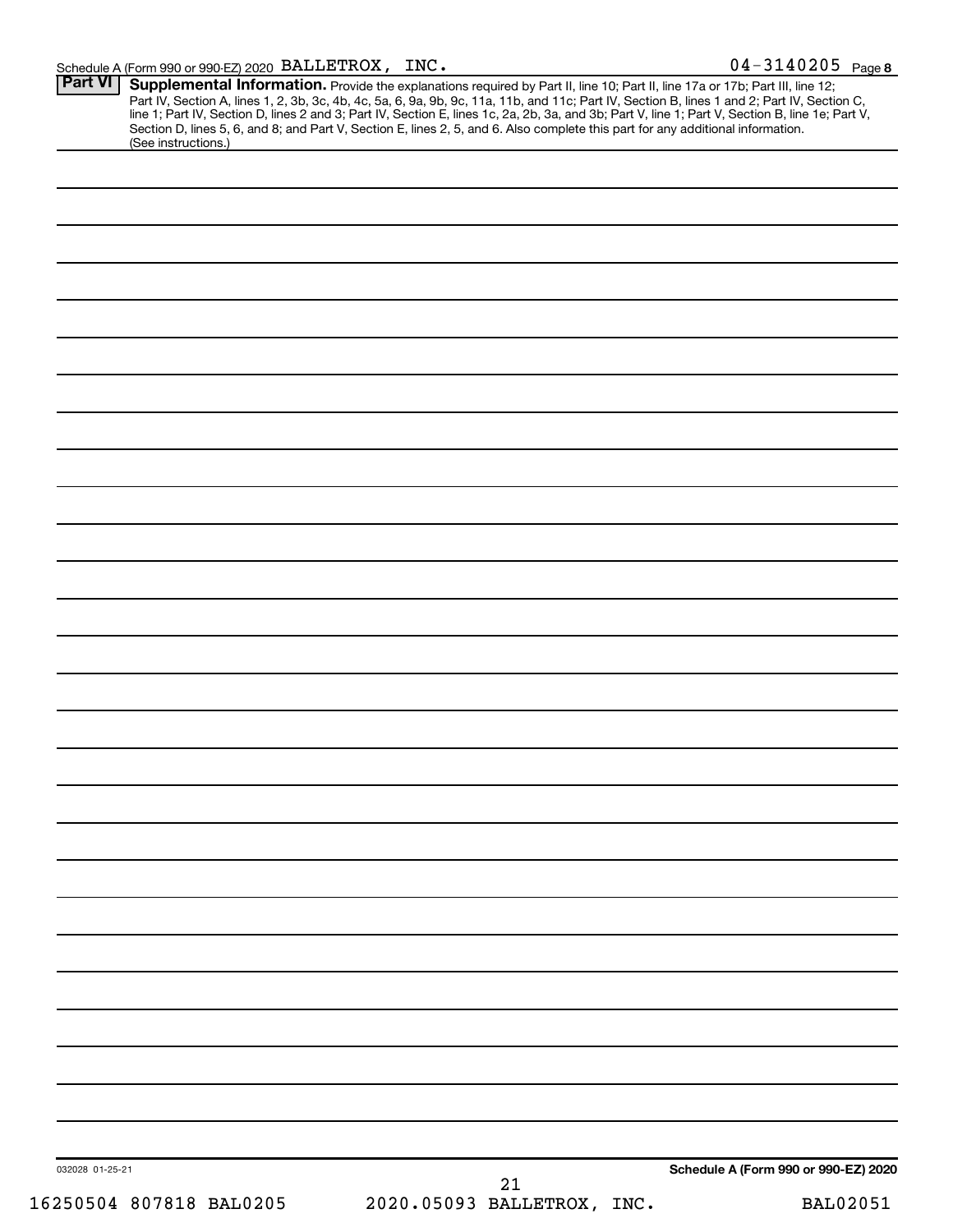| (Form 990) |  |
|------------|--|
|------------|--|

# **SCHEDULE D Supplemental Financial Statements**<br> **Form 990 2020**<br> **Part IV** line 6.7.8.9.10, 11a, 11b, 11d, 11d, 11d, 11d, 11d, 12a, 0r, 12b

**(Form 990) | Complete if the organization answered "Yes" on Form 990, Part IV, line 6, 7, 8, 9, 10, 11a, 11b, 11c, 11d, 11e, 11f, 12a, or 12b.**

**| Attach to Form 990. |Go to www.irs.gov/Form990 for instructions and the latest information.**



Department of the Treasury Internal Revenue Service

|  | BALLETROX, |  |
|--|------------|--|
|  |            |  |

**Name of the organization Employer identification number** 04-3140205

| Part I       | Organizations Maintaining Donor Advised Funds or Other Similar Funds or Accounts. Complete if the                                                                                                                                                                      |                         |    |                                                    |  |  |  |  |
|--------------|------------------------------------------------------------------------------------------------------------------------------------------------------------------------------------------------------------------------------------------------------------------------|-------------------------|----|----------------------------------------------------|--|--|--|--|
|              | organization answered "Yes" on Form 990, Part IV, line 6.                                                                                                                                                                                                              | (a) Donor advised funds |    | (b) Funds and other accounts                       |  |  |  |  |
| 1.           |                                                                                                                                                                                                                                                                        |                         |    |                                                    |  |  |  |  |
| 2            | Aggregate value of contributions to (during year)                                                                                                                                                                                                                      |                         |    |                                                    |  |  |  |  |
| З            | Aggregate value of grants from (during year)                                                                                                                                                                                                                           |                         |    |                                                    |  |  |  |  |
| 4            |                                                                                                                                                                                                                                                                        |                         |    |                                                    |  |  |  |  |
| 5            | Did the organization inform all donors and donor advisors in writing that the assets held in donor advised funds                                                                                                                                                       |                         |    |                                                    |  |  |  |  |
|              |                                                                                                                                                                                                                                                                        |                         |    | Yes<br>No                                          |  |  |  |  |
| 6            | Did the organization inform all grantees, donors, and donor advisors in writing that grant funds can be used only                                                                                                                                                      |                         |    |                                                    |  |  |  |  |
|              | for charitable purposes and not for the benefit of the donor or donor advisor, or for any other purpose conferring                                                                                                                                                     |                         |    |                                                    |  |  |  |  |
|              |                                                                                                                                                                                                                                                                        |                         |    | Yes<br>No                                          |  |  |  |  |
| Part II      | Conservation Easements. Complete if the organization answered "Yes" on Form 990, Part IV, line 7.                                                                                                                                                                      |                         |    |                                                    |  |  |  |  |
| 1            | Purpose(s) of conservation easements held by the organization (check all that apply).                                                                                                                                                                                  |                         |    |                                                    |  |  |  |  |
|              | Preservation of land for public use (for example, recreation or education)                                                                                                                                                                                             |                         |    | Preservation of a historically important land area |  |  |  |  |
|              | Protection of natural habitat                                                                                                                                                                                                                                          |                         |    | Preservation of a certified historic structure     |  |  |  |  |
|              |                                                                                                                                                                                                                                                                        |                         |    |                                                    |  |  |  |  |
|              | Preservation of open space<br>Complete lines 2a through 2d if the organization held a qualified conservation contribution in the form of a conservation easement on the last                                                                                           |                         |    |                                                    |  |  |  |  |
| 2            |                                                                                                                                                                                                                                                                        |                         |    | Held at the End of the Tax Year                    |  |  |  |  |
|              | day of the tax year.                                                                                                                                                                                                                                                   |                         |    |                                                    |  |  |  |  |
| а            |                                                                                                                                                                                                                                                                        |                         | 2a |                                                    |  |  |  |  |
|              |                                                                                                                                                                                                                                                                        |                         |    | 2b                                                 |  |  |  |  |
|              |                                                                                                                                                                                                                                                                        |                         |    | 2c                                                 |  |  |  |  |
| d            | Number of conservation easements included in (c) acquired after 7/25/06, and not on a historic structure                                                                                                                                                               |                         |    |                                                    |  |  |  |  |
|              | listed in the National Register [111] in the National Register [11] in the National Register [11] in the National Register [11] in the National Register [11] in the National Register [11] in the National Register [11] in t                                         |                         |    | 2d                                                 |  |  |  |  |
| 3            | Number of conservation easements modified, transferred, released, extinguished, or terminated by the organization during the tax                                                                                                                                       |                         |    |                                                    |  |  |  |  |
|              | year                                                                                                                                                                                                                                                                   |                         |    |                                                    |  |  |  |  |
| 4            | Number of states where property subject to conservation easement is located >                                                                                                                                                                                          |                         |    |                                                    |  |  |  |  |
| 5            | Does the organization have a written policy regarding the periodic monitoring, inspection, handling of                                                                                                                                                                 |                         |    |                                                    |  |  |  |  |
|              | violations, and enforcement of the conservation easements it holds?                                                                                                                                                                                                    |                         |    | Yes<br><b>No</b>                                   |  |  |  |  |
| 6            | Staff and volunteer hours devoted to monitoring, inspecting, handling of violations, and enforcing conservation easements during the year                                                                                                                              |                         |    |                                                    |  |  |  |  |
|              |                                                                                                                                                                                                                                                                        |                         |    |                                                    |  |  |  |  |
| 7            | Amount of expenses incurred in monitoring, inspecting, handling of violations, and enforcing conservation easements during the year                                                                                                                                    |                         |    |                                                    |  |  |  |  |
|              | $\blacktriangleright$ \$                                                                                                                                                                                                                                               |                         |    |                                                    |  |  |  |  |
| 8            | Does each conservation easement reported on line 2(d) above satisfy the requirements of section 170(h)(4)(B)(i)                                                                                                                                                        |                         |    |                                                    |  |  |  |  |
|              |                                                                                                                                                                                                                                                                        |                         |    | Yes<br>No                                          |  |  |  |  |
| 9            | In Part XIII, describe how the organization reports conservation easements in its revenue and expense statement and                                                                                                                                                    |                         |    |                                                    |  |  |  |  |
|              | balance sheet, and include, if applicable, the text of the footnote to the organization's financial statements that describes the                                                                                                                                      |                         |    |                                                    |  |  |  |  |
|              | organization's accounting for conservation easements.<br>Organizations Maintaining Collections of Art, Historical Treasures, or Other Similar Assets.<br>Part III                                                                                                      |                         |    |                                                    |  |  |  |  |
|              | Complete if the organization answered "Yes" on Form 990, Part IV, line 8.                                                                                                                                                                                              |                         |    |                                                    |  |  |  |  |
|              | 1a If the organization elected, as permitted under FASB ASC 958, not to report in its revenue statement and balance sheet works                                                                                                                                        |                         |    |                                                    |  |  |  |  |
|              | of art, historical treasures, or other similar assets held for public exhibition, education, or research in furtherance of public                                                                                                                                      |                         |    |                                                    |  |  |  |  |
|              |                                                                                                                                                                                                                                                                        |                         |    |                                                    |  |  |  |  |
|              | service, provide in Part XIII the text of the footnote to its financial statements that describes these items.                                                                                                                                                         |                         |    |                                                    |  |  |  |  |
| b            | If the organization elected, as permitted under FASB ASC 958, to report in its revenue statement and balance sheet works of<br>art, historical treasures, or other similar assets held for public exhibition, education, or research in furtherance of public service, |                         |    |                                                    |  |  |  |  |
|              | provide the following amounts relating to these items:                                                                                                                                                                                                                 |                         |    |                                                    |  |  |  |  |
|              |                                                                                                                                                                                                                                                                        |                         |    |                                                    |  |  |  |  |
|              | (ii) Assets included in Form 990, Part X                                                                                                                                                                                                                               |                         |    | $\blacktriangleright$ \$                           |  |  |  |  |
|              |                                                                                                                                                                                                                                                                        |                         |    |                                                    |  |  |  |  |
| $\mathbf{2}$ | If the organization received or held works of art, historical treasures, or other similar assets for financial gain, provide                                                                                                                                           |                         |    |                                                    |  |  |  |  |
|              | the following amounts required to be reported under FASB ASC 958 relating to these items:                                                                                                                                                                              |                         |    |                                                    |  |  |  |  |
| а            |                                                                                                                                                                                                                                                                        |                         |    | \$                                                 |  |  |  |  |
|              | b Assets included in Form 990, Part X [11, 2008] [2010] [2010] [2010] [2010] [2010] [2010] [2010] [2010] [2010                                                                                                                                                         |                         |    | $\blacktriangleright$ s                            |  |  |  |  |
|              | LHA For Paperwork Reduction Act Notice, see the Instructions for Form 990.                                                                                                                                                                                             |                         |    | Schedule D (Form 990) 2020                         |  |  |  |  |
|              | 032051 12-01-20                                                                                                                                                                                                                                                        |                         |    |                                                    |  |  |  |  |

16250504 807818 BAL0205 2020.05093 BALLETROX, INC. BAL02051 27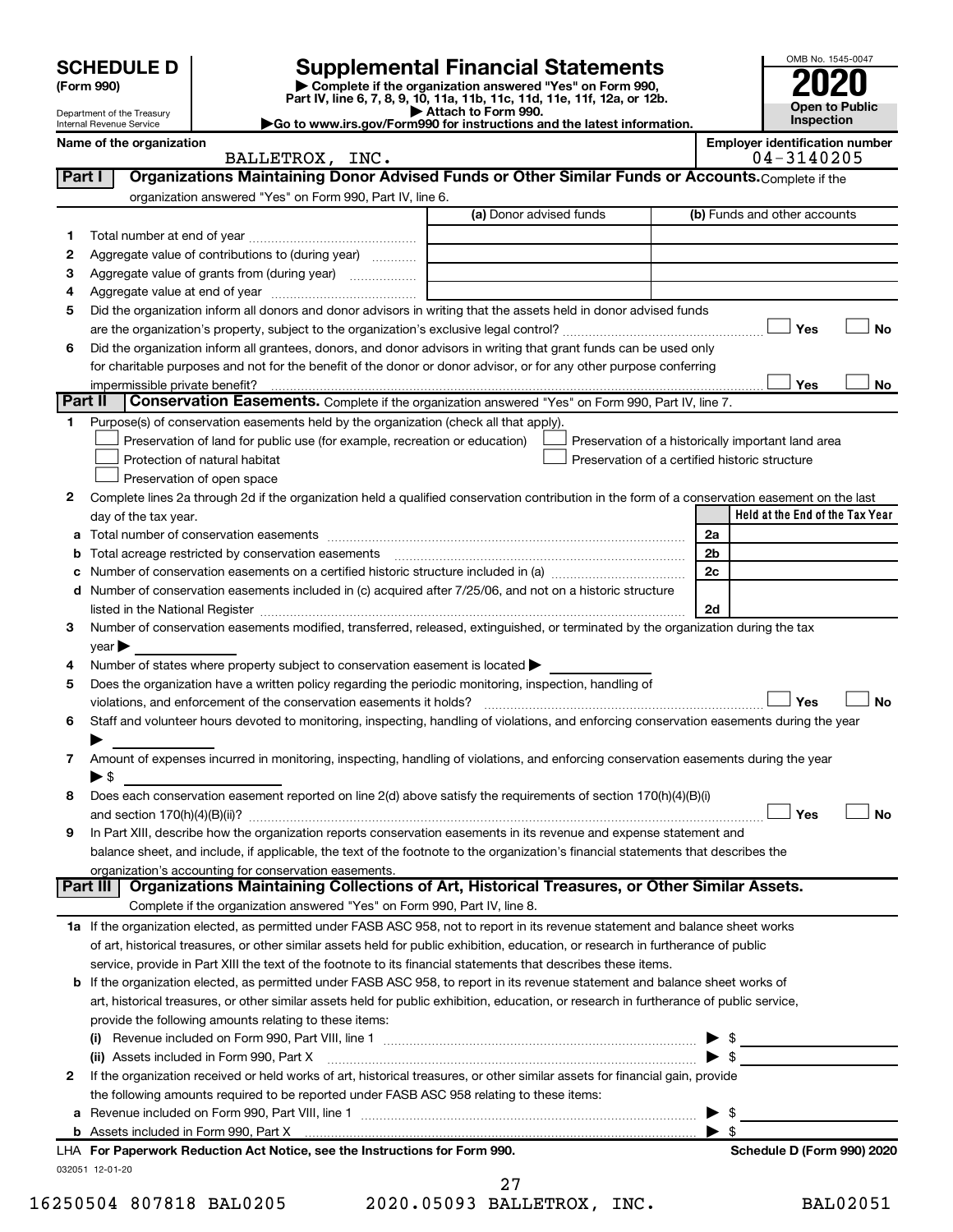|               | Schedule D (Form 990) 2020                                                                                                                                                                                                                                       | BALLETROX, INC.                         |   |                |                                                                                                                                                                                                                               |  |                                              |  | 04-3140205 Page 2 |     |                  |
|---------------|------------------------------------------------------------------------------------------------------------------------------------------------------------------------------------------------------------------------------------------------------------------|-----------------------------------------|---|----------------|-------------------------------------------------------------------------------------------------------------------------------------------------------------------------------------------------------------------------------|--|----------------------------------------------|--|-------------------|-----|------------------|
|               | Organizations Maintaining Collections of Art, Historical Treasures, or Other Similar Assets (continued)<br>Part III                                                                                                                                              |                                         |   |                |                                                                                                                                                                                                                               |  |                                              |  |                   |     |                  |
| з             | Using the organization's acquisition, accession, and other records, check any of the following that make significant use of its                                                                                                                                  |                                         |   |                |                                                                                                                                                                                                                               |  |                                              |  |                   |     |                  |
|               | collection items (check all that apply):<br>Public exhibition                                                                                                                                                                                                    |                                         |   |                |                                                                                                                                                                                                                               |  |                                              |  |                   |     |                  |
| a             |                                                                                                                                                                                                                                                                  |                                         | d |                | Loan or exchange program                                                                                                                                                                                                      |  |                                              |  |                   |     |                  |
| b             | Scholarly research                                                                                                                                                                                                                                               |                                         | е |                | Other and the contract of the contract of the contract of the contract of the contract of the contract of the contract of the contract of the contract of the contract of the contract of the contract of the contract of the |  |                                              |  |                   |     |                  |
| c             | Preservation for future generations                                                                                                                                                                                                                              |                                         |   |                |                                                                                                                                                                                                                               |  |                                              |  |                   |     |                  |
| 4<br>5        | Provide a description of the organization's collections and explain how they further the organization's exempt purpose in Part XIII.<br>During the year, did the organization solicit or receive donations of art, historical treasures, or other similar assets |                                         |   |                |                                                                                                                                                                                                                               |  |                                              |  |                   |     |                  |
|               |                                                                                                                                                                                                                                                                  |                                         |   |                |                                                                                                                                                                                                                               |  |                                              |  | Yes               |     | No               |
|               | Part IV                                                                                                                                                                                                                                                          |                                         |   |                |                                                                                                                                                                                                                               |  |                                              |  |                   |     |                  |
|               | <b>Escrow and Custodial Arrangements.</b> Complete if the organization answered "Yes" on Form 990, Part IV, line 9, or<br>reported an amount on Form 990, Part X, line 21.                                                                                       |                                         |   |                |                                                                                                                                                                                                                               |  |                                              |  |                   |     |                  |
|               | 1a Is the organization an agent, trustee, custodian or other intermediary for contributions or other assets not included                                                                                                                                         |                                         |   |                |                                                                                                                                                                                                                               |  |                                              |  |                   |     |                  |
|               | Yes<br>No                                                                                                                                                                                                                                                        |                                         |   |                |                                                                                                                                                                                                                               |  |                                              |  |                   |     |                  |
|               | b If "Yes," explain the arrangement in Part XIII and complete the following table:                                                                                                                                                                               |                                         |   |                |                                                                                                                                                                                                                               |  |                                              |  |                   |     |                  |
|               |                                                                                                                                                                                                                                                                  |                                         |   |                |                                                                                                                                                                                                                               |  |                                              |  | Amount            |     |                  |
|               | c Beginning balance measurements and the contract of the contract of the contract of the contract of the contract of the contract of the contract of the contract of the contract of the contract of the contract of the contr                                   |                                         |   |                |                                                                                                                                                                                                                               |  | 1c                                           |  |                   |     |                  |
| d             | Additions during the year manufactured and an annual contract of the year manufactured and an analyzing the year manufactured and an analyzing the year manufactured and an analyzing the year manufactured and an analyzing t                                   |                                         |   |                |                                                                                                                                                                                                                               |  | 1d                                           |  |                   |     |                  |
| е             | Distributions during the year manufactured and an account of the year manufactured and the year manufactured and the year manufactured and the year manufactured and the year manufactured and the year manufactured and the y                                   |                                         |   |                |                                                                                                                                                                                                                               |  | 1e                                           |  |                   |     |                  |
| Ť.            |                                                                                                                                                                                                                                                                  |                                         |   |                |                                                                                                                                                                                                                               |  | 1f                                           |  |                   |     |                  |
|               | 2a Did the organization include an amount on Form 990, Part X, line 21, for escrow or custodial account liability?                                                                                                                                               |                                         |   |                |                                                                                                                                                                                                                               |  | .                                            |  | <b>Yes</b>        |     | No               |
|               | <b>b</b> If "Yes," explain the arrangement in Part XIII. Check here if the explanation has been provided on Part XIII                                                                                                                                            |                                         |   |                |                                                                                                                                                                                                                               |  |                                              |  |                   |     |                  |
| <b>Part V</b> | Endowment Funds. Complete if the organization answered "Yes" on Form 990, Part IV, line 10.                                                                                                                                                                      |                                         |   |                |                                                                                                                                                                                                                               |  |                                              |  |                   |     |                  |
|               |                                                                                                                                                                                                                                                                  | (a) Current year                        |   | (b) Prior year | (c) Two years back                                                                                                                                                                                                            |  | (d) Three years back $ $ (e) Four years back |  |                   |     |                  |
|               | <b>1a</b> Beginning of year balance                                                                                                                                                                                                                              |                                         |   |                |                                                                                                                                                                                                                               |  |                                              |  |                   |     |                  |
| b             |                                                                                                                                                                                                                                                                  |                                         |   |                |                                                                                                                                                                                                                               |  |                                              |  |                   |     |                  |
| c             | Net investment earnings, gains, and losses                                                                                                                                                                                                                       |                                         |   |                |                                                                                                                                                                                                                               |  |                                              |  |                   |     |                  |
| d             | Grants or scholarships                                                                                                                                                                                                                                           |                                         |   |                |                                                                                                                                                                                                                               |  |                                              |  |                   |     |                  |
|               | e Other expenditures for facilities                                                                                                                                                                                                                              |                                         |   |                |                                                                                                                                                                                                                               |  |                                              |  |                   |     |                  |
|               | and programs                                                                                                                                                                                                                                                     |                                         |   |                |                                                                                                                                                                                                                               |  |                                              |  |                   |     |                  |
|               | f Administrative expenses                                                                                                                                                                                                                                        |                                         |   |                |                                                                                                                                                                                                                               |  |                                              |  |                   |     |                  |
| g             |                                                                                                                                                                                                                                                                  |                                         |   |                |                                                                                                                                                                                                                               |  |                                              |  |                   |     |                  |
| 2             | Provide the estimated percentage of the current year end balance (line 1g, column (a)) held as:                                                                                                                                                                  |                                         |   |                |                                                                                                                                                                                                                               |  |                                              |  |                   |     |                  |
| а             | Board designated or quasi-endowment                                                                                                                                                                                                                              |                                         | % |                |                                                                                                                                                                                                                               |  |                                              |  |                   |     |                  |
| b             | Permanent endowment                                                                                                                                                                                                                                              | %                                       |   |                |                                                                                                                                                                                                                               |  |                                              |  |                   |     |                  |
| c             | Term endowment $\blacktriangleright$                                                                                                                                                                                                                             | %                                       |   |                |                                                                                                                                                                                                                               |  |                                              |  |                   |     |                  |
|               | The percentages on lines 2a, 2b, and 2c should equal 100%.                                                                                                                                                                                                       |                                         |   |                |                                                                                                                                                                                                                               |  |                                              |  |                   |     |                  |
|               | 3a Are there endowment funds not in the possession of the organization that are held and administered for the organization                                                                                                                                       |                                         |   |                |                                                                                                                                                                                                                               |  |                                              |  |                   |     |                  |
|               | by:                                                                                                                                                                                                                                                              |                                         |   |                |                                                                                                                                                                                                                               |  |                                              |  |                   | Yes | No.              |
|               | (i)                                                                                                                                                                                                                                                              |                                         |   |                |                                                                                                                                                                                                                               |  |                                              |  | 3a(i)             |     |                  |
|               |                                                                                                                                                                                                                                                                  |                                         |   |                |                                                                                                                                                                                                                               |  |                                              |  | 3a(ii)            |     |                  |
|               |                                                                                                                                                                                                                                                                  |                                         |   |                |                                                                                                                                                                                                                               |  |                                              |  | 3b                |     |                  |
| 4             | Describe in Part XIII the intended uses of the organization's endowment funds.<br><b>Part VI</b>                                                                                                                                                                 |                                         |   |                |                                                                                                                                                                                                                               |  |                                              |  |                   |     |                  |
|               | Land, Buildings, and Equipment.                                                                                                                                                                                                                                  |                                         |   |                |                                                                                                                                                                                                                               |  |                                              |  |                   |     |                  |
|               | Complete if the organization answered "Yes" on Form 990, Part IV, line 11a. See Form 990, Part X, line 10.                                                                                                                                                       |                                         |   |                |                                                                                                                                                                                                                               |  |                                              |  |                   |     |                  |
|               | Description of property                                                                                                                                                                                                                                          | (a) Cost or other<br>basis (investment) |   |                | (b) Cost or other<br>basis (other)                                                                                                                                                                                            |  | (c) Accumulated<br>depreciation              |  | (d) Book value    |     |                  |
|               |                                                                                                                                                                                                                                                                  |                                         |   |                |                                                                                                                                                                                                                               |  |                                              |  |                   |     |                  |
| b             |                                                                                                                                                                                                                                                                  |                                         |   |                |                                                                                                                                                                                                                               |  |                                              |  |                   |     |                  |
|               |                                                                                                                                                                                                                                                                  |                                         |   |                |                                                                                                                                                                                                                               |  |                                              |  |                   |     |                  |
|               |                                                                                                                                                                                                                                                                  |                                         |   |                | 6, 252.                                                                                                                                                                                                                       |  | 6, 252.                                      |  |                   |     | $\overline{0}$ . |
|               |                                                                                                                                                                                                                                                                  |                                         |   |                |                                                                                                                                                                                                                               |  |                                              |  |                   |     |                  |
|               | Total. Add lines 1a through 1e. (Column (d) must equal Form 990, Part X, column (B), line 10c.)                                                                                                                                                                  |                                         |   |                |                                                                                                                                                                                                                               |  |                                              |  |                   |     | $\overline{0}$ . |

**Schedule D (Form 990) 2020**

032052 12-01-20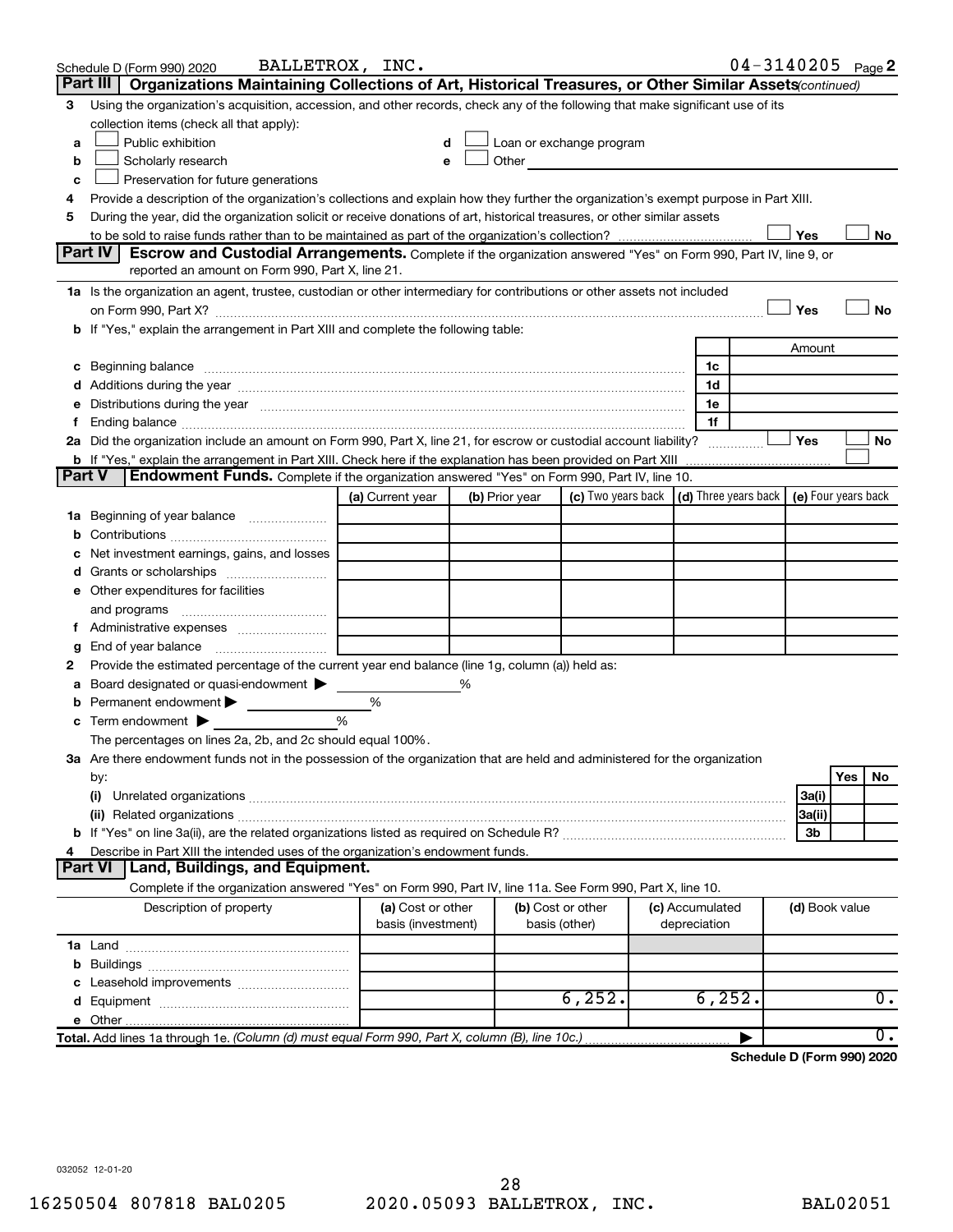| Part VII Investments - Other Securities.                                                                                                          |                 |                                                           |                |
|---------------------------------------------------------------------------------------------------------------------------------------------------|-----------------|-----------------------------------------------------------|----------------|
| Complete if the organization answered "Yes" on Form 990, Part IV, line 11b. See Form 990, Part X, line 12.                                        |                 |                                                           |                |
| (a) Description of security or category (including name of security)                                                                              | (b) Book value  | (c) Method of valuation: Cost or end-of-year market value |                |
| (1) Financial derivatives                                                                                                                         |                 |                                                           |                |
|                                                                                                                                                   |                 |                                                           |                |
| (3) Other                                                                                                                                         |                 |                                                           |                |
| (A)                                                                                                                                               |                 |                                                           |                |
| (B)                                                                                                                                               |                 |                                                           |                |
| (C)                                                                                                                                               |                 |                                                           |                |
| (D)                                                                                                                                               |                 |                                                           |                |
| (E)                                                                                                                                               |                 |                                                           |                |
| (F)                                                                                                                                               |                 |                                                           |                |
| (G)                                                                                                                                               |                 |                                                           |                |
| (H)                                                                                                                                               |                 |                                                           |                |
| <b>Total.</b> (Col. (b) must equal Form 990, Part X, col. (B) line 12.) $\blacktriangleright$                                                     |                 |                                                           |                |
| Part VIII Investments - Program Related.                                                                                                          |                 |                                                           |                |
| Complete if the organization answered "Yes" on Form 990, Part IV, line 11c. See Form 990, Part X, line 13.                                        |                 |                                                           |                |
| (a) Description of investment                                                                                                                     | (b) Book value  | (c) Method of valuation: Cost or end-of-year market value |                |
| (1)                                                                                                                                               |                 |                                                           |                |
| (2)                                                                                                                                               |                 |                                                           |                |
| (3)                                                                                                                                               |                 |                                                           |                |
| (4)                                                                                                                                               |                 |                                                           |                |
| (5)                                                                                                                                               |                 |                                                           |                |
| (6)                                                                                                                                               |                 |                                                           |                |
| (7)                                                                                                                                               |                 |                                                           |                |
| (8)                                                                                                                                               |                 |                                                           |                |
| (9)                                                                                                                                               |                 |                                                           |                |
| <b>Total.</b> (Col. (b) must equal Form 990, Part X, col. (B) line $13$ .)                                                                        |                 |                                                           |                |
| Part IX<br><b>Other Assets.</b>                                                                                                                   |                 |                                                           |                |
| Complete if the organization answered "Yes" on Form 990, Part IV, line 11d. See Form 990, Part X, line 15.                                        | (a) Description |                                                           | (b) Book value |
|                                                                                                                                                   |                 |                                                           |                |
| (1)                                                                                                                                               |                 |                                                           |                |
| (2)                                                                                                                                               |                 |                                                           |                |
| (3)                                                                                                                                               |                 |                                                           |                |
| (4)                                                                                                                                               |                 |                                                           |                |
| (5)                                                                                                                                               |                 |                                                           |                |
| (6)                                                                                                                                               |                 |                                                           |                |
| (7)                                                                                                                                               |                 |                                                           |                |
| (8)                                                                                                                                               |                 |                                                           |                |
| (9)                                                                                                                                               |                 |                                                           |                |
| Total. (Column (b) must equal Form 990, Part X, col. (B) line 15.)<br><b>Other Liabilities.</b><br>Part X                                         |                 |                                                           |                |
|                                                                                                                                                   |                 |                                                           |                |
| Complete if the organization answered "Yes" on Form 990, Part IV, line 11e or 11f. See Form 990, Part X, line 25.<br>(a) Description of liability |                 |                                                           | (b) Book value |
| 1.                                                                                                                                                |                 |                                                           |                |
| Federal income taxes<br>(1)                                                                                                                       |                 |                                                           |                |
| (2)                                                                                                                                               |                 |                                                           |                |
| (3)                                                                                                                                               |                 |                                                           |                |
| (4)                                                                                                                                               |                 |                                                           |                |
| (5)                                                                                                                                               |                 |                                                           |                |
| (6)                                                                                                                                               |                 |                                                           |                |
| (7)                                                                                                                                               |                 |                                                           |                |
| (8)                                                                                                                                               |                 |                                                           |                |
| (9)                                                                                                                                               |                 |                                                           |                |
| Total. (Column (b) must equal Form 990, Part X, col. (B) line 25.)                                                                                |                 |                                                           |                |

**2.** Liability for uncertain tax positions. In Part XIII, provide the text of the footnote to the organization's financial statements that reports the organization's liability for uncertain tax positions under FASB ASC 740. Check here if the text of the footnote has been provided in Part XIII.  $\perp$ 

**Schedule D (Form 990) 2020**

032053 12-01-20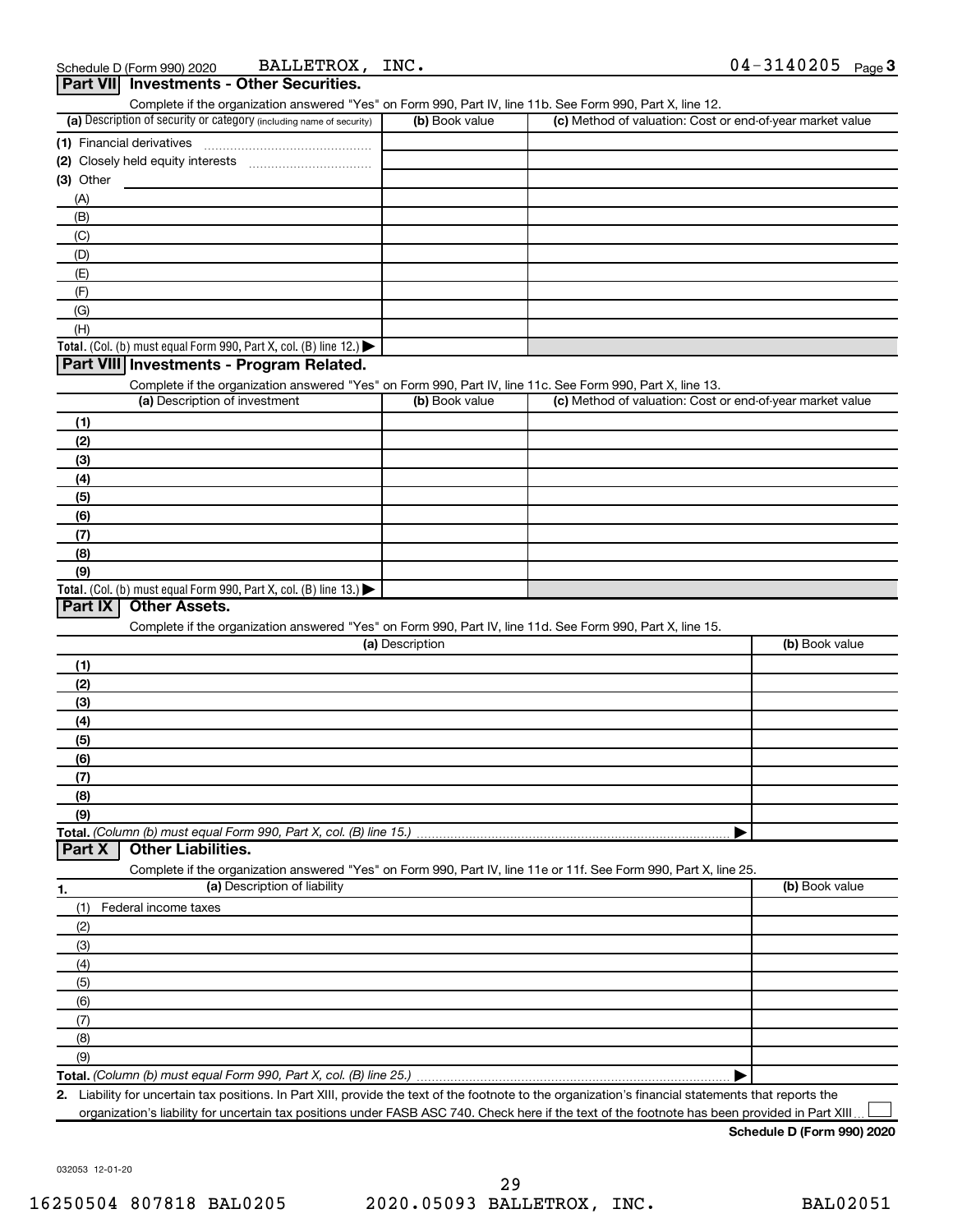|    | Schedule D (Form 990) 2020 BALLETROX, INC.                                                                    |                | $04 - 3140205$ Page 4 |
|----|---------------------------------------------------------------------------------------------------------------|----------------|-----------------------|
|    | Reconciliation of Revenue per Audited Financial Statements With Revenue per Return.<br>Part XI                |                |                       |
|    | Complete if the organization answered "Yes" on Form 990, Part IV, line 12a.                                   |                |                       |
| 1  | Total revenue, gains, and other support per audited financial statements [[[[[[[[[[[[[[[[[[[[[[[]]]]]]]]]]]]] |                | $\mathbf{1}$          |
| 2  | Amounts included on line 1 but not on Form 990, Part VIII, line 12:                                           |                |                       |
| a  |                                                                                                               | 2a             |                       |
|    |                                                                                                               | 2 <sub>b</sub> |                       |
| с  |                                                                                                               | 2 <sub>c</sub> |                       |
| d  |                                                                                                               | 2d             |                       |
| е  |                                                                                                               |                | 2е                    |
| З  |                                                                                                               |                | 3                     |
|    | Amounts included on Form 990, Part VIII, line 12, but not on line 1:                                          |                |                       |
|    |                                                                                                               | 4a             |                       |
| b  |                                                                                                               | 4 <sub>b</sub> |                       |
| c. | Add lines 4a and 4b                                                                                           | 4c             |                       |
| 5  |                                                                                                               |                | 5                     |
|    | Part XII   Reconciliation of Expenses per Audited Financial Statements With Expenses per Return.              |                |                       |
|    | Complete if the organization answered "Yes" on Form 990, Part IV, line 12a.                                   |                |                       |
| 1  |                                                                                                               |                | $\mathbf{1}$          |
| 2  | Amounts included on line 1 but not on Form 990, Part IX, line 25:                                             |                |                       |
|    |                                                                                                               | 2a             |                       |
| b  |                                                                                                               | 2 <sub>b</sub> |                       |
|    |                                                                                                               | 2c             |                       |
|    |                                                                                                               |                |                       |
| e  |                                                                                                               |                | <b>2e</b>             |
| З  | Subtract line 2e from line 1                                                                                  |                | 3                     |
| 4  | Amounts included on Form 990, Part IX, line 25, but not on line 1:                                            |                |                       |
| a  |                                                                                                               | 4a             |                       |
|    |                                                                                                               | 4 <sub>h</sub> |                       |
|    | c Add lines 4a and 4b                                                                                         |                | 4с                    |
| 5  |                                                                                                               |                | 5                     |
|    | Part XIII Supplemental Information.                                                                           |                |                       |

Provide the descriptions required for Part II, lines 3, 5, and 9; Part III, lines 1a and 4; Part IV, lines 1b and 2b; Part V, line 4; Part X, line 2; Part XI, lines 2d and 4b; and Part XII, lines 2d and 4b. Also complete this part to provide any additional information.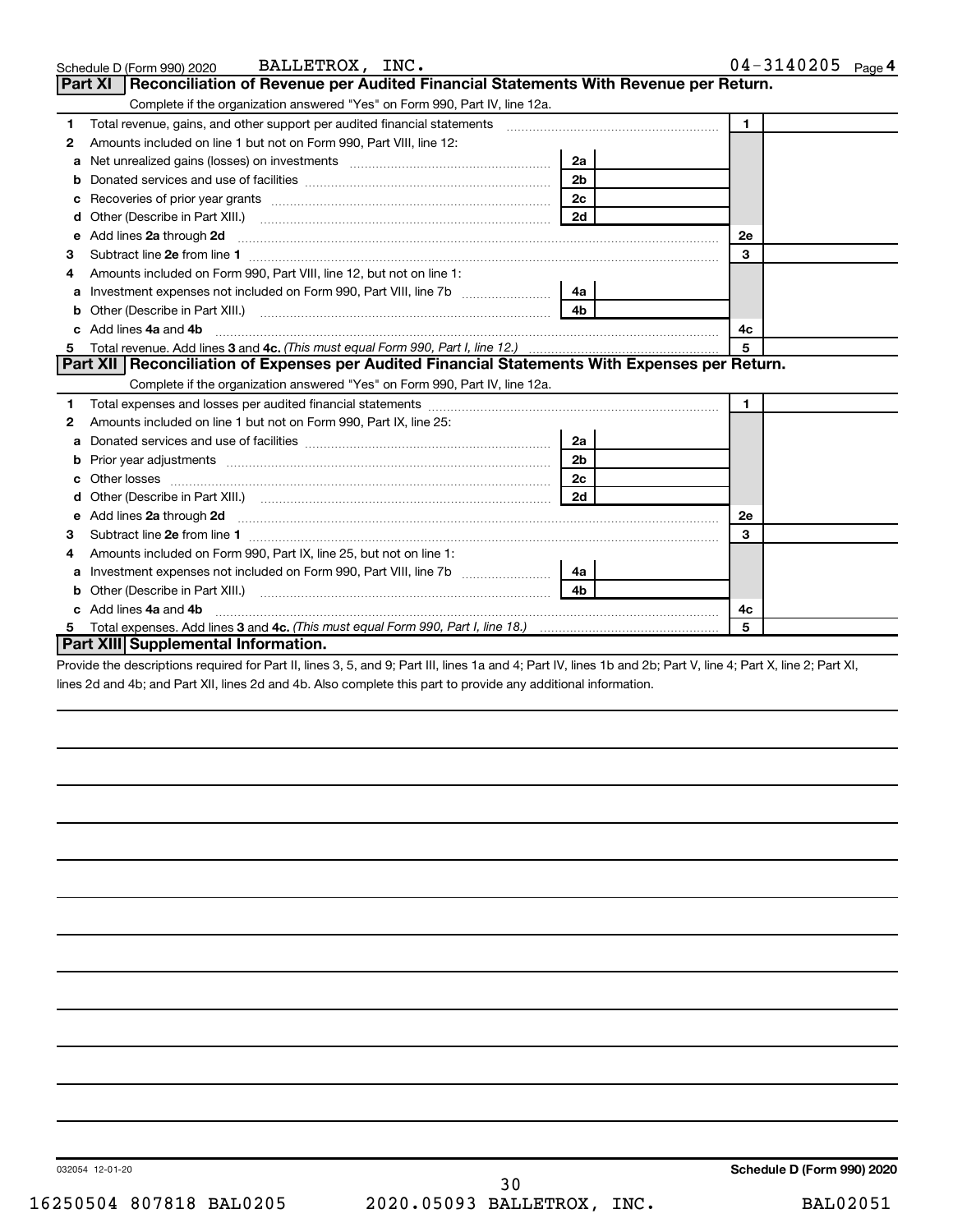| <b>SCHEDULE I</b><br>(Form 990)<br>Internal Revenue Service                                         | Department of the Treasury                                                                                                                                               | <b>Grants and Other Assistance to Organizations,</b><br>Governments, and Individuals in the United States<br>Complete if the organization answered "Yes" on Form 990, Part IV, line 21 or 22.<br>Attach to Form 990.<br>Go to www.irs.gov/Form990 for the latest information. |                                    |                             |                                         |                                                                |                                          |   |                                                         |      |  |  |  |
|-----------------------------------------------------------------------------------------------------|--------------------------------------------------------------------------------------------------------------------------------------------------------------------------|-------------------------------------------------------------------------------------------------------------------------------------------------------------------------------------------------------------------------------------------------------------------------------|------------------------------------|-----------------------------|-----------------------------------------|----------------------------------------------------------------|------------------------------------------|---|---------------------------------------------------------|------|--|--|--|
|                                                                                                     |                                                                                                                                                                          |                                                                                                                                                                                                                                                                               |                                    |                             |                                         |                                                                |                                          |   | Inspection                                              |      |  |  |  |
|                                                                                                     | Name of the organization<br>BALLETROX, INC.                                                                                                                              |                                                                                                                                                                                                                                                                               |                                    |                             |                                         |                                                                |                                          |   | <b>Employer identification number</b><br>$04 - 3140205$ |      |  |  |  |
| Part I                                                                                              | <b>General Information on Grants and Assistance</b>                                                                                                                      |                                                                                                                                                                                                                                                                               |                                    |                             |                                         |                                                                |                                          |   |                                                         |      |  |  |  |
| $\mathbf 1$                                                                                         | Does the organization maintain records to substantiate the amount of the grants or assistance, the grantees' eligibility for the grants or assistance, and the selection |                                                                                                                                                                                                                                                                               |                                    |                             |                                         |                                                                |                                          |   |                                                         |      |  |  |  |
|                                                                                                     |                                                                                                                                                                          |                                                                                                                                                                                                                                                                               |                                    |                             |                                         |                                                                |                                          |   | $\sqrt{X}$ Yes                                          | l No |  |  |  |
| $\mathbf{2}$                                                                                        | Describe in Part IV the organization's procedures for monitoring the use of grant funds in the United States.                                                            |                                                                                                                                                                                                                                                                               |                                    |                             |                                         |                                                                |                                          |   |                                                         |      |  |  |  |
| Part II                                                                                             | Grants and Other Assistance to Domestic Organizations and Domestic Governments. Complete if the organization answered "Yes" on Form 990, Part IV, line 21, for any       |                                                                                                                                                                                                                                                                               |                                    |                             |                                         |                                                                |                                          |   |                                                         |      |  |  |  |
| recipient that received more than \$5,000. Part II can be duplicated if additional space is needed. |                                                                                                                                                                          |                                                                                                                                                                                                                                                                               |                                    |                             |                                         |                                                                |                                          |   |                                                         |      |  |  |  |
| 1 (a) Name and address of organization<br>or government                                             |                                                                                                                                                                          | $(b)$ EIN                                                                                                                                                                                                                                                                     | (c) IRC section<br>(if applicable) | (d) Amount of<br>cash grant | (e) Amount of<br>non-cash<br>assistance | (f) Method of<br>valuation (book,<br>FMV, appraisal,<br>other) | (g) Description of<br>noncash assistance |   | (h) Purpose of grant<br>or assistance                   |      |  |  |  |
|                                                                                                     |                                                                                                                                                                          |                                                                                                                                                                                                                                                                               |                                    |                             |                                         |                                                                |                                          |   |                                                         |      |  |  |  |
|                                                                                                     |                                                                                                                                                                          |                                                                                                                                                                                                                                                                               |                                    |                             |                                         |                                                                |                                          |   |                                                         |      |  |  |  |
|                                                                                                     |                                                                                                                                                                          |                                                                                                                                                                                                                                                                               |                                    |                             |                                         |                                                                |                                          |   |                                                         |      |  |  |  |
|                                                                                                     |                                                                                                                                                                          |                                                                                                                                                                                                                                                                               |                                    |                             |                                         |                                                                |                                          |   |                                                         |      |  |  |  |
| $\mathbf{2}$                                                                                        |                                                                                                                                                                          |                                                                                                                                                                                                                                                                               |                                    |                             |                                         |                                                                |                                          | ▶ |                                                         |      |  |  |  |
| 3                                                                                                   |                                                                                                                                                                          |                                                                                                                                                                                                                                                                               |                                    |                             |                                         |                                                                |                                          |   |                                                         |      |  |  |  |

**For Paperwork Reduction Act Notice, see the Instructions for Form 990. Schedule I (Form 990) 2020** LHA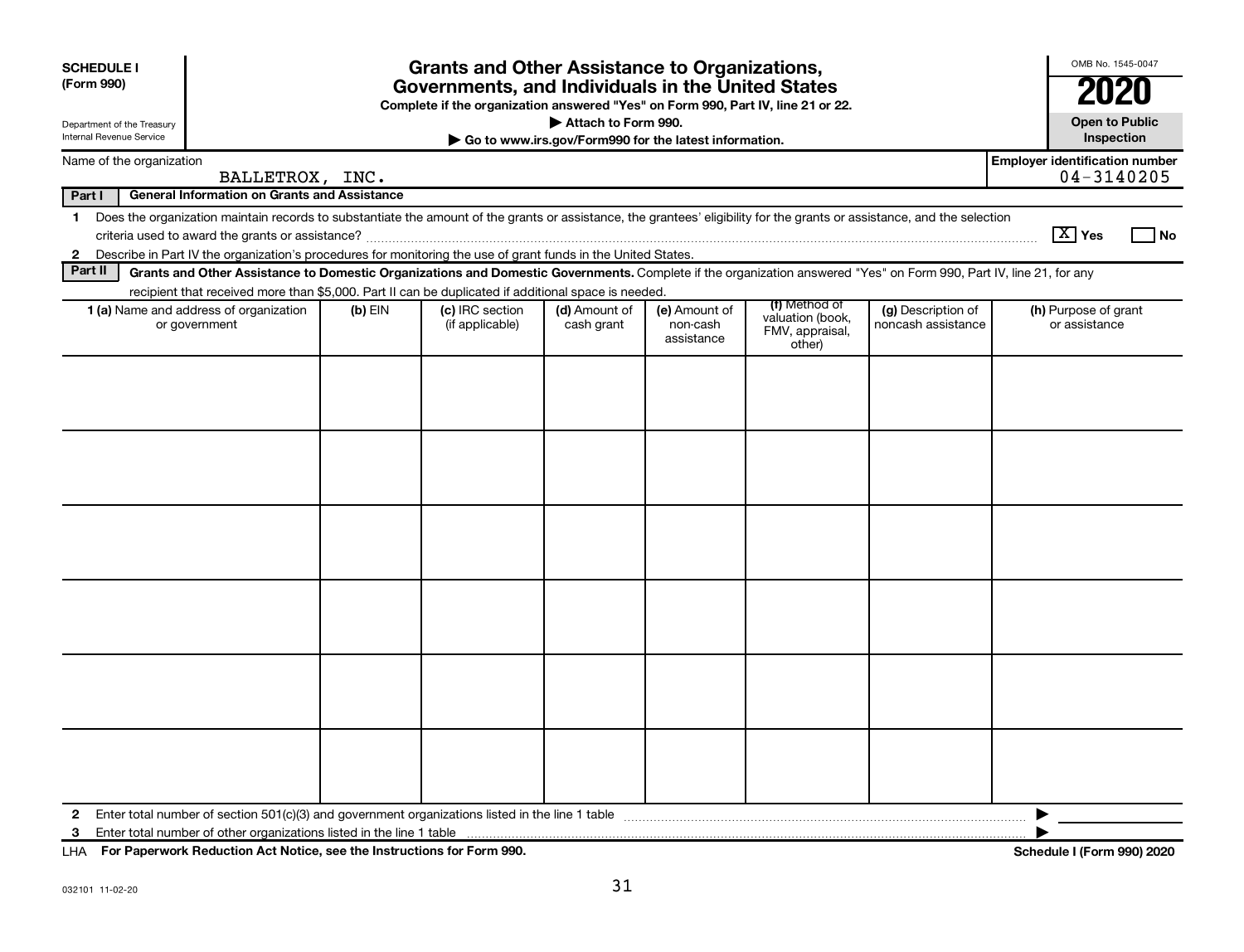Schedule I (Form 990) 2020 BALLETROX, INC.  $04-3140205$ BALLETROX, INC.

**2**

Part III | Grants and Other Assistance to Domestic Individuals. Complete if the organization answered "Yes" on Form 990, Part IV, line 22. Part III can be duplicated if additional space is needed.

| recipients | (c) Amount of<br>cash grant | cash assistance     |         | (f) Description of noncash assistance                                                |
|------------|-----------------------------|---------------------|---------|--------------------------------------------------------------------------------------|
|            |                             |                     |         |                                                                                      |
|            |                             |                     |         | <b>SCHOLARSHIPS</b>                                                                  |
|            |                             |                     |         |                                                                                      |
|            |                             |                     |         |                                                                                      |
|            |                             |                     |         |                                                                                      |
|            |                             |                     |         |                                                                                      |
|            |                             |                     |         |                                                                                      |
|            |                             |                     |         |                                                                                      |
|            |                             |                     |         |                                                                                      |
|            |                             |                     |         |                                                                                      |
|            |                             | (b) Number of<br>26 | 15,625. | (d) Amount of non-<br>(e) Method of valuation<br>(book, FMV, appraisal, other)<br>0. |

Part IV | Supplemental Information. Provide the information required in Part I, line 2; Part III, column (b); and any other additional information.

PART I, LINE 2:

THE CRITERIA FOR SCHOLARSHIP STUDENTS INCLUDED: A) FINANCIAL ELIGIBILITY

FOR ALL SCHOLARSHIP STUDENTS, BASED ON BEING ELIGIBLE FOR FREE LUNCH

PROGRAM IN BOSTON PUBLIC SCHOOLS; B) RETURNING SCHOLARSHIP STUDENTS, BASED

ON RECOMMENDATION FROM DANCE INSTRUCTORS AND FUNDS AVAILABLE; C)

RECOMMENDATIONS FROM BALLETROX PARTNER SCHOOLS/SCHOOL PROGRAMS/COMMUNITY

AGENCIES; D) APPLICATION; E) FIRST-COME, FIRST-SERVED.